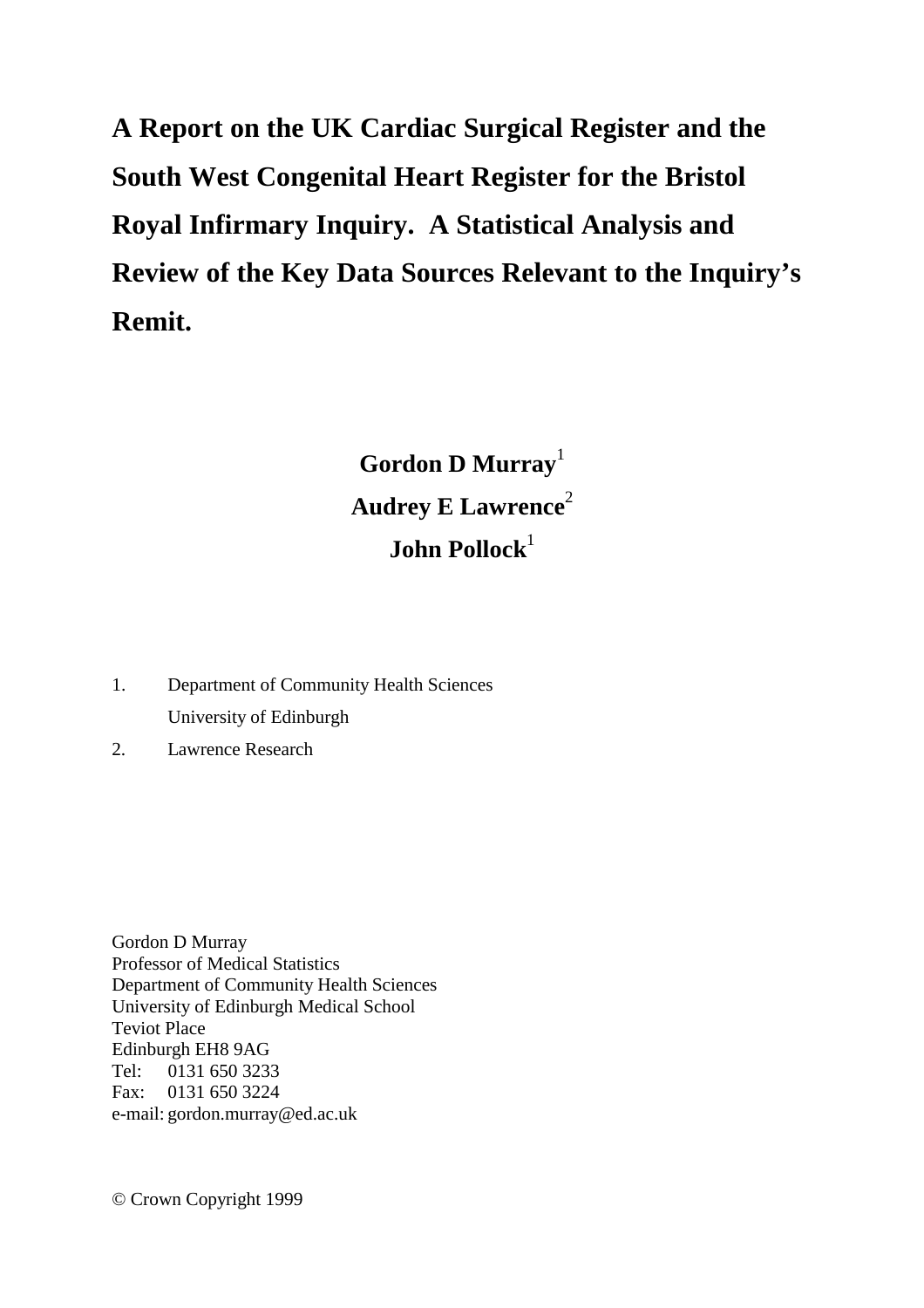## **Executive Summary**

## **Introduction**

The remit for our report was (i) to examine the data quality of two sources available to the Inquiry, namely the national register compiled by the Society of Cardiothoracic Surgeons of Great Britain and Ireland (UKCSR) and the South West Congenital Heart Resister (SWCHR), and (ii) to use the UKCSR data to examine the nature and outcomes of the paediatric cardiac surgical service at Bristol compared with elsewhere.

## **Data Quality**

In assessing data quality we have distinguished between *primary* issues, which relate to the context of data collection, including the scope of written guidelines, the training and motivation of the personnel involved, and the degree of monitoring and feedback to data collectors, and *secondary* issues such as data completeness and consistency. Issues relating to primary quality cannot be assessed by retrospective examination of the data, but are crucial to an overall assessment of data quality.

We have not been able to visit the relevant cardiac units to assess primary data quality directly, and we still maintain this is crucial for any definitive assessment of data quality. From the information which we have gathered, and indeed from data already presented to the Inquiry, it is clear that the primary data quality of the UKCSR is poor, with inadequate written guidelines on data collection, with no training of the staff gathering the data, and with limited checking and feedback of the results. In contrast the stability of the staff involved in running the SWCHR, and their strong sense of 'ownership' of the data, suggest that this source has greater potential to yield reliable data. It is likely that neither source will reliably estimate 30 day mortality rates, as no systematic procedures were in place to ensure complete follow-up after discharge from hospital.

Comparisons between these sources, and between the UKCSR and other available sources, show substantial inconsistencies. The variability from centre to centre in the activity reported via the UKCSR relative to the activity derived from the Hospital Episode Statistics is of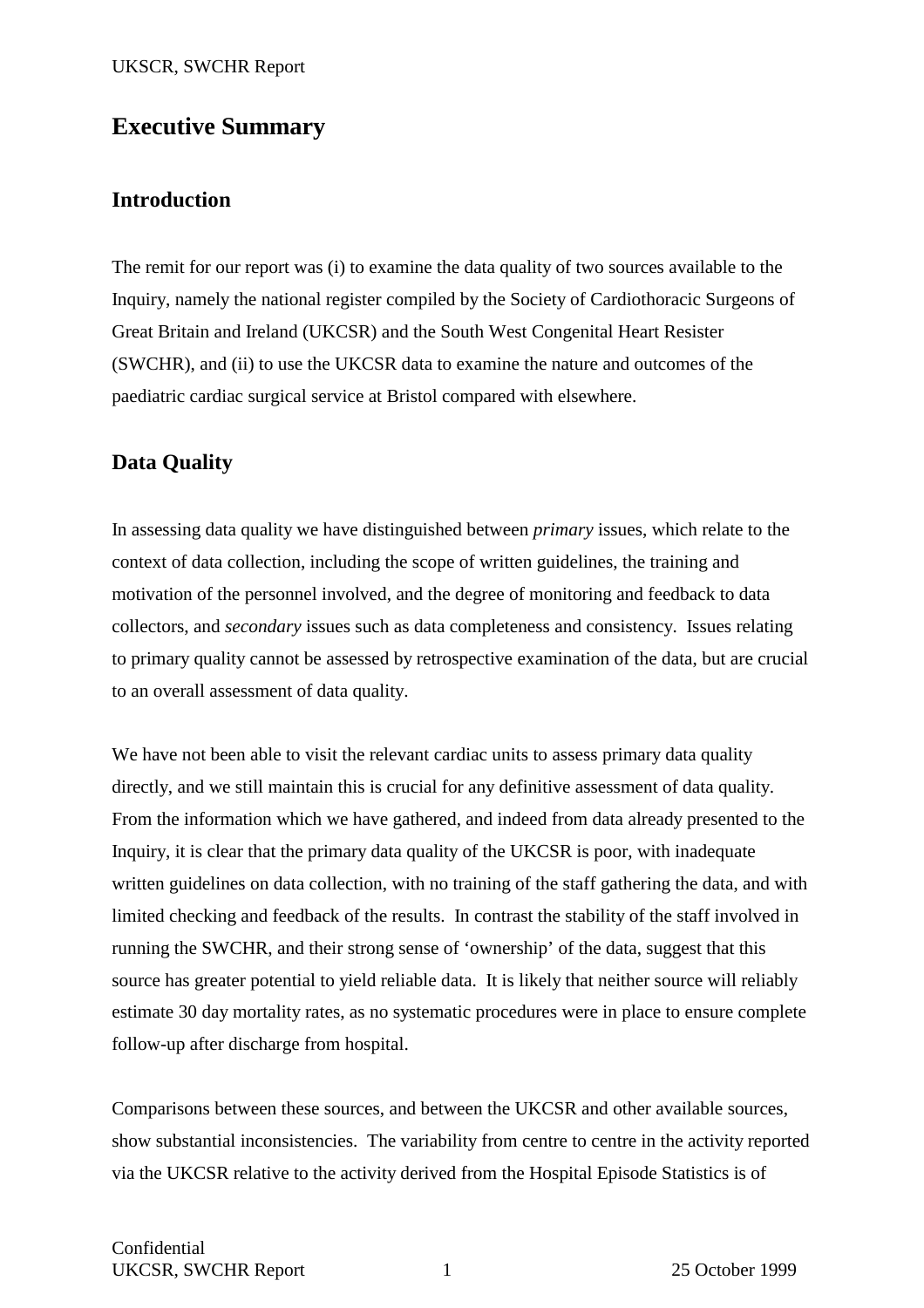particular concern. The fact that the UKCSR data are essentially based on diagnoses whereas the other data sources are based on operative procedures, makes detailed comparisons difficult.

## **Outcomes at Bristol**

If one takes the UKCSR data at face value, then they provide strong evidence that the death rates following surgery at Bristol were higher than the overall rate at other specialist centres. However, it can not be inferred that the outcomes at Bristol were worse than at all other specialist centres. This could reflect the fact that the surgery and overall clinical care at Bristol was indeed poor, or it could reflect the fact that referrals to Bristol included an unusually high proportion of high risk cases, or it could simply reflect systematic differences between the centres in the rigour with which the UKCSR data returns were compiled.

## **Conclusion**

Further work to assess primary data quality is required, including visits to the relevant cardiac units, before one can assess the weight which should be placed on the results of the comparative statistical analyses. Existing data sources should be linked to national death registries to ensure consistency of follow-up.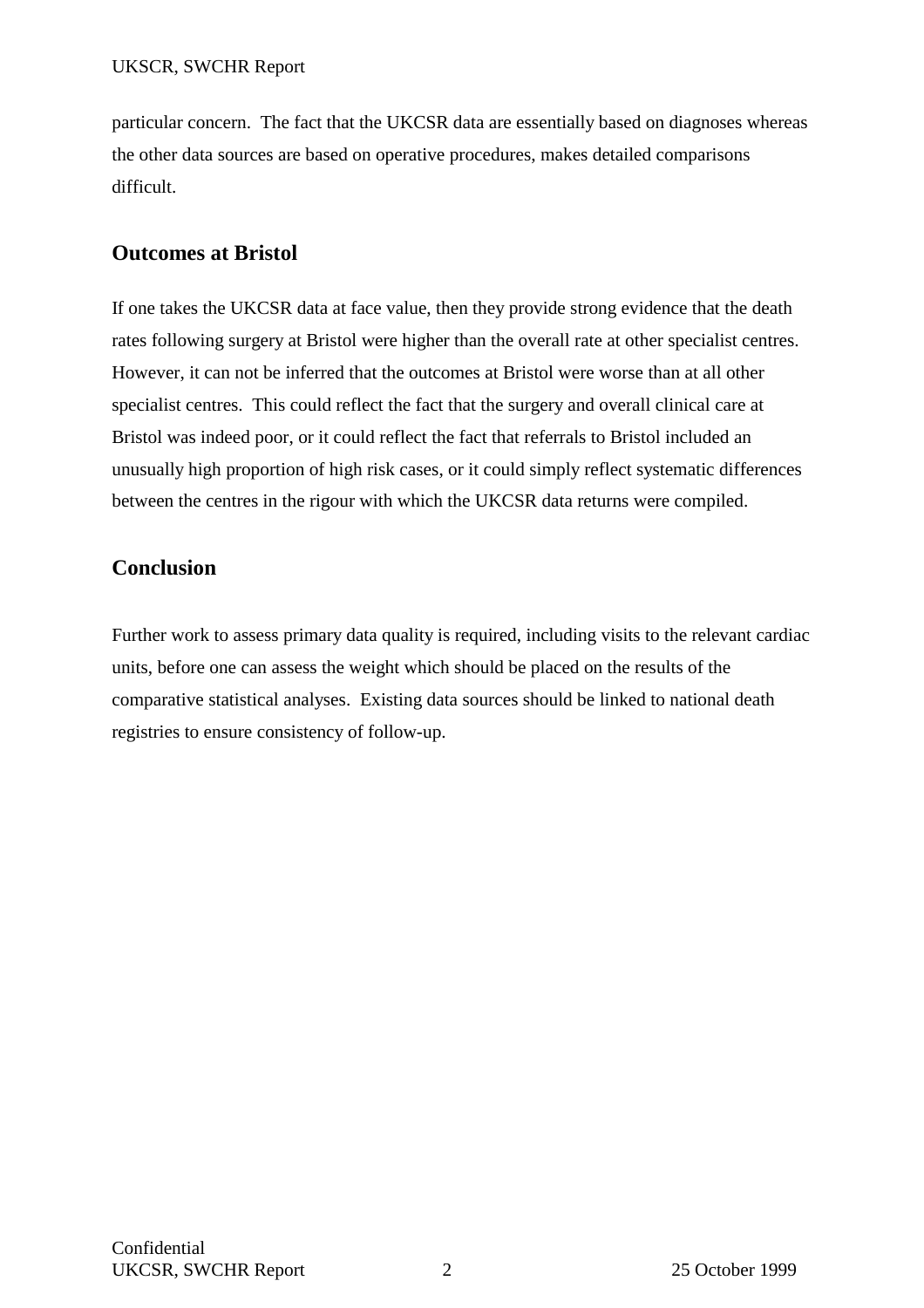## **Contents**

|          |                                                           | Page |
|----------|-----------------------------------------------------------|------|
|          | <b>Executive Summary</b>                                  | 1    |
| Contents |                                                           | 3    |
|          | Abbreviations                                             | 4    |
| 1.       | Introduction                                              | 5    |
| 2.       | The Bristol Context                                       | 6    |
| 3.       | Description and Statistical Review of the Sources of Data | 7    |
| 4.       | Comparison of UKCSR data with other Inquiry Sources       | 22   |
| 5.       | Comparison Analysis of Outcomes based on the UKCSR Data   | 27   |
| 6.       | <b>Summary and Conclusions</b>                            | 30   |
|          | Acknowledgements                                          | 33   |
|          | References                                                | 34   |
| Figure 1 |                                                           | 35   |
|          | Tables $1 - 20$                                           | 36   |
|          | Appendices I - V                                          |      |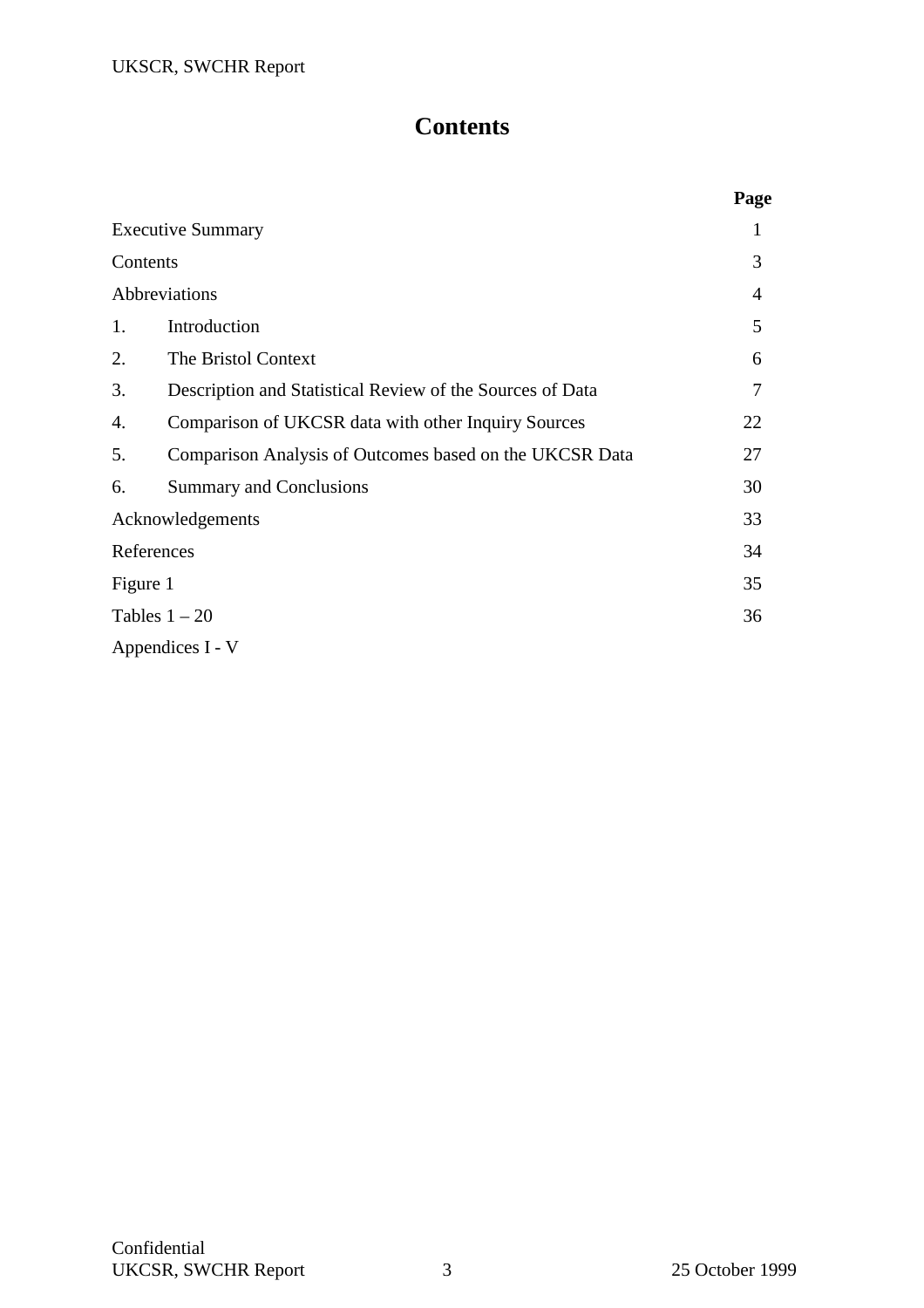## **Abbreviations**

| <b>BRI</b>   | <b>Bristol Royal Infirmary</b>                   |
|--------------|--------------------------------------------------|
| <b>CCR</b>   | Clinical Coded Records                           |
| <b>DOS</b>   | <b>Disk Operating System</b>                     |
| <b>HES</b>   | <b>Hospital Episode Statistics</b>               |
| <b>OPCS</b>  | <b>Office of Population Censuses and Surveys</b> |
| <b>PAS</b>   | <b>Patient Administration System</b>             |
| <b>RCSE</b>  | Royal College of Surgeons of England             |
| SL.          | Surgeons' Log                                    |
| <b>SWCHR</b> | South West Congenital Heart Register             |
| <b>TGA</b>   | <b>Transposition of the Great Arteries</b>       |
| <b>UKCSR</b> | <b>UK Cardiac Surgical Register</b>              |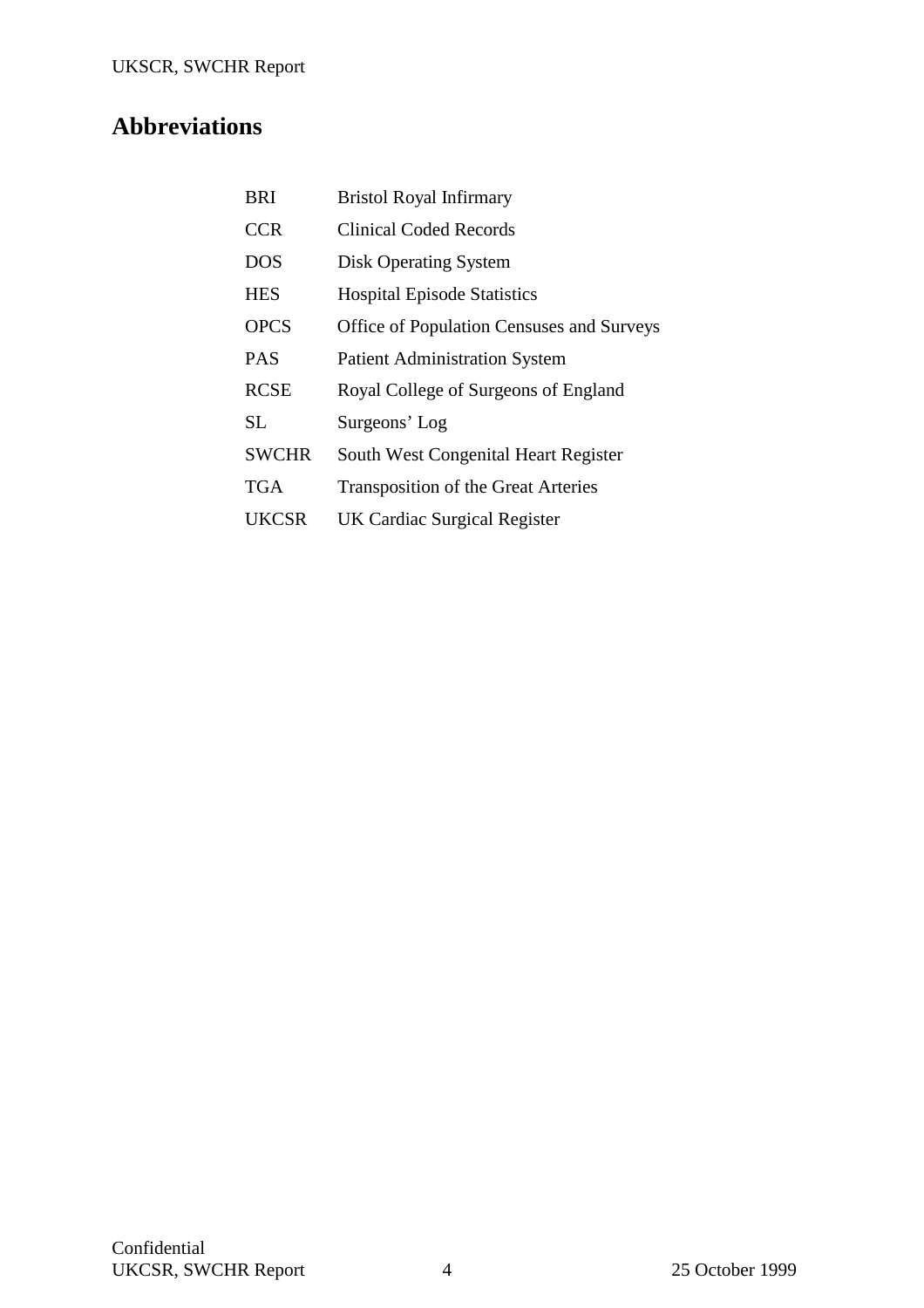## 1. **Introduction**

1.1 This report deals with one of four projects commissioned by the Public Inquiry into the management of care of children receiving complex heart surgery at the Bristol Royal Infirmary (the Inquiry) as part of an exercise entitled 'Synthesis of Statistical Sources'.

1.2 A key issue to be investigated by the Inquiry concerns the nature and outcomes of paediatric cardiac surgical services at Bristol relative to other specialist centres. In March 1999, the Inquiry published a consultation document<sup>1</sup> which identified a number of relevant key data sources and proposed a phased approach to analysis and review of these sources<sup>2</sup>. This was followed in July 1999 by publication of a preliminary overview of the strengths and weaknesses of the sources, and by the presentation of expert evidence on statistical sources to the oral hearing<sup>3</sup>. Three separate groups were then commissioned by the Inquiry to review the data sources and Dr David Spiegelhalter (lead statistical Expert to the Inquiry) was commissioned to draw on the findings of these groups in an initial synthesis exercise.

1.3 This report deals with two of the six key datasets: the United Kingdom Cardiac Surgical Register (UKCSR), a register set up in 1977 to record overall cardiothoracic surgical activity in the UK; and the South West Congenital Heart Register, a computerised information system established and maintained by the cardiologists at the Bristol Royal Infirmary / Bristol Children's Hospital on all patients from the South West region seen by any of the Bristol cardiologists.

1.4 The report aims to inform the work of the Inquiry

- i by examining in detail the quality of the two datasets, both individually and in comparison with the other key datasets,
- ii by assessing the usefulness of the UKCSR in comparing Bristol with other specialist centres, and
- iii by carrying out such a comparative analysis.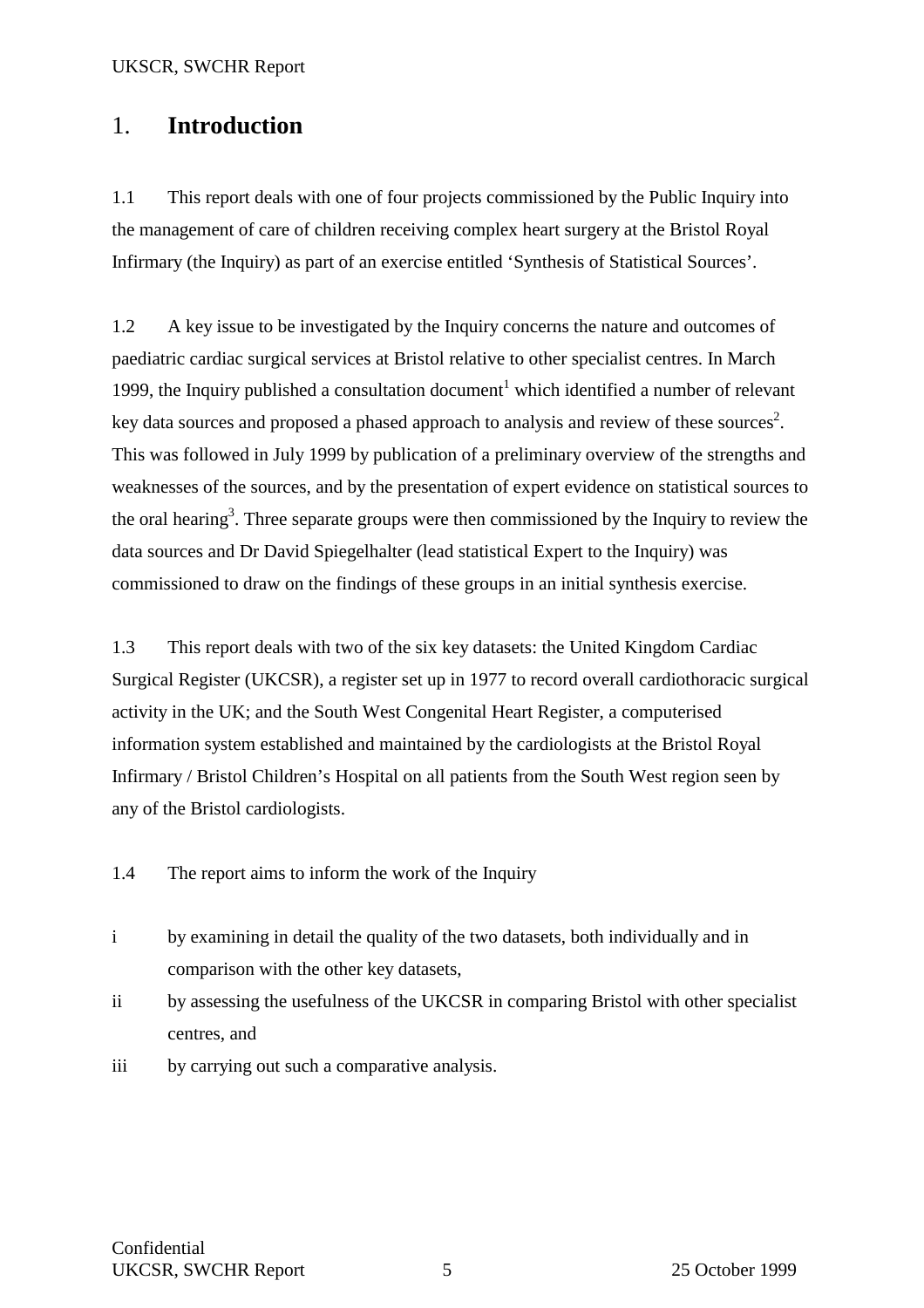## **2. The Bristol Context**

2.1 Along with other NHS hospitals in which cardiothoracic surgery is performed, Bristol submits an annual return to the Society of Cardiothoracic Surgeons of Great Britain and Ireland for inclusion in the UKCSR. The figures submitted are simple totals of activity with associated numbers of deaths. In common with most other units, Bristol has consistently submitted data to the Register since its inception in 1977.

2.2 The Register was set up with the agreement that units would remain anonymous in any reports of the data. Only very limited validation of the data has ever been performed and no analysis has ever been undertaken to look at units over time or to compare units against each other.

2.3 The SWCHR is a local database unique to Bristol, containing records identifying individual patients with various personal and clinical details from the point of referral to the Bristol cardiologists, and potentially up until and including, death. It has been maintained since 1966 by the Bristol cardiologists for the purposes of (i) providing epidemiological information for research and (ii) acting as a back-up system for obtaining basic patient information when hospital casenotes were not available.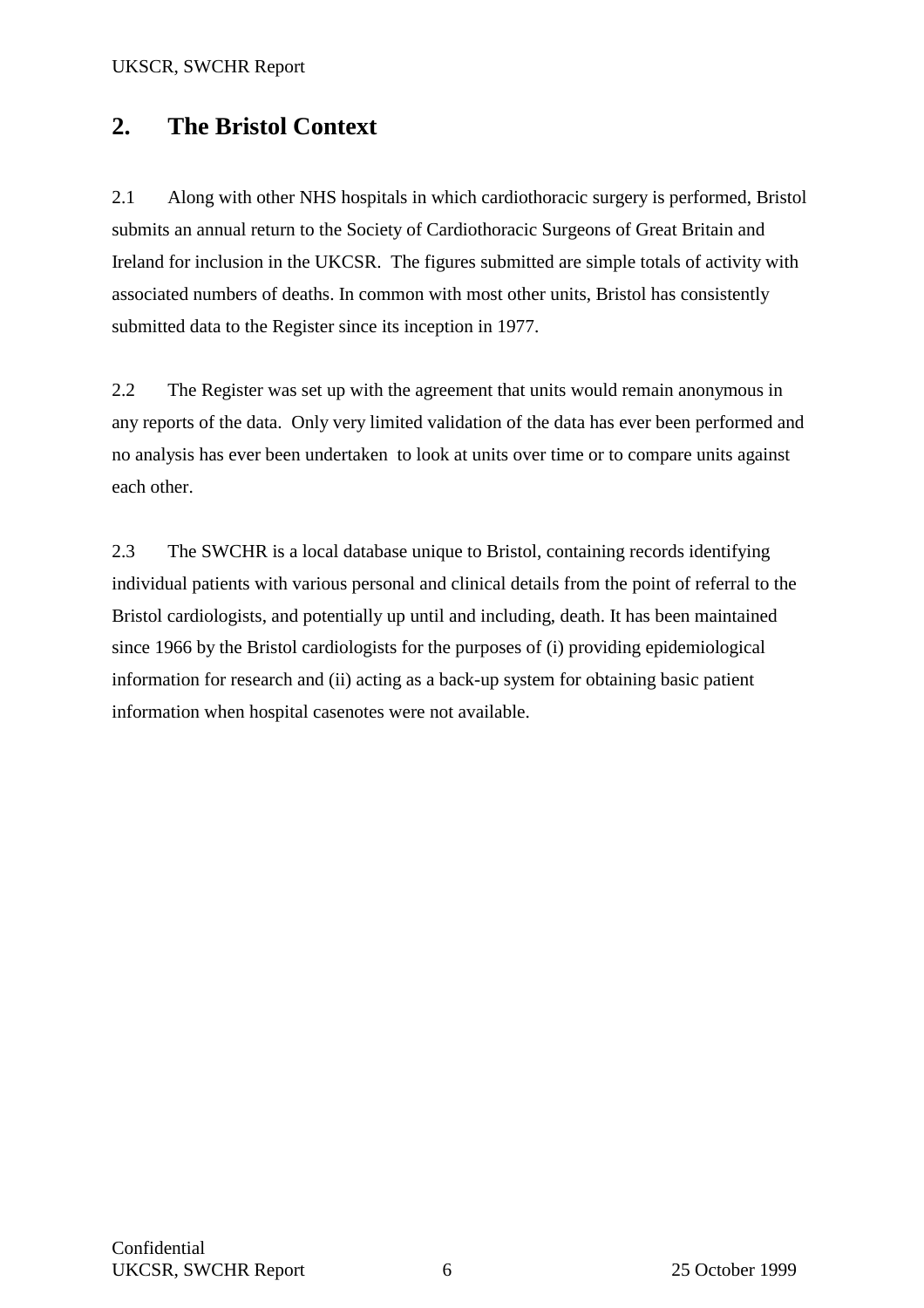## **3. Description and Statistical Review of the Sources of Data**

## **Introduction : Assessing data quality**

- 3.1 In assessing data quality, we have essentially to try to answer the following questions:
- *How reliable is the information?* (i.e. how accurately do the recorded data reflect actual events?) or, alternatively
- *Could the error or variability inherent in the data be sufficient to invalidate any conclusions that may be drawn by analysing the data at face value?*

3.2 In considering these questions we need to ascertain all the potential sources of variability or error within both the data collection and the data recording processes.

3.3 Errors will increase with the number of personnel and processes involved in getting from the real events to the final interpretation of the data which claim to represent those events.

3.4 Any process which allows an individual scope for subjective interpretation, either of a procedure or a definition, will introduce variability in addition to simple human error. (See Figure 1). Such fundamental issues are increasingly being addressed in the field of clinical research by the introduction of stringent guidelines. The pharmaceutical industry has been applying such guidelines for the last decade  $4.5$ , while the UK Medical Research Council, in consultation with the NHS Research and Development Programme, produced its own, similar guidelines in 1998.<sup>6</sup> According to these guidelines, all studies must be described in a detailed protocol and all study procedures, including the collection and recording of data, must be documented. Additionally, all study personnel must be adequately trained to participate in the research, all should be fully aware of the procedures which they must follow, and all should be prepared to co-operate with continuous monitoring of the research and occasional audit by agents of regulatory authorities or the funding body.

3.5 Clinical trials necessarily involve large numbers of staff from various investigational sites, often in different countries, and such guidelines arose from the need to ensure credibility of data in a heterogeneous and potentially litigable environment. The application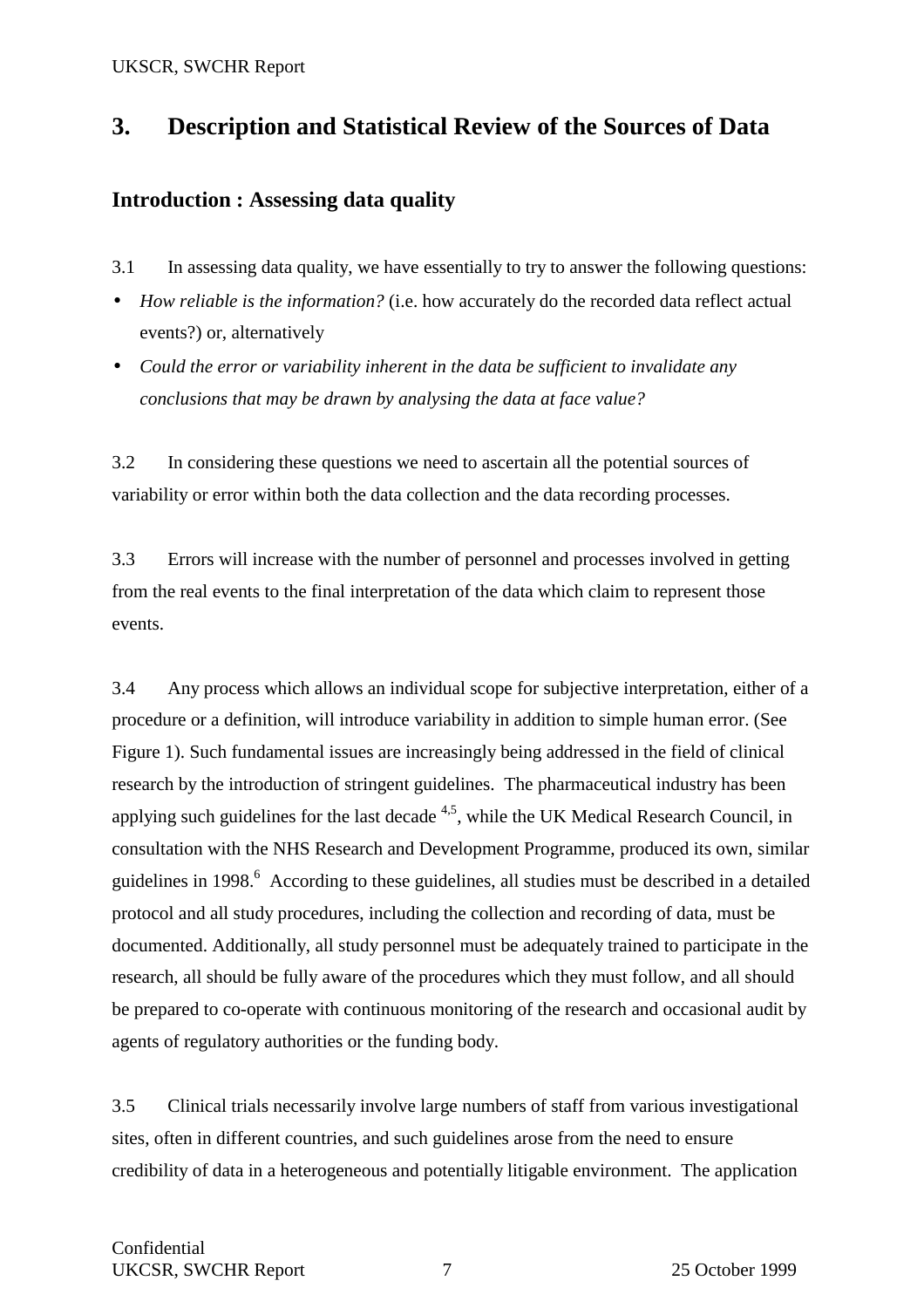of these guidelines in conjunction with good study design should minimise the amount of error and variability.

3.6 In contrast, the collection of clinical data for non-research or administrative purposes is generally not implemented in such a rigorous fashion, even although such data may be used to inform decisions about patient care. In the case of data being reviewed for the Inquiry we are dealing with ongoing, routine collection of data over many years. Moreover, the data collection was done for purposes other than those of the Inquiry.

3.7 Both datasets were initiated over twenty years ago for medical / surgical purposes, by individuals who were full-time specialists in areas other than information management and statistics. Issues of data quality were probably not considered to be particularly important, or else were considered to require input or resources which were not available.

## **Measuring data quality**

3.8 Data quality can be measured in objective terms, and our review is an assessment of how well the two datasets meet specified criteria. This assessment does not consider whether the datasets served (or continue to serve) the purposes for which they were set up and maintained.

3.9 Assessment criteria can be divided into issues of primary and secondary importance. *Primary issues* of data quality are those which impinge most on the accuracy of the data and which, ironically, cannot readily be deduced from the dataset.

3.10 These include questions such as :

- i. Have personnel been working consistently to clearly defined procedures?
- ii. Have all definitions been clear and unambiguous with no scope for variable interpretation?
- iii. Were personnel implementing the procedures competent and motivated to do so?
- iv. Were all personnel collecting data from the same sources?
- v. What degree of data validation was implemented?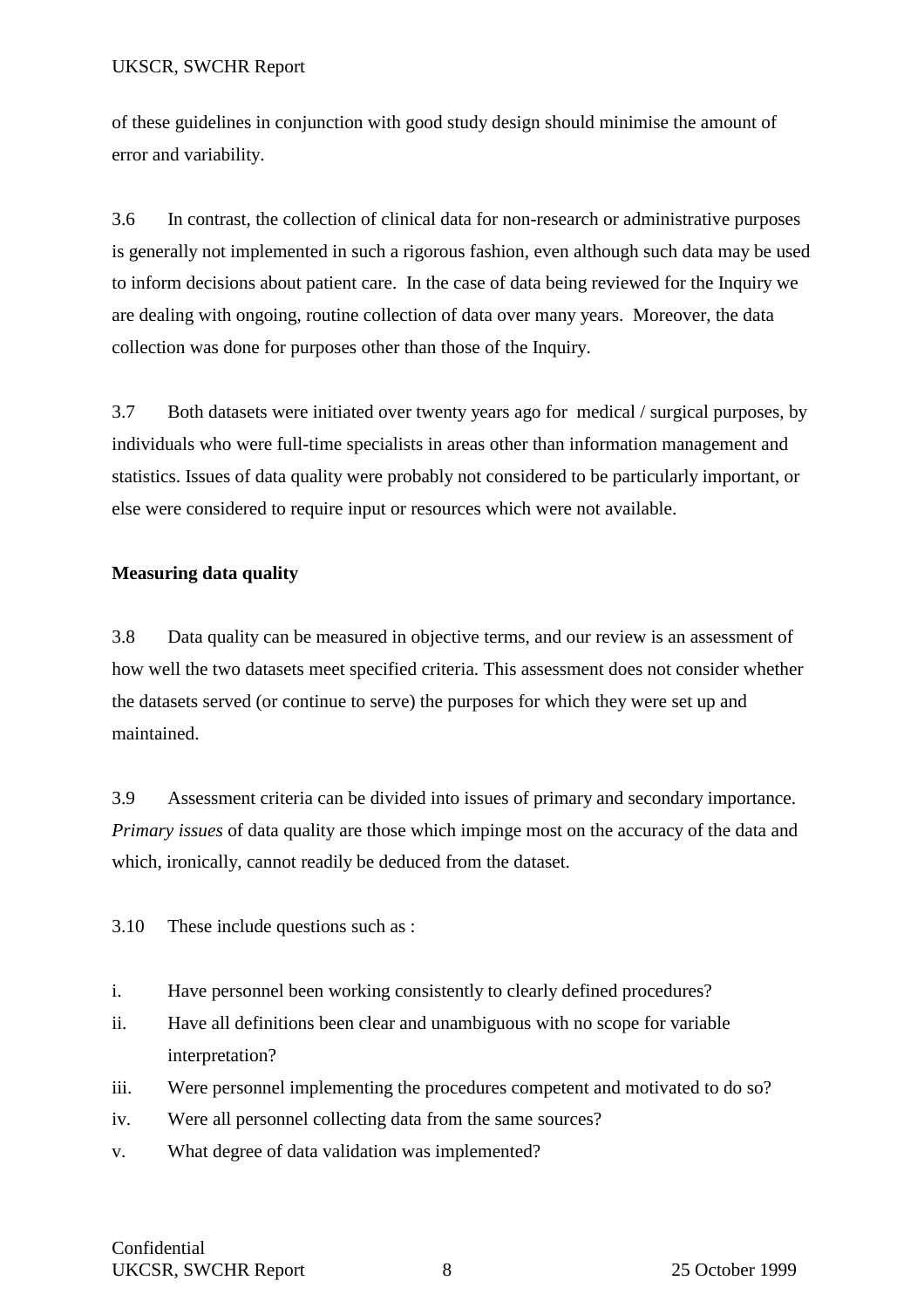3.11 To illustrate the problems of interpretation, consider the definition of death. This could be defined in a dataset as death within so many days of operation (which operation, if more than one?), or death as a direct result of operation, or death prior to discharge from hospital, or death at any time, depending on the context of the data. Obviously it is important to know which definition has been applied, and this would not be clear from the data if death was simply recorded as 'Yes' or 'No'. Similarly, the procedure followed to obtain information on deaths could vary from centre to centre. While the original intention may have been to record death within thirty days, details of events occurring between discharge from hospital and the thirtieth day may not have been obtainable. It would also be unclear from the data if such information had been actively sought once a patient was discharged from hospital or even transferred from one department to another.

3.12 To summarise, the primary issues in determining comparability and accuracy relate to procedures for data collection and cannot be assessed by looking at the data alone. In the absence of a 'gold standard' against which to compare data, datasets compiled *independently* from different data sources can provide a useful indication of accuracy. If such crossvalidation of the data were to yield similar results, then this would increase confidence in the credibility of the data, and conversely, a lack of similarity would cast doubt on accuracy. *Secondary issues* of data quality are issues which can be deduced directly from the dataset, requiring no knowledge of the data collection procedures. They are generally resolvable or at least easily quantified. They include issues such as coverage (the proportion of total relevant activity recorded by the data), completeness (what proportion of cases have each data item recorded), internal consistency (how well related data items match) and, to some extent, data entry errors (such as extreme outlying values).

3.13 We can only really assess primary issues of importance if we have a clear picture of the entire data collection and reporting process from start to finish. In the absence of any detailed procedural documentation or publications, this would necessarily involve detailed observation of the actual data collection process in a sample of units. Unfortunately, the time allocated for the production of this report has not allowed such detailed checking to take place, and we have instead had to rely on information provided by the Inquiry in witness statements and hearing transcripts and in personal communication with relevant individuals.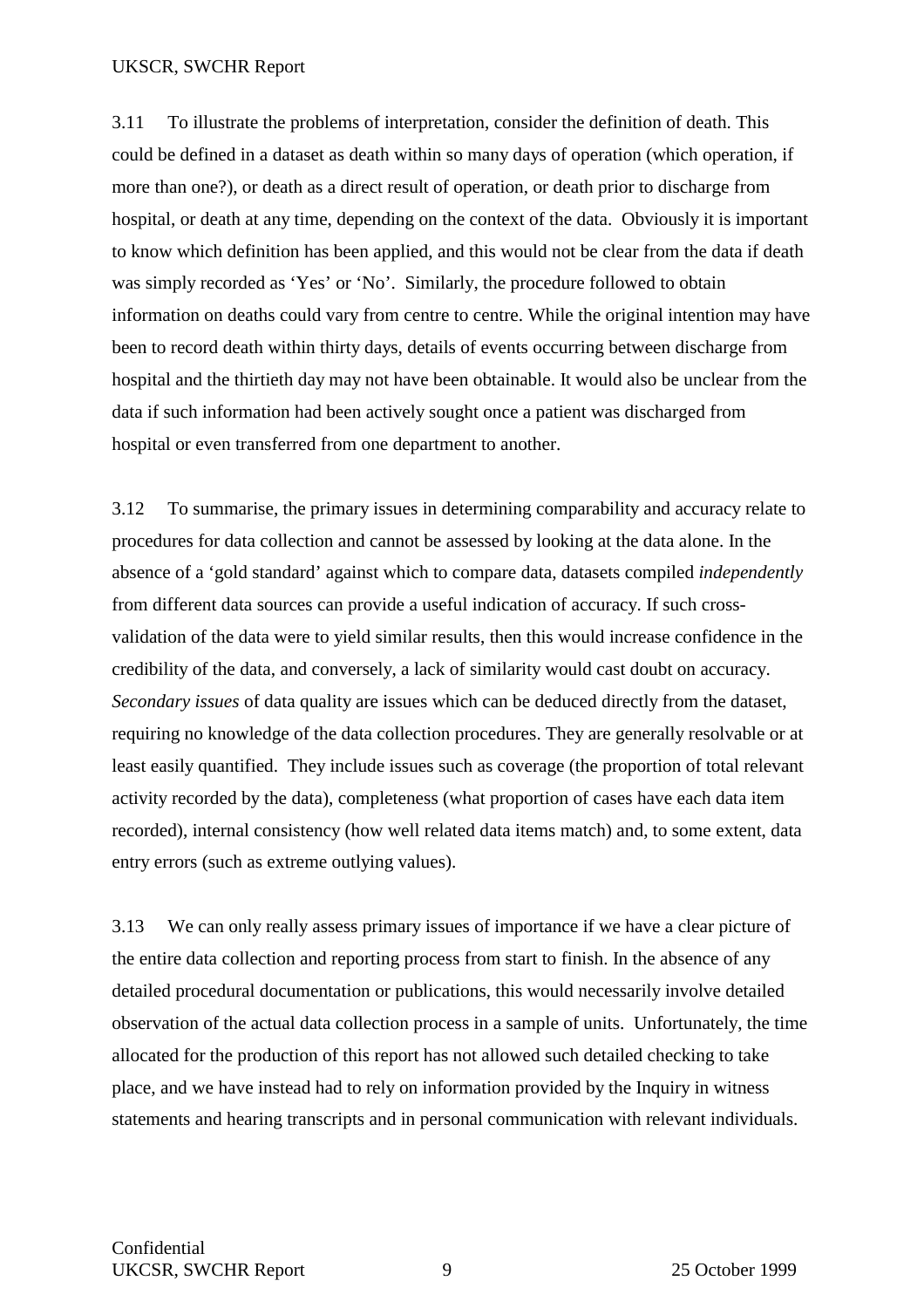### **Format of the Data Sources Reviewed**

3.14 The UKCSR was provided as boxes of copied returns (a total of 816 forms) from which we had to create a database. The forms contained cardiac surgical data from all 50 units who have ever supplied data to the Society, most of whom were not units specialising in paediatric cardiac surgery. While this enabled us to check the actual contents of the forms in terms of legibility and completeness, and to control the quality of the data entry process, it also meant that the figures which we subsequently produced were not always identical to those published annually by the Society. This exercise highlights the difficulty of producing consistent data from forms in the absence of any detailed procedures for handling data.

3.15 Our data handling and entry procedures are described in Appendix I.

3.16 The SWCHR was presented as a database consisting of several files on a set of floppy disks, having been archived using BACKUP under DOS 5, an obsolete PC operating system. The files were restored on a PC running the appropriate version of DOS, and transferred to a more modern system for analysis. The database had been built using Paradox 3.5, and comprised a main database with 7445 records, and numerous 'look up' tables giving the coding for the different fields. It appeared as if the look up fields were not linked to the main database, but this might have been a feature which was lost when the database was archived.

3.17 We had no access to the original forms from which the data were entered, so data entry error could not be quantified. However, we encountered various problems which indicated that minimal validation checks had been run on the database. Examples include inconsistent date formats, inconsistent use of codes and multiple records. A substantial amount of data 'cleaning' had therefore to be performed to create a database which could be used for our analyses.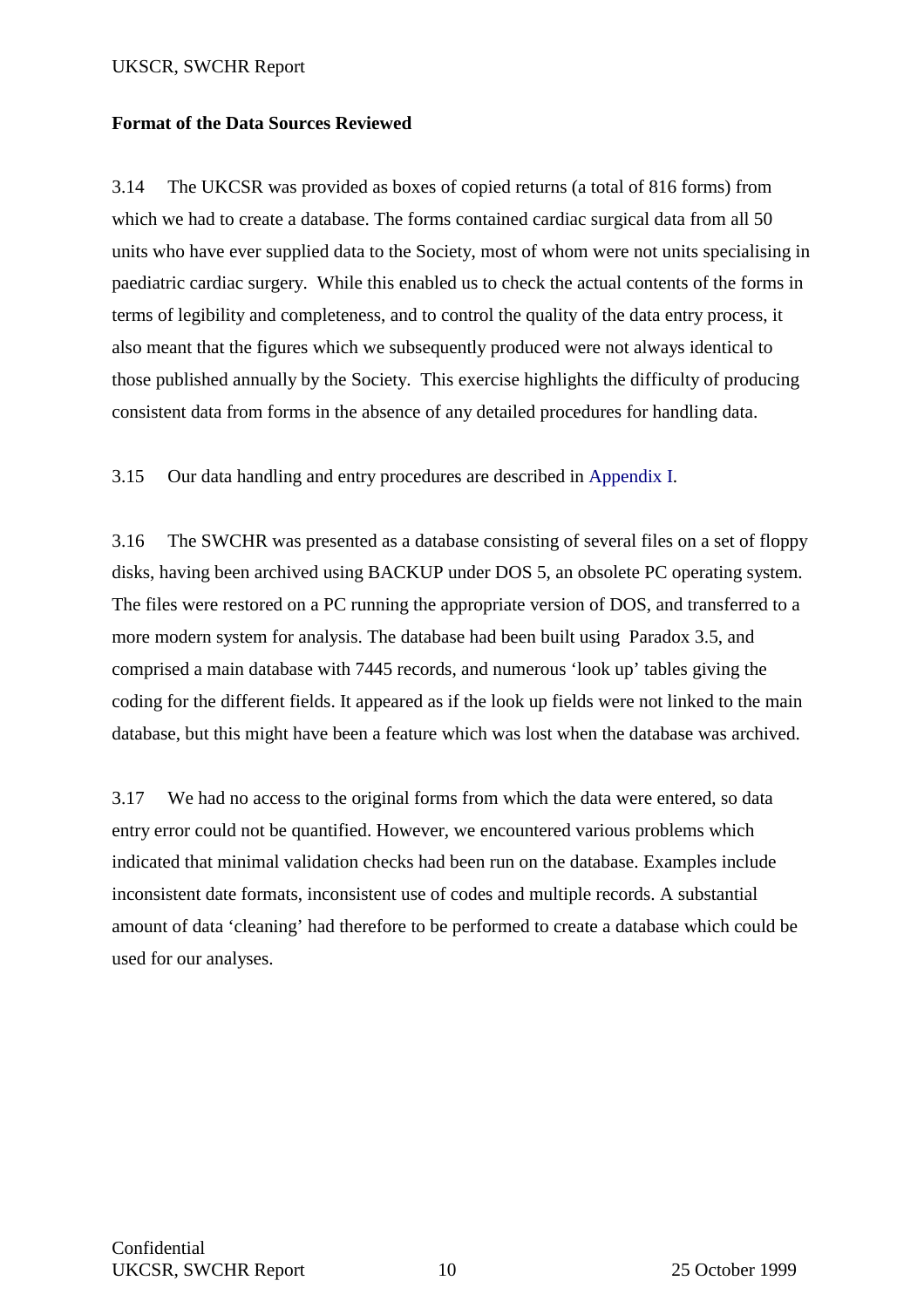## **Description and Critical Review of the UKCSR**

#### **Background Information**

3.18 Since 1977, cardiac surgery units in the United Kingdom have been collecting information on cardiac procedures and deaths to input to the Cardiac Surgical Register of the Society of Cardiothoracic Surgeons of Great Britain and Ireland.

3.19 The stated uses of the register<sup>7</sup> are :

1) to inform members of the growth of the specialty;

2) to provide aggregated activity and mortality data for a variety of procedures; and

3) to facilitate analysis of the intervention rate by disease category for the population.

3.20 In order to encourage submission of data, surgeons were assured that centres would remain anonymous in any reported figures. Individual surgeons are not identifiable.

3.21 Annual reports of the Society are simple totals of procedures and deaths from all contributing centres against which individual centres can compare their own data. Individual patients are not identifiable, nor can multiple diagnoses be linked to a single patient. Data are grouped by age (over / under one year) and type of procedure (open / closed).

#### **Register collation process**

3.22 Each cardiac unit is sent a standard form for completion annually, to be returned to the Secretary of the Society. On receipt of the completed forms, the secretary removes the front page, which identifies the unit by name, and assigns a coded identifier to the form. Forms are then passed on to a third party (the Society's agent) for data entry and reporting. The same third party has performed these tasks since 1977. If the Society's agent has noticed any strange values on a return, he has queried this with the secretary, who would have passed it on to the relevant unit for resolution. Other than this, no validation of the data has been performed, and trends within and across centres over the years have never been examined.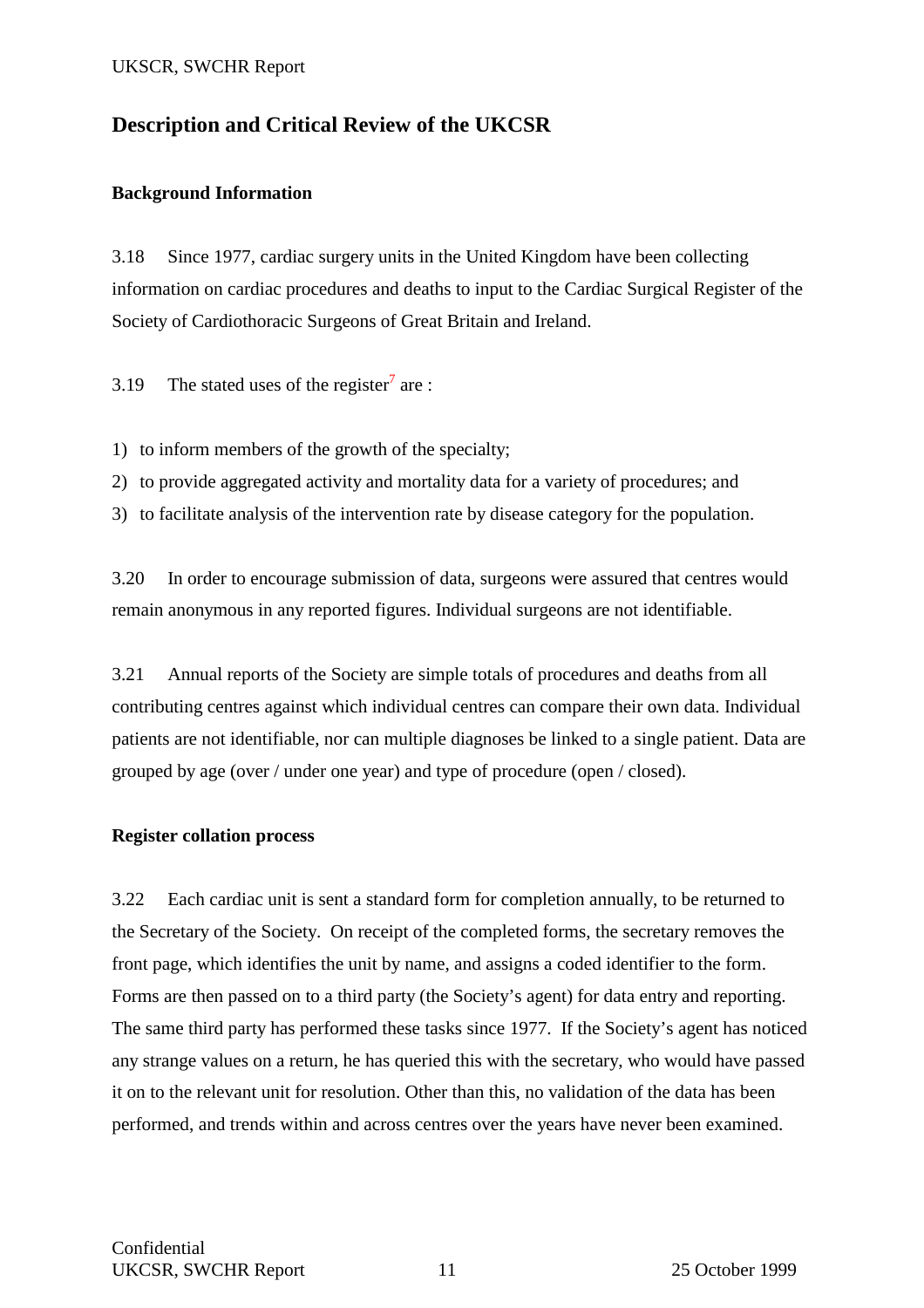### **History of the data forms**

3.23 We are only concerned with the last three pages of the form, which deal with congenital heart surgery. There are three different versions of the Society returns *(see Appendix II).* The first version was in use between 1977 and 1988 ; the second between 1989 and 1993 ; and the third has been in use since 1994. While the first two forms are very similar, the third has a completely different layout, with three separate age groupings (under one year, one to fifteen years, sixteen years or older), where the previous two versions simply had two age groups (under one year and over one year). Up to and including 1992, the UKCSR returns covered calendar years, but from 1993 onwards the data were for financial years. The majority of our analyses include UKCSR data up to and including financial year 1994/5. The data for 1995/6 are reported separately for comparative purposes, but they extend beyond December 1995, the end of the Inquiry period.

### **Primary issues of data quality**

### Data collection procedures

3.24 Guidance on completion of the returns consists of ten points listed on a single page (*See Appendix III ).* The guidelines instructed that returns should be made from individual units, that information on repeat cardiac operations was not required, that each operation should be entered only once (taking the major one, if multiple procedures) and for palliative procedures only open ones should be specified. Definitions of mortality and open operation are provided as "death at or within 30 days of operation" and "any operation during which cardiopulmonary bypass is used at some stage of the procedure" respectively. The only change ever made to this page, as far as we can see, was to update the Secretary's details when a new Secretary took office. As far as we are aware, no other documentation was made available to surgeons to guide the data collection process, to confirm definitions, or to discuss any areas which may have given rise to subjective interpretation.

3.25 One surgeon at each unit was made responsible for collating all the surgical activity data for that unit and completing the return. However, the actual collection of the data would often have been delegated to a junior surgeon or a secretary, sometimes at short notice.  $3$ Data on unit activity could have been obtained from various sources, such as the operating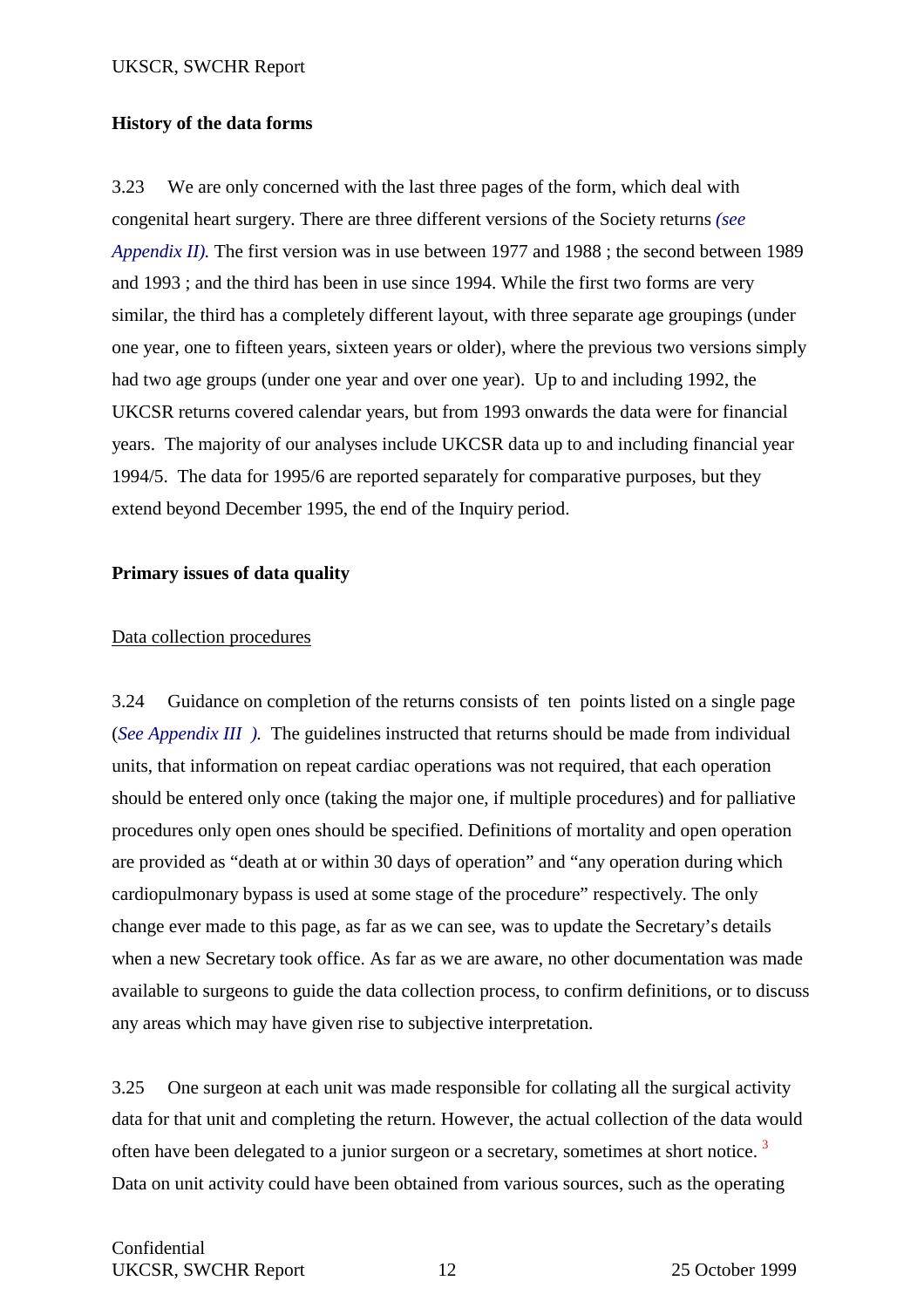theatre log book, the perfusion log book and the Intensive Therapy Unit admissions book. Data on deaths would have been more difficult to obtain consistently, involving active follow-up of patients beyond the immediate post-operative period. Deaths occurring outwith the department, for example, in another department or at home may have been missed.<sup>3</sup>

3.26 It is possible that there was a lack of consistency as to how death was defined, with some units only including death as a consequence of operation rather than death due to any cause in the 30 days post-operation (personal communication). On the other hand, there is also the possibility that there has been some multiple recording of deaths. For example, where a child may have had multiple defects repaired and then died, each procedure may have been individually recorded on the return as fatal (personal communication).

3.27 The extent to which the data collection varied can only be determined by detailed study of the process in a representative group of units. This could not be undertaken in the time allowed for this review. However, we have been able to identify several discrepancies which would certainly introduce sufficient variability to cast doubt on the comparability of data from different units.

#### **Secondary Issues of Data Quality**

#### Quality of the returns

#### *Legibility*

3.28 Forms were either typed or handwritten, and this varied according to centre and year. In general, the forms were legible, but in many cases figures had been scored out and replaced, sometimes by the centre, sometimes by the Society's agent, and it was not always clear which figure should be entered. Any clearly edited figures were entered on our database, and a 'best guess' was made where there was any doubt.

#### *Centre number problems*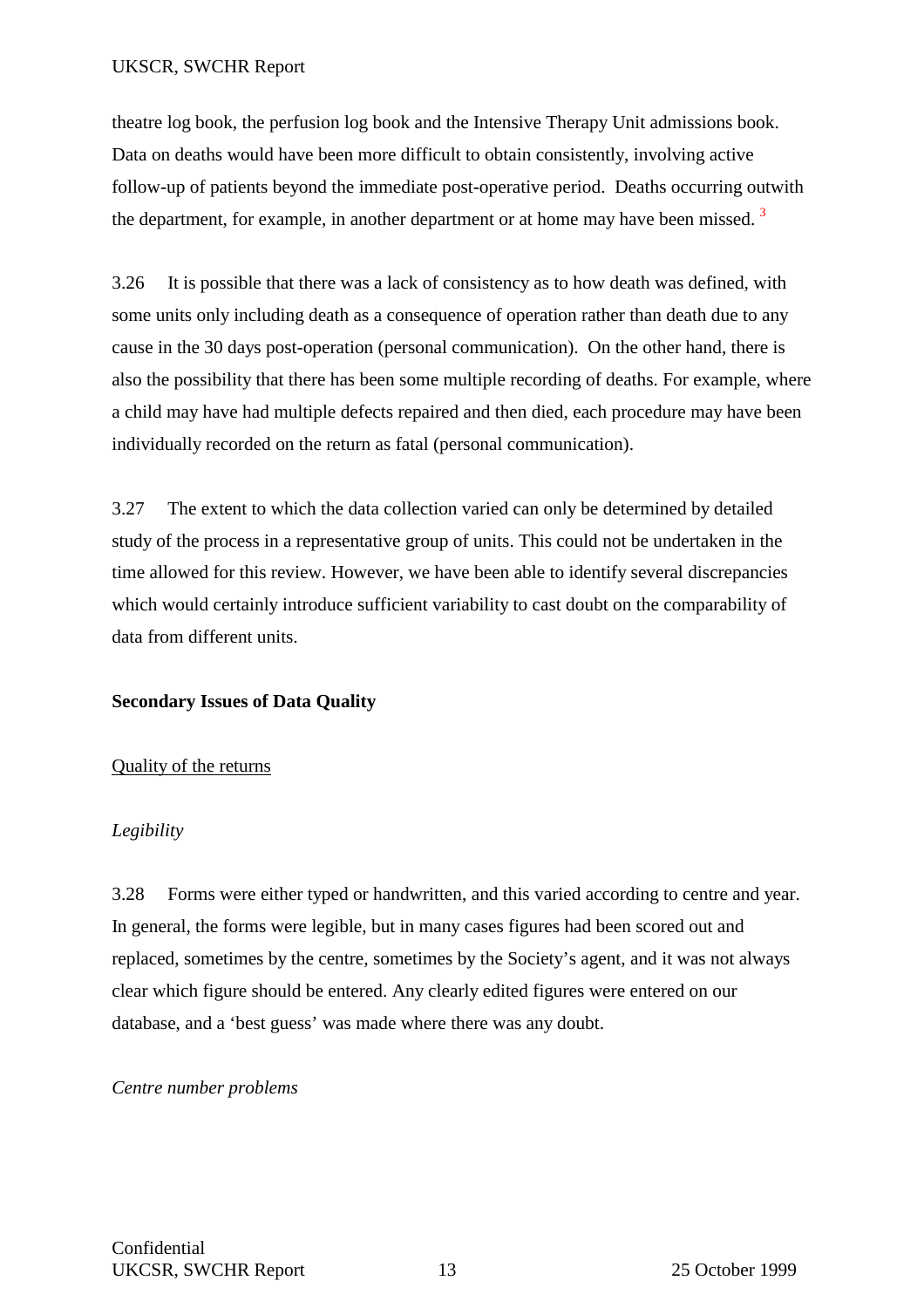3.28 Centre numbers were missing from eleven forms, but it was possible to deduce the number from the other forms. In some cases, combinations of centre numbers were written on the forms, for example '1 and 2', '9 and 10', but this was not done consistently.

### *Duplicates and multiple returns*

3.29 There were several duplicate returns for 1991, but most were attributable to a photocopying problem and so these records were ignored. There were other multiple returns for the same unit and year, some of which had to be combined (according to written notes on the returns), some of which appeared to be subsets of each other, for example where the first form had incomplete data and the second provided the missing information. Anecdotally, one centre submitted two separate, different returns because 'the surgeons do not speak to each other' (handwritten on form). However, these represented a very small minority of the forms, the majority being generally legible and with a centre number clearly marked on .

### *Arithmetical errors*

3.30 In several cases, the totals recorded at the end of the forms did not match the total calculated by summing the procedures recorded on the three pages of the form. In most cases, however, the figures did not differ by more than one or two.

#### *Blanks and zeros*

3.31 Where figures were generally provided on a form, blanks were assumed to be zero, although in a few cases it was likely that the data were missing. In a few cases, a death was recorded but the number of procedures was blank, but more commonly the number of deaths alone was blank.

## *Summary*

3.32 Returns were available and sufficiently legible and complete to enable us to construct a database of returns for the Inquiry period and beyond. Assumptions had to be made, however, in certain cases, as to exactly what should be entered on the database, and so some figures will not have coincided with those entered by the Society's agent at the time of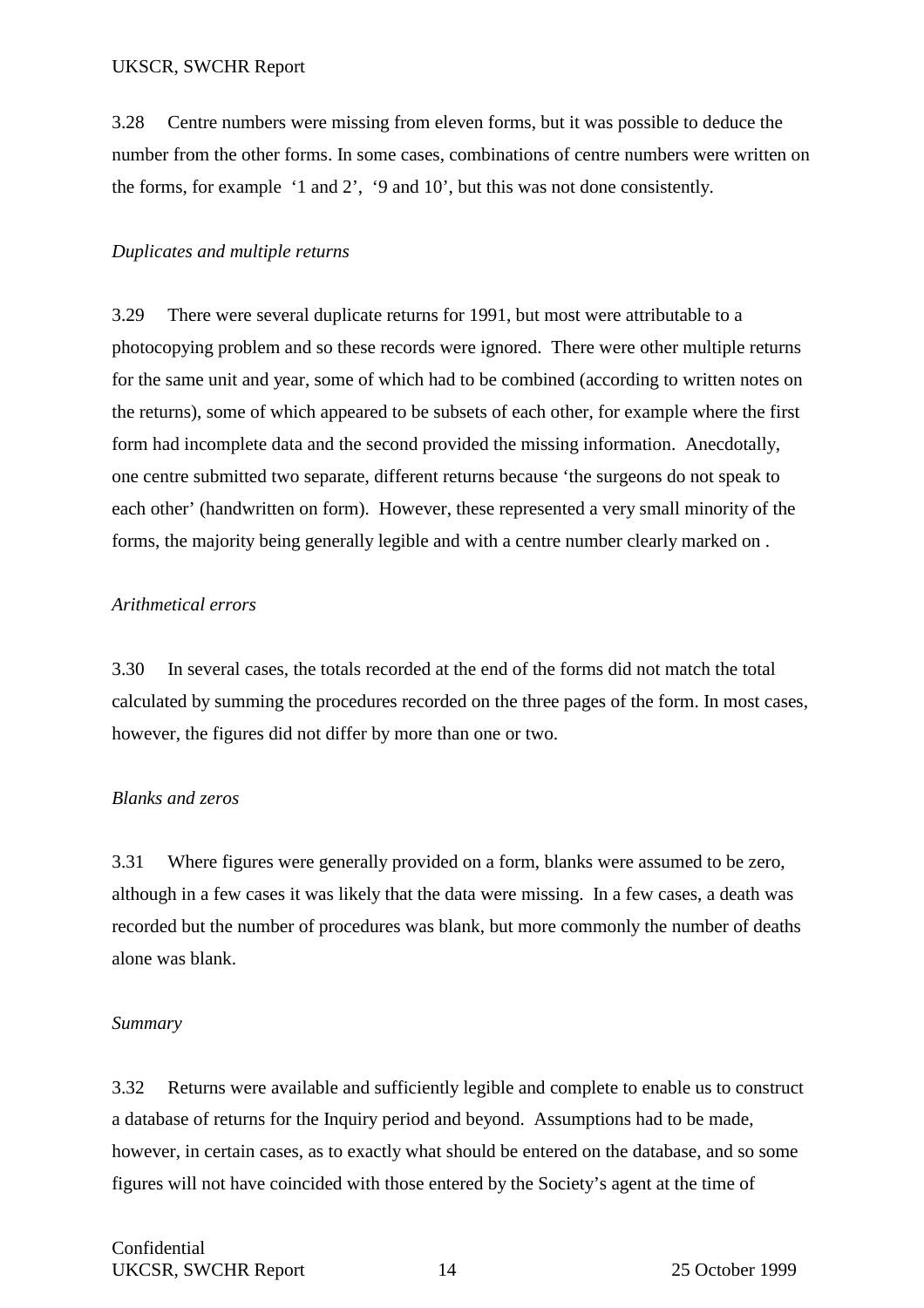reporting. Various additional problems, which had not been immediately obvious from the forms themselves, were identified from the database.

#### *Identifier issues and anonymity*

3.33 There were problems with centre numbers when centres merged or closed, for example, but both submitted returns, duplicating the data. (See Table 1) We were not given comprehensive details of which centres merged and when. Our information regarding which centres merged was deduced from comments made by Mr  $\text{Keogh}^3$  and from two lists of centre identifiers (for years 1985-1989 and 1998/9), which were not particularly clear. We will inevitably have failed to identify all such problems.

3.34 There was a lack of consistency within centres, with several instances of huge swings in numbers in consecutive years, in some cases. (See Table 2) Many examples of inconsistent trends within centres occurred going from 1984 to 1985, and the evidence within the database suggested strongly that there had been a major change in the anonymity codes used by the Society. The Secretary for that period was not able to confirm such changes, but the Society's agent did confirm that a renumbering took place in the mid-1980's. Neither the Society nor the Society's agent have been able to provide details of the coding used up to and including 1984, and so unfortunately our only option was to discard all data from 1977 to 1984. This means we have been unable to include any UKCSR data for 1984, the first year of the Inquiry period.

#### *Internal consistency of forms*

3.35 As already stated, totals often differed from the totals calculated by summing the figures recorded for the individual procedures. (For production of the figures for the annual report, the Society's agent used the component figures, not the totals recorded on the form.) The lack of consistency within centres over time has already been noted. Some of the dramatic changes in figures may have been due to a change in policy / referral pattern, but we have not been able to confirm this. Most are probably due to the change in centre numbering discussed above.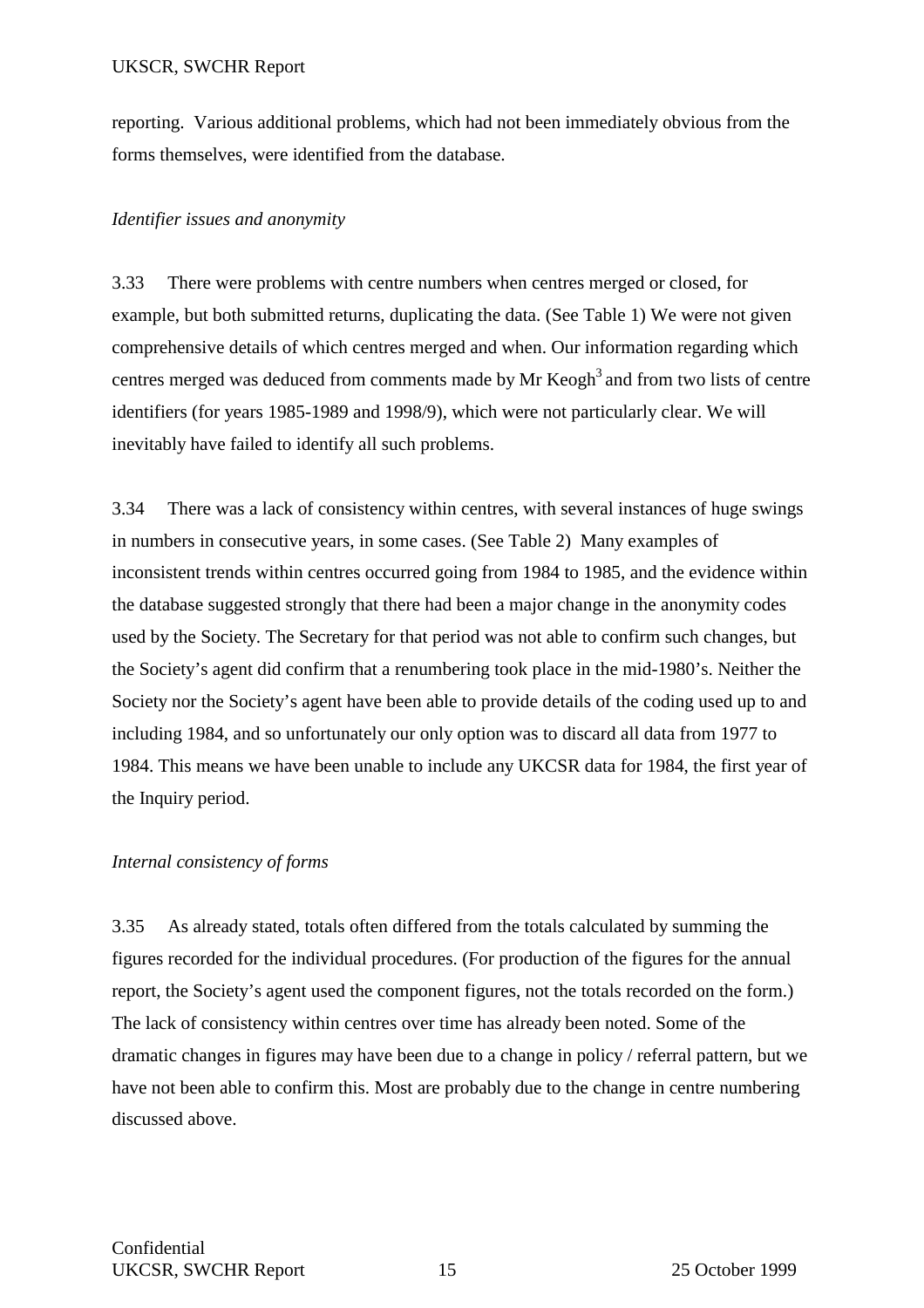#### *Additional assessment of accuracy*

3.36 Accuracy can only be truly determined if 'gold standard' data are available against which to make a comparison, and this is not the case here. Without knowledge of the variability in the way data were collected across the centres it is impossible to determine the accuracy of the figures. We have been able to cross-validate figures for 1988 to 1991 against an apparently independent source. At the very least, this gives an idea of how consistently centres are able to reproduce their own annual totals (intra-centre variability).

#### *Intra-centre variability : comparison with another data source*

3.37 We have been able to look at the consistency of the figures within the relevant centres over the period 1988 – 1991 by comparing figures from the society returns with figures produced in the 'Report from the Working Party of the Royal College of Surgeons of England on Neonatal and Infant Cardiac Surgery : Supra Regional Funding and Designation' (RCSE 0002 0165 to 0177).

3.38 This report was produced in June 1992. It contains details of the throughput of twelve centres who were seeking supra regional funding for paediatric cardiac surgery, ten of whom were at that point in receipt of, and two further centres who wished to be considered for, such funding. Based on the data presented in this report, the Working Party recommended which centres should be funded.

3.39 The report states that '…a questionnaire was sent out to the…centres. This requested returns for annual figures and mortality for the years 1988, 1989, 1990 and 1991, for all Neonates and Infants (under one year of age) who underwent open and closed heart surgery, listed separately. The same information for children and adolescents over one year of age (up to eighteen years) was requested…'

3.40 The data requested by the Working Party would already have been recorded on the annual returns made by the centres to the Society of Cardiothoracic Surgeons. Some centres may have used the data from the relevant returns, others may have recalculated the figures without reference to their returns. In either case, the figures should be expected to match. The very fact that the Working Party requested the information independently of the returns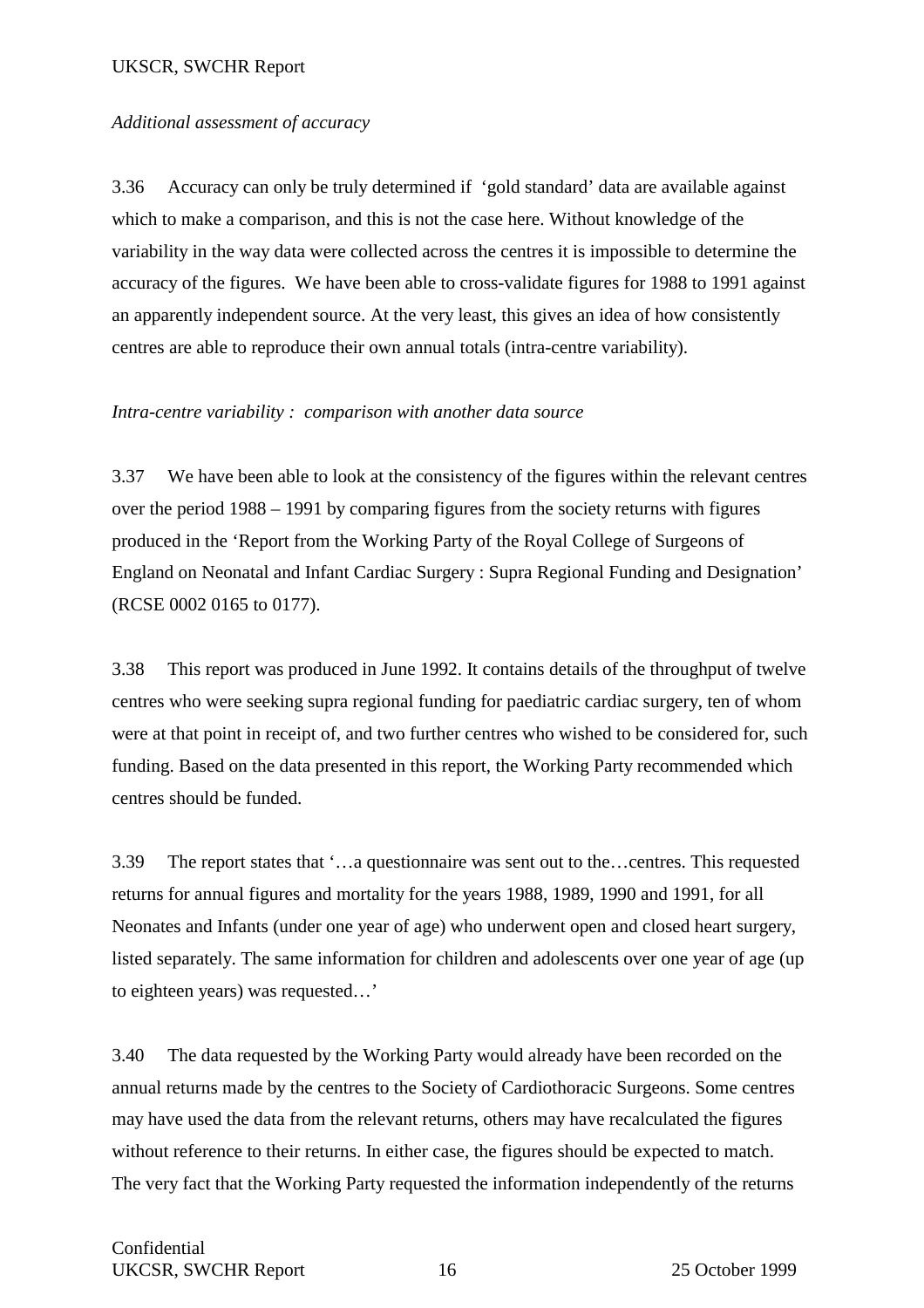to the Society may well be indicative of a lack of confidence among members of that group in such data.**<sup>8</sup>**

### *Data coverage*

3.41 Two centres had provided returns to the society for 1988 but there were no corresponding data in the Working Party report. One centre had not provided a return for 1989 but had provided figures (on neonates and infants only) to the Working Party. One centre had not provided a return for 1990 but had provided figures (all categories) to the Working Party.

#### *Comparison with returns*

3.42 One of the twelve centres had matching figures for all comparable returns. A further four centres had at least one matching set of returns. Of the forty-two centre returns which could be compared, only ten had completely matching figures on the society returns and in the Working Party report. The figures in the Working Party report for 1988 for one centre matched the return for 1989 – no 1988 return was available. Table 3 gives comparative figures from the report and the returns for the number of open and closed procedures in the under one year group for the twelve units during the period 1988-1991. This age group was selected as it has a defined range, unlike 'over-one year', where the upper age limit may vary.

#### *Summary Comments on Comparison*

3.43 Comparison of the data from the Society returns with the figures produced in the Working Party report for years 1988 to 1991 indicated considerable discrepancies. Only one centre was consistently biased, with all discrepant figures in the Working Party report higher than the corresponding figures on its annual returns. Assuming units provided figures to the Working Party in the belief that their figures were accurate, and assuming that no transcription error took place in the production of the Working Party report, this raises considerable doubt over the ability of units to reproduce their annual figures. Both sources should have produced identical figures, but this has clearly not happened. Such intra-centre variability suggests a considerable lack of accuracy.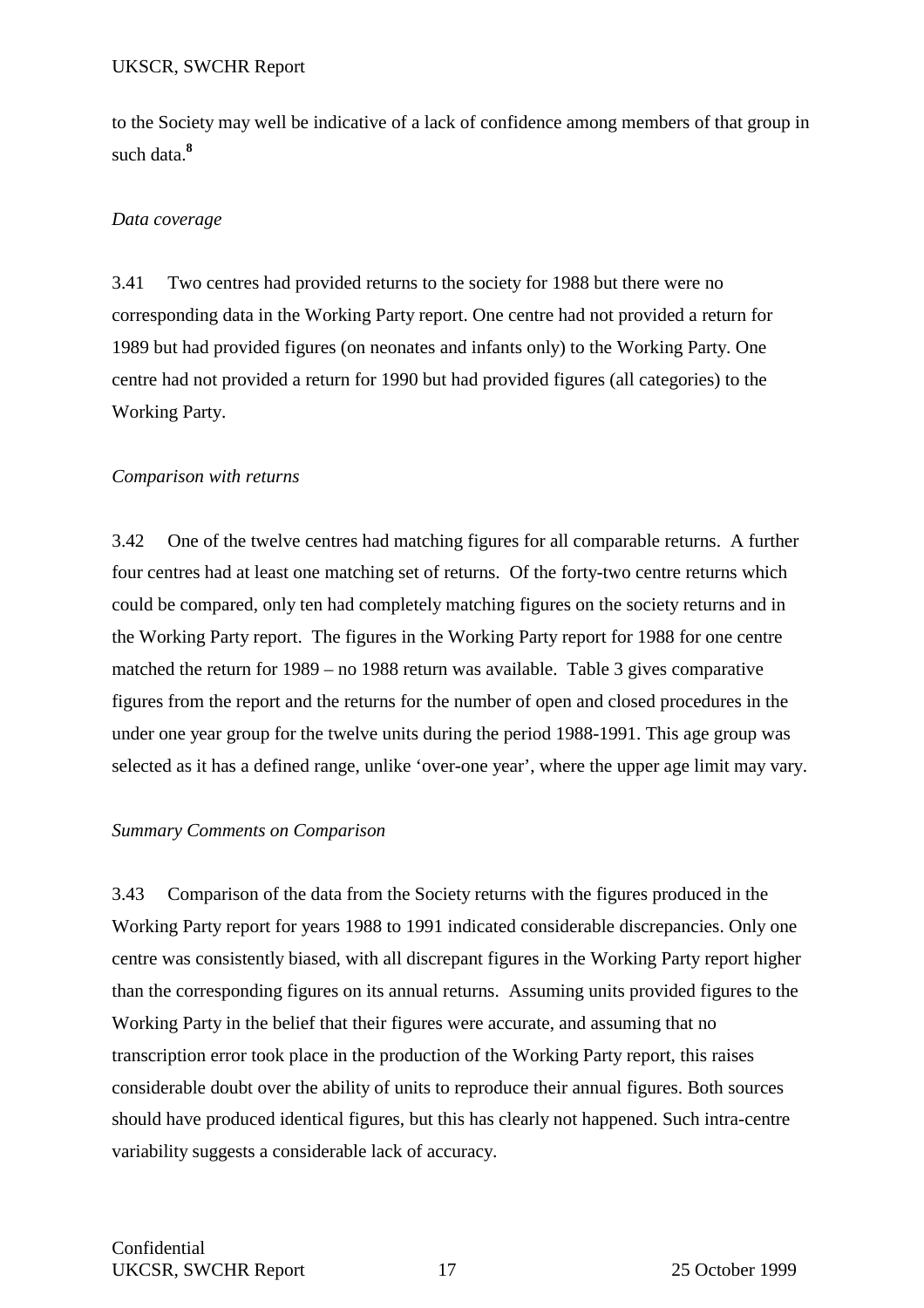### 3.44 *UKCSR Data Quality : Summary Points*

- i. No detailed procedures or definitions were set out for the collection of data for the register, and so considerable variability between centres is to be expected.
- ii. The need for anonymity introduced an extra stage and a further source of error in the recording process – centre numbers changed within the recording period but this was not documented, making it virtually impossible to track some centres through time.
- iii. Twelve units were asked in 1992 to submit independent activity figures for 1988-1991 for a Working Party report. Some units clearly referred to their returns to the Society, while others produced very different figures. Considerable discrepancies between the figures suggest a lack of reporting consistency within centres.

3.45 The above points combined illustrate the difficulty in compiling consistent, reliable summaries of surgical activity.

## **Description and Critical Review of the South West Congenital Heart Register (SWCHR)**

## **Background Information<sup>2</sup>**

3.46 The South West Congenital Heart Register was set up by a consultant paediatric cardiologist at the Bristol Royal Infirmary in 1966 and existed in various computerised formats until his retiral in May 1993. The register contains data on all patients from the South West region seen by any cardiologist from Bristol, including patients seen at peripheral clinics. It was set up to obtain epidemiological information such as incidence of certain conditions and changes over time, and to act as a back-up system with basic patient information in the event of casenotes being unavailable. Each record represents an individual patient and contains demographic and clinical information, including limited follow-up data on outcomes.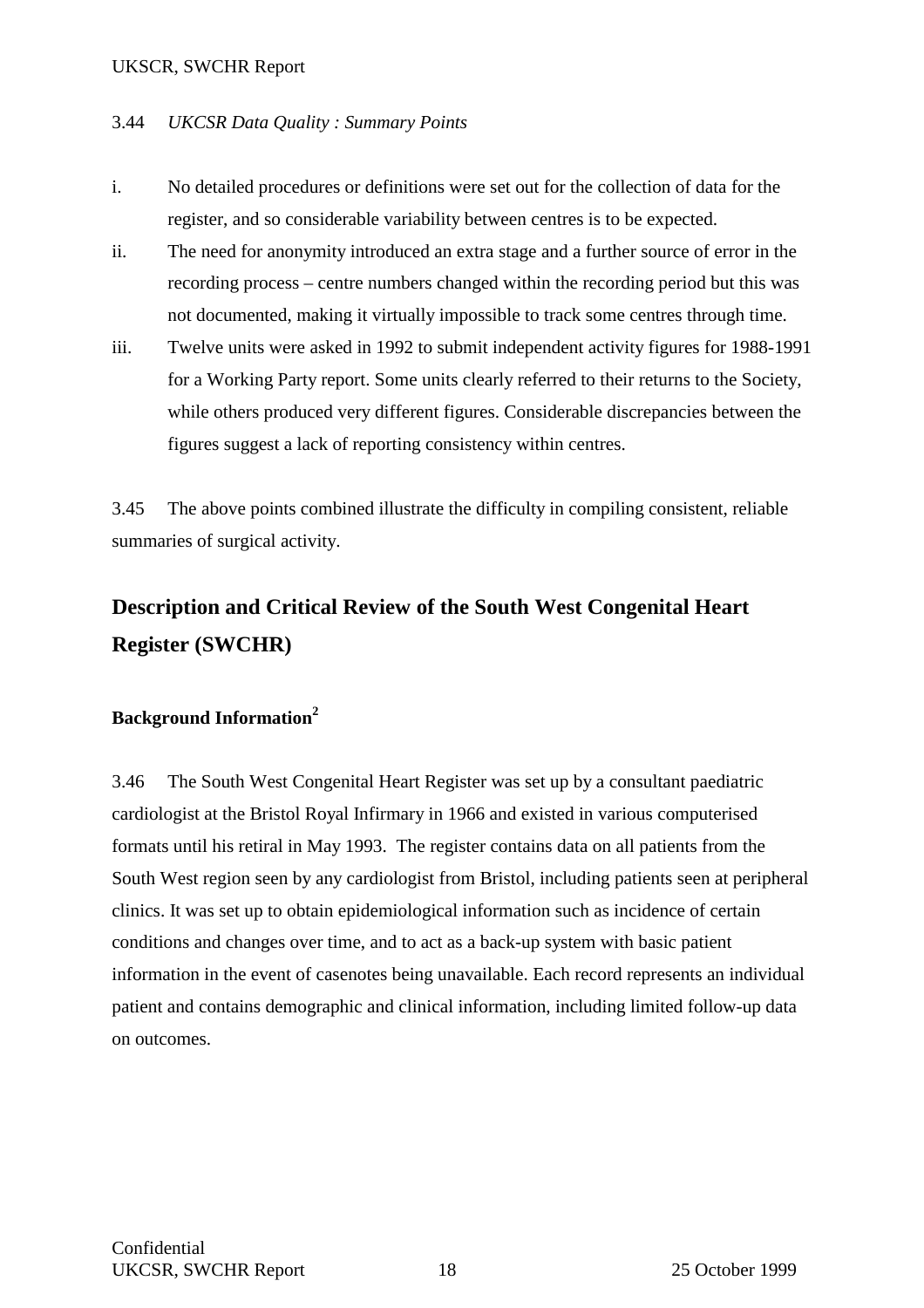#### **Register collation process**

3.47 All patients seen by one of the paediatric cardiologists and identified as having any organic heart condition had their basic details entered on a form by a part-time cardiac secretary. Administrative details were recorded by the secretary and the cardiologist concerned added the clinical details in a coded format. The secretary then entered the data from the forms onto the database. The database was updated as the cardiologists became aware of any relevant additional patient information.

### **Description of the data**

3.48 The database contained 7445 patent records, each consisting of ninety-seven data items. Personal details, family history, details of mother's pregnancy, the patient's birth, medical history, diagnosis and type of disease were included along with post mortem information. The patient's status as assessed by the cardiologist was recorded at time of coding and at one, five and ten years, if known. Certain complications were also recorded, but without a corresponding date, so that it is not possible to relate complications to the time of any operation. Appendix IV lists all the data items and Table 4 lists the specific complications which were recorded.

## **Primary issues of data quality**

## Data collection procedures

3.49 Data were initially only collected by one cardiologist, and later by a further two, so some consistency of data recording can be assumed. The cardiac surgeons had no input to the process. As with the UKCSR data, follow-up of patients was not a systematic procedure, so that, again, deaths would not have been actively followed up. The database was updated only as information was brought to the attention of the cardiologists, for example when a patient was seen at the hospital.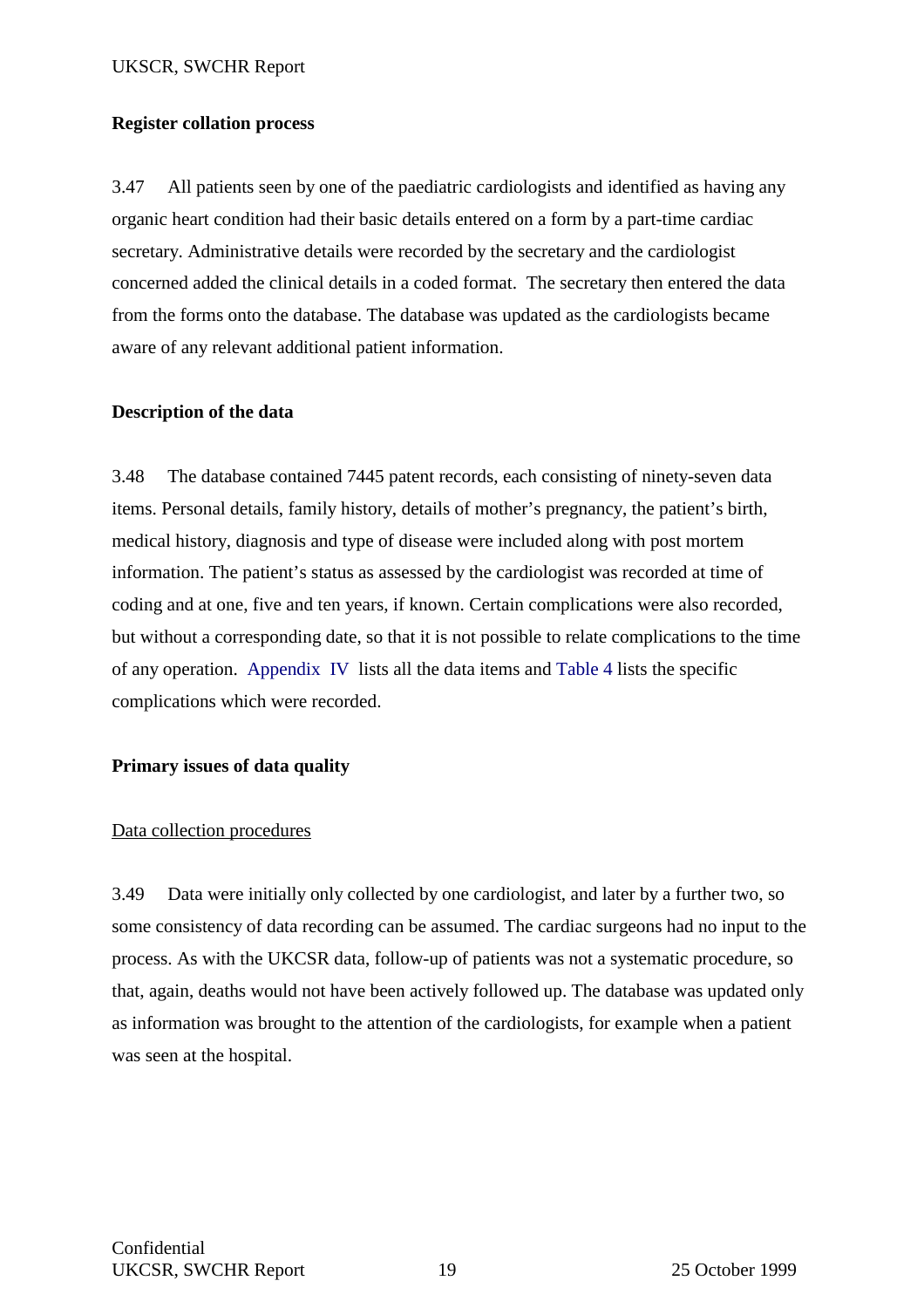### **Secondary Issues of Data Quality**

3.50 As we were provided with the database directly, we cannot comment on the quality of the data entry, other than to note any obviously erroneous values.

### *Duplicate records*

3.51 The records were meant to relate to individual children, but it was noted that eleven children were entered more than once on the database. There were twenty-six cases of a hospital number having been assigned to two different patients.

### *Missing data*

3.52 Only six items could be expected to be completed for all patients : name, address, date of birth, diagnosis, year first seen and present status, and these details were complete in the vast majority of records. (See Table 5)

## *Coding errors*

3.53 Comparison of the database entries against the listing of possible codes showed some discrepancies. For example, over four hundred records were assigned a code identifying the referring hospital by a code which did not appear on the coding list of hospitals.

## *Formatting difficulties*

3.54 Many of the fields on the database were dates (e.g. dates of birth, dates of operations, dates of death), but surprisingly these were formatted as text fields and not as date fields. There was no consistency with how dates had been entered, with for example "010188" or "10188" (1<sup>st</sup> January or 10<sup>th</sup> January?) or "01JAN88" or "1JAN88" being interchanged freely. This suggests strongly that the database was not used very heavily, and certainly not used for any complex queries. For example, it would have been impossible to provide a tally of the number of children operated per year. This suggests in turn that problems and inconsistencies in the data are unlikely to have been identified or resolved in its day-to-day use.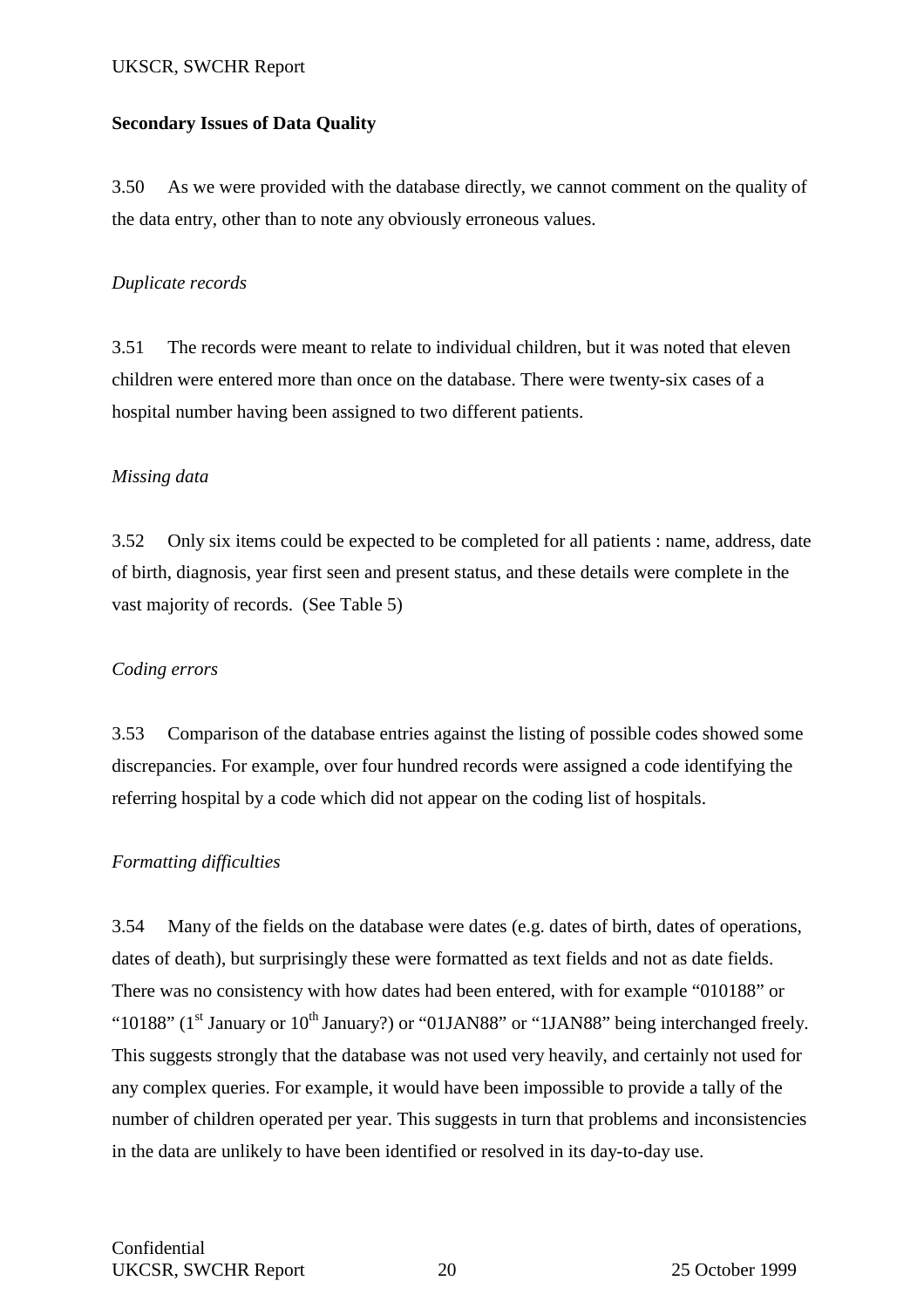3.55 A substantial proportion of the dates were re-entered so that all dates were in a consistent format, and hence could be reformatted as date fields. This exercise revealed many partial dates and dates which were obviously invalid (e.g. operations performed in the 1920's or second operations performed before a first operation.)

## *Internal Consistency*

3.56 In general the internal consistency of dates was good, with 18 dates of operation and 11 dates of death being before the corresponding dates of birth. The dates for 10 operations were out of sequence, with, for example, the date of a second operation being recorded as earlier than the date of a first operation.

## 3.57 *SWCHR Data Quality : Summary Points*

- i. As with the UKCSR, no detailed procedures or definitions were available for the data collection process. However, as the register was maintained by the same people over much of the time of its existence, variability should not have been a major problem.
- ii. The lack of validation of the data has resulted in considerable problems which make extraction of useful data difficult. A substantial amount of work would be required to remedy this situation for any further analyses.

3.58 Although the database contains many errors associated with a lack of detailed checking and due to transfers between computer systems over the years, it potentially provides a comprehensive record of patients referred to the cardiologists at Bristol. Moreover, patients are identifiable by name, date of birth and hospital number, so a detailed comparison could be made against the other sources of data for Bristol.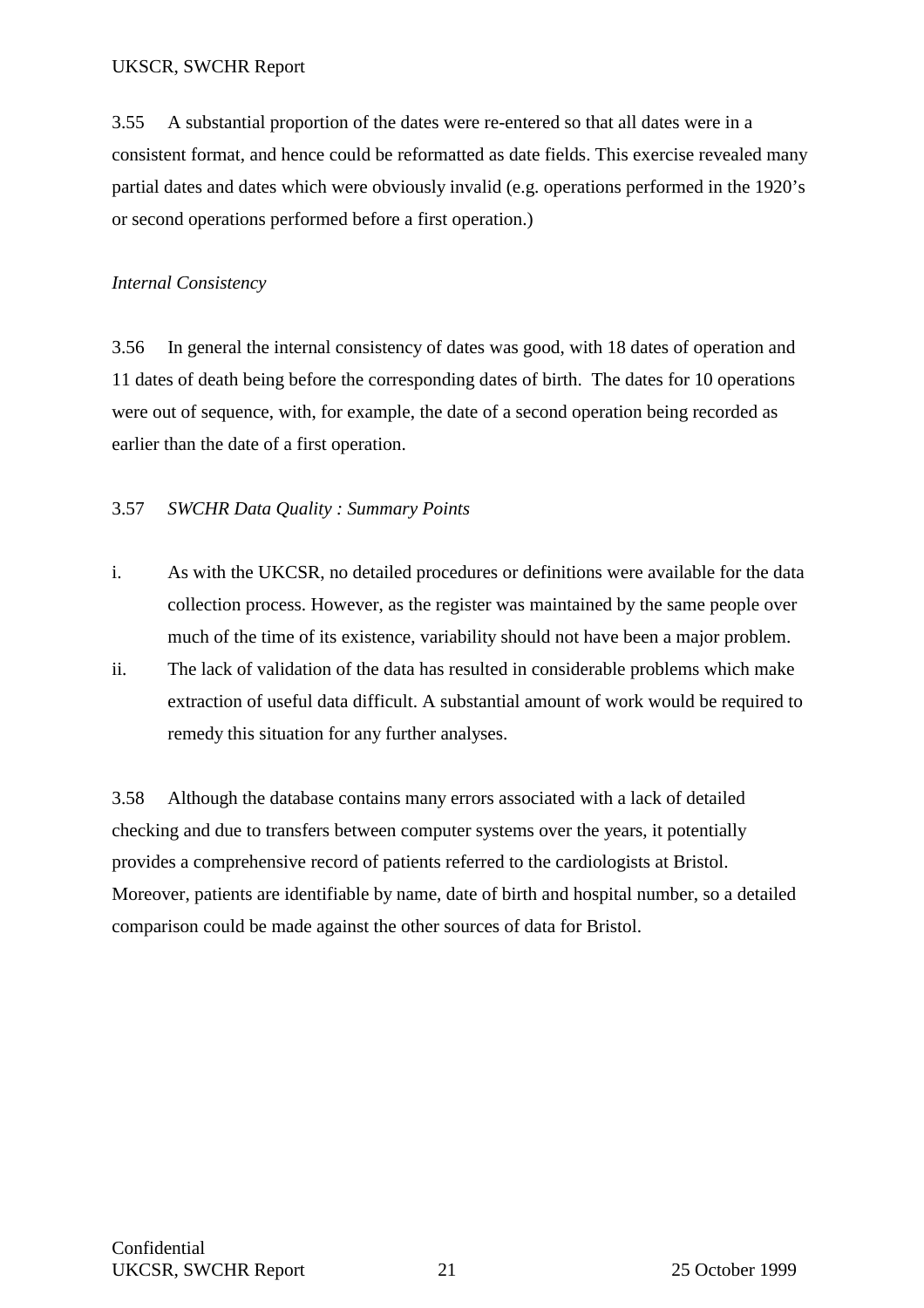## **4. Comparison of UKCSR Data with Other Inquiry Sources**

## **UKCSR Methods**

4.1 The UKCSR data are largely based on diagnostic groups with surgery classified as palliative or corrective, rather than based on specific operative procedures. To allow comparisons between the UKCSR data and sources such as HES, which are based on coded operative procedures, a number of groupings based on OPCS4 codes were agreed (Table 6). The UKCSR categories were then mapped onto the consensus groupings as set out in Table 7. Note that it is not possible to identify the group G12 – closed shunts – from the UKCSR returns. These grouping of operative procedures, and the mapping between the UKCSR returns and the consensus groupings, were based on expert advice from paediatric cardiac surgeons and paediatric cardiologists.

## **Handling of blank numbers of deaths**

4.2 As mentioned previously, when the number of deaths was not filled in it was not possible to be sure that the actual number of deaths was zero. In fact, there were instances with, over 100 open procedures but no reported deaths, where almost certainly blank means not known rather than zero. The following convention was adopted for the analyses:

- Blanks for total numbers of deaths with open procedures were not assumed to be zero. Instead the data on the number of cases was dropped from the analysis. The corresponding data at the level of individual procedures were also dropped from the analyses.
- Blanks for total numbers of deaths with closed procedures were assumed to be zeros. The majority of blanks did correspond to closed procedures, where the mortality rate does tend to be much lower.

4.3 This is undoubtedly somewhat arbitrary, but given the limited time available it appeared to be a reasonable compromise between grossly under-reporting the mortality rates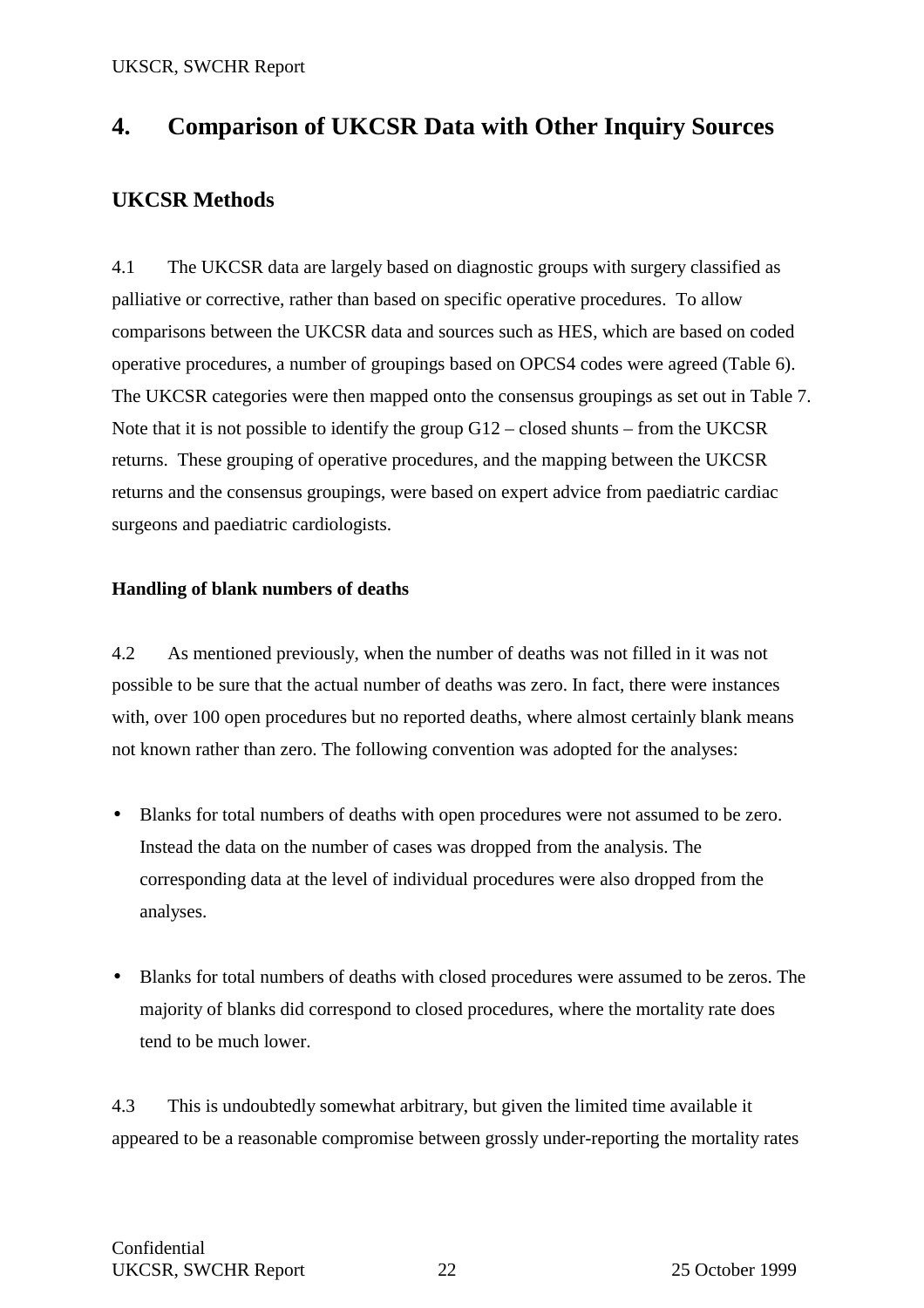and discarding a high proportion of the data. There were no such blank numbers of deaths in the Bristol returns, and so this issue only relates to comparisons with HES data

## **Comparison of UKCSR data with HES data**

4.4 References to data quality issues pertaining to the HES data have been made in publications reporting HES data, and these have been summarised in the accompanying report on HES. The Imperial College School of Medicine supplied summary data from HES for the period 1991 to 1995. These were provided separately for each year, although this was by financial year whereas the UKCSR data for 1991 and 1992 are for the calendar years. The HES data for 1995 covered only the nine month period April 1995 to December 1995. The corresponding UKCSR and HES data were linked, dropping Centre 8 from the HES data for 1993/4 and 1994/5, as there were no corresponding UKCSR returns for those years.

4.5 Table 8 shows the comparison of UKCSR with HES broken down by type of surgery (open/closed), age (under/over 1 year), centre, consensus group (Table 6) and year. Overall the UKCSR reports 13% more activity and 19% more deaths. Eight of the twelve centres report at least 20% more activity via the UKCSR than is reflected in their HES data. The UKCSR 'over 1' age category includes adults, but for 1994/5 and 1995/6 the numbers between 1 and 16 years and over 16 years were reported separately. For these years, the numbers over 16 correspond to 20% of the numbers aged 1 to 16. If these years are representative of all years, the inclusion of adults would be sufficient to explain the discrepancies in numbers in the over 1 category. The data by centre show wide variation, with, for example the UKCSR returns for Centre 3 showing only 53% of the HES activity, and the UKCSR returns for Centres 9 and 11 showing a one third excess relative to HES. There is generally poor agreement for the data by consensus group, particularly G2 (interatrial TGA) and G3 (other TGA's (~switch)).

4.6 Table 9 gives equivalent data for Bristol alone, and Table 10 provides a more detailed comparison for Bristol, broken down by surgery, age and year. There is a consistent pattern with less activity being reported in HES for open surgery, and for closed surgery in the under  $1's.$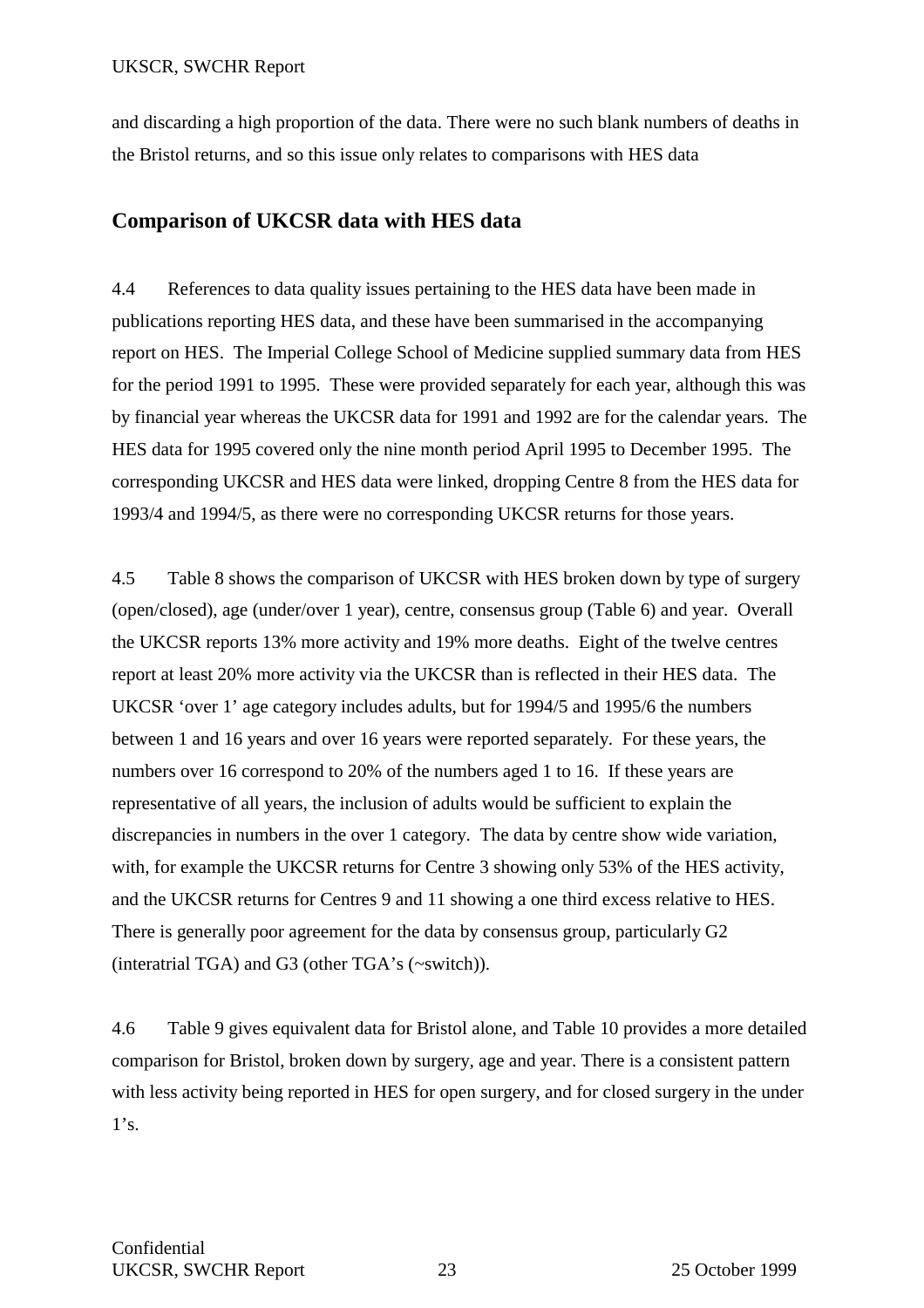## **Comparison of the UKCSR data with the BRI Patient Administration System, Clinical Coded Records and Surgeons' Logs.**

4.7 Quintiles supplied us with summary data from the BRI Patient Administration System (PAS) covering the years 1988 to 1995, Clinical Coded Records (CCR) for 1984 to 1995, and Surgeons' Logs for 1984 to 1995 (SL). The years were defined to coincide exactly with UKCSR, i.e. calendar years for 1988 to 1992 and financial years for 1993/4 to 1995/6. The background to these data sources is described in an accompanying report.

4.8 Appendix V Tables V.1 to V.6 provide a number of comparisons between the UKCSR and PAS, CCR and SL. It is apparent that the SL data essentially exclude closed procedures, and that the CCR data report far fewer closed procedures than the UKCSR data. The data by consensus group again show considerable discrepancies, and in particular, the UKCSR returns report far fewer cases in G2 (interatrial TGA) and far more in G3 (other TGAs (- switch)). This point is explored in more detail later.

## **Comparison of UKCSR data with SWCHR data**

4.9 As described previously, the SWCHR contained a total of 7445 records. From 1984 to 1994, the number of patients having a first referral varied between approximately 400 and 500 per year, with between 150 and 200 per year having a first corrective operation. From 1995 onwards, with the consultant responsible for establishing the database having retired in May 1993, the database does not appear to have been systematically updated. In total there were 1040 deaths recorded on the database, comprising 419 up to  $31<sup>st</sup>$  December 1983, 1 after  $1<sup>st</sup>$  January 1996, and 620 during the Inquiry period of  $1<sup>st</sup>$  January 1984 to 31<sup>st</sup> December 1995. Of the 620 deaths occurring during the Inquiry period, 216 were within 30 days of a surgical procedure . Of these 216 deaths, 199 took place from  $1<sup>st</sup>$  January 1985 to 31 $<sup>st</sup>$ </sup> December 1992 or from  $1<sup>st</sup>$  April 1993 to  $31<sup>st</sup>$  March 1995 (the period covered by our main UKCSR analyses), which compares with 224 reported in the UKCSR for Bristol for the corresponding period.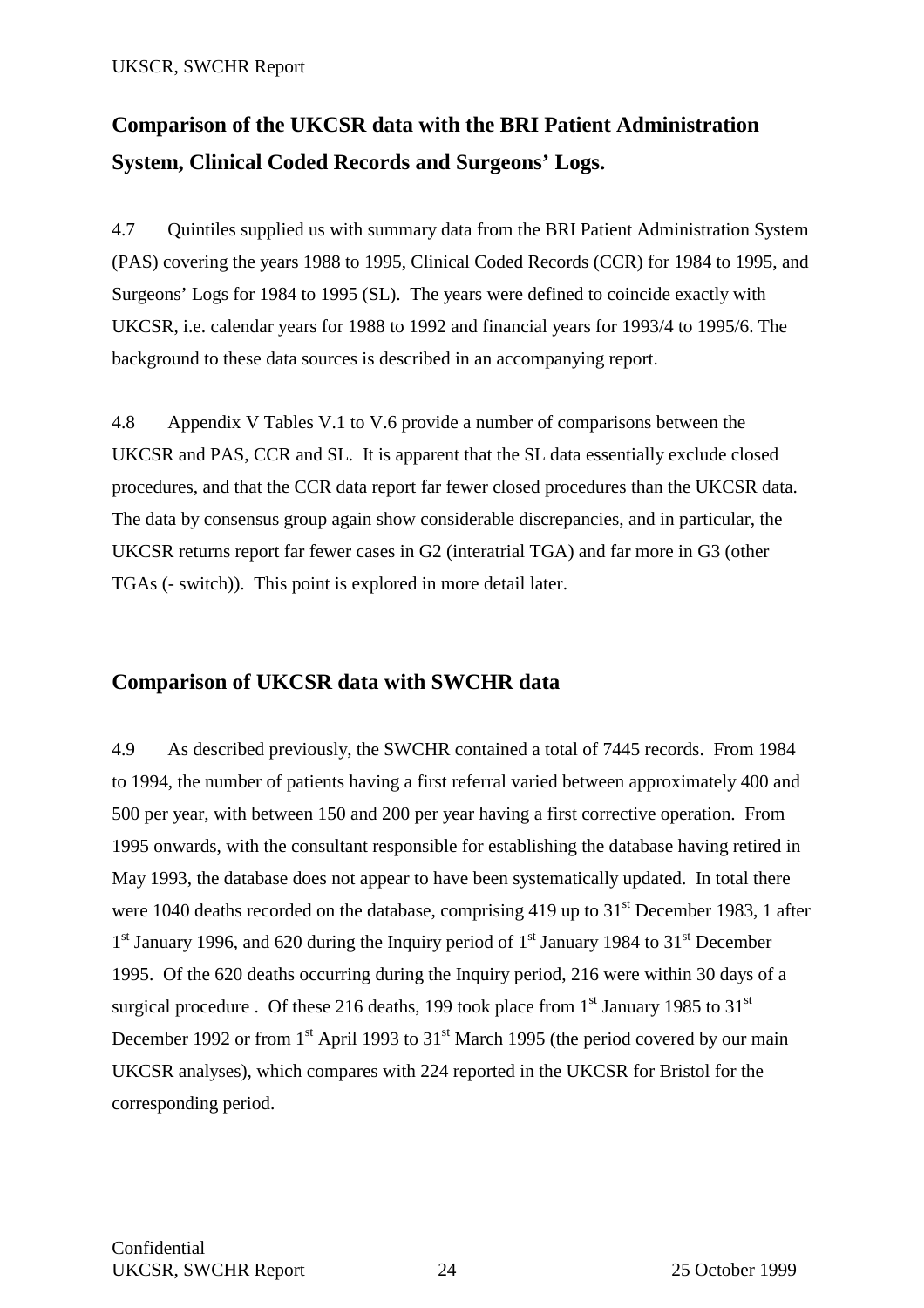4.10 As described in paragraph 3.48, the database does contain fields to record complications (see also Table 4). However, there are no date fields associated with the complication fields, and so it is not possible to differentiate between what might be postoperative complications, and complications which merely reflect the patients' clinical condition. It was never intended that these fields should be specific to post-operative complications (personal communication), and so they are of little relevance in any assessment of post-operative morbidity. The one outcome measure in addition to 30 day mortality which could be usefully investigated for the SWCHR would be long-term mortality. However, as there appears to have been no systematic attempt to obtain follow-up data on all patients in the database, such an analysis could be seriously misleading if performed on the SWCHR data as they stand. A meaningful analysis of long-term mortality would require the database to be linked to national mortality registries.

4.11 In total 2010 individuals were recorded as undergoing at least one operative procedure during the Inquiry period (1431 with one operation, 389 with 2, 133 with 3, 45 with 4, 8 with 5 and 4 with 6), and of these 323 died during the Inquiry period. The total of 2010 compares with the corresponding figure of 2142 from the UKCSR data (for 1985 to 1994).

4.12 Given the limited time available for this analysis, the detailed comparison has been restricted to an analysis of corrective operations. Operation categories from the SWCHR database were mapped to the Consensus Groups as described in Table 11. When more than one operation was recorded on the same day, the higher risk category was taken (Table 12). Operations on different days were all included. Table 13 shows the comparison of the UKCSR data with the SWCHR data for 1985-1994/5. Data for 1995/6 are not included since the SWCHR was not being kept up to date during that period. There is good agreement for a number of the consensus groups, but again there are striking discrepancies between consensus groups G2 and G3.

## **Detailed Comparison of Consensus Groups G2 (Interatrial TGA) and G3 (Other TGAs (- switch))**

4.13 In view of the marked discrepancies observed between the UKCSR data and other data sources for Consensus Groups G2 and G3, the data were examined by year for these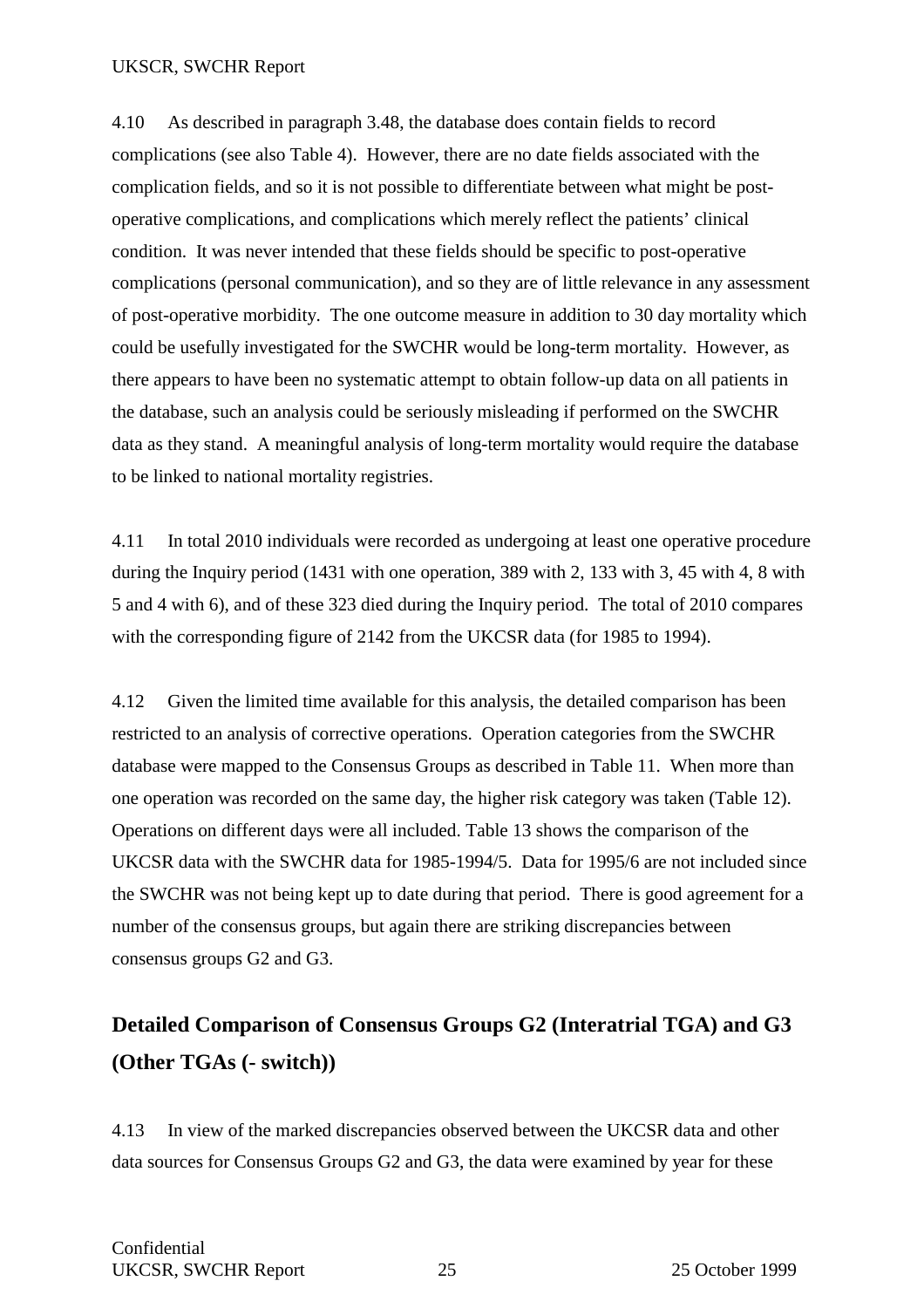procedures. Table 14 compares the UKCSR, SWCHR, HES, PAS, CCR and SL data for Bristol. It can be seen that the UKCSR data are reporting substantial numbers of "switches" from 1985 onwards, whereas the other sources reflect the move from G2 to G3 over time. This clearly reflects the difficulty of mapping the UKCSR categories onto operative procedures. Presumably in the 1980's the Mustard and Senning operations were regarded as being corrective rather than palliative, and so with the UKCSR data they will have been mapped to G3 rather than G2. There is excellent agreement between the UKCSR and SWCSR data for both numbers of cases and deaths if the groups G2 and G3 are combined, but the UKCSR returns cannot differentiate between the earlier Mustard/Senning procedures and the later switches. The CCR and SL data generally report fewer switches and fewer deaths following switches.

## **Summary**

4.14 With the inclusion of adults in the UKCSR data and the low reporting of closed surgery in the CCR and SL databases, the greatest potential for agreement would be for open surgery in children aged under 1 year. These data are summarised for the various sources in Table 15. The SWCHR data are not included since the operative codes have not yet been mapped into open and closed procedures. The data for 1995/6 are not all complete, and also extend beyond the Inquiry period. For the other periods there is a reasonable degree of agreement, especially for the number of deaths, but the agreement is by no means perfect. The HES data tend to report less activity than the other sources.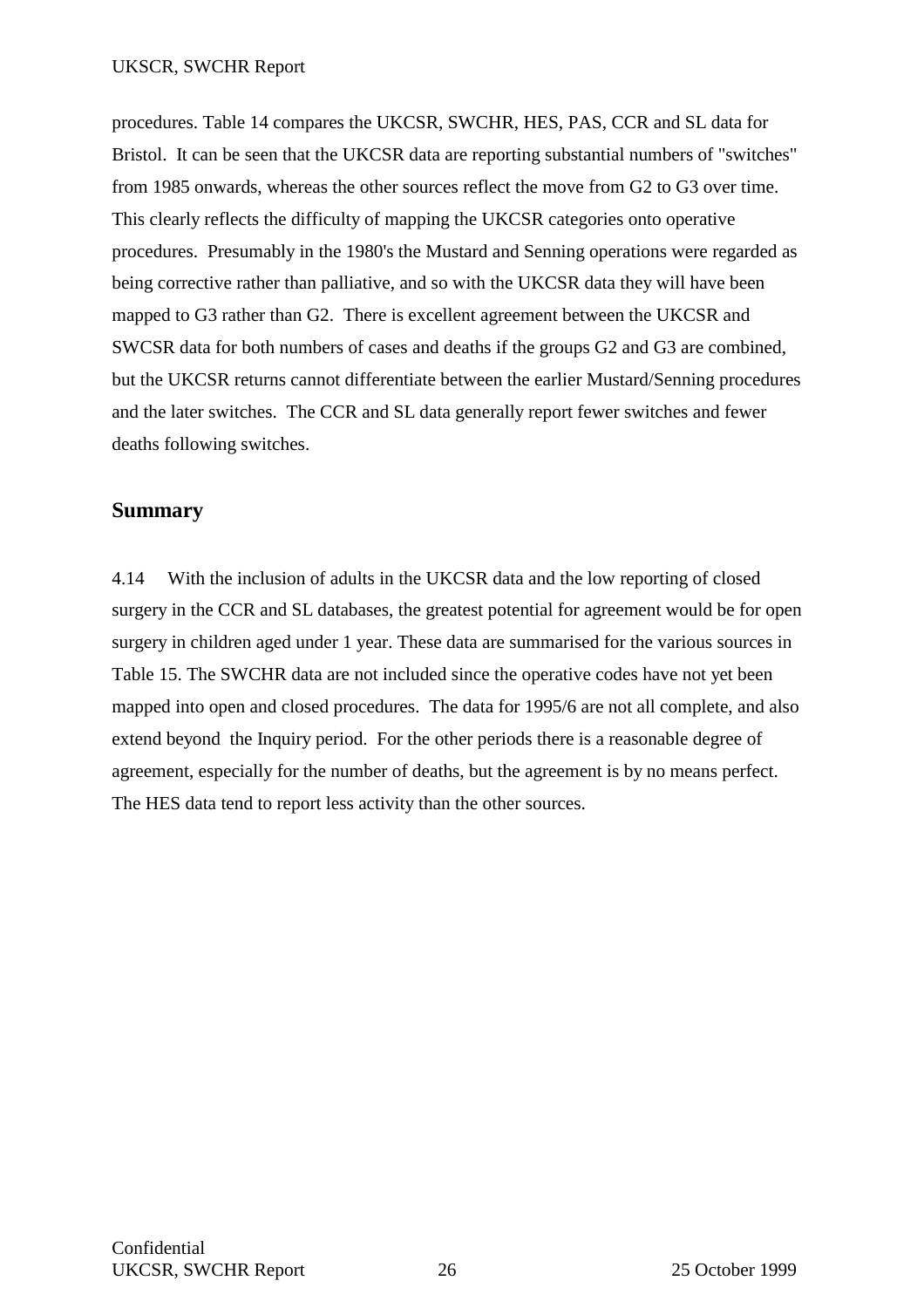## **5. Comparative Analysis of Outcomes based on the UKCSR Data**

5.1 Table 16 reports the entire UKCSR activity for all centres for 1985 to 1994/5. The data are presented by Open/Closed procedures, and by Consensus Groups. The mortality rates are remarkably consistent with the ranking by risk which was derived *a priori* on the basis of expert clinical advice (Table 12).

5.2 Table 17 gives a comparison between Bristol and all other centres pooled, broken down by open/closed procedure, age over/under one year, and "epoch" as defined for the Statistical Synthesis. The odds ratios and 95% confidence intervals need to be interpreted with caution, as the confidence intervals take no account of the centre to centre variation outside Bristol. Bearing in mind this caveat, the data do suggest a high mortality rate in Bristol for open surgery in children aged under one year during 1984 to 1987 and 1988 to 1990 relative to the other centres pooled.

5.3 Tables 18 and 19 present similar data by surgery and by consensus group, for children aged under one year and over one year respectively. To give adequate numbers, the data are pooled over 1985 to 1994/5. The confidence intervals for open surgery in both under 1's and over 1's provide strong evidence that the recorded death rates at Bristol are higher than the overall recorded death rates from the other specialist centres. The analyses by consensus group need to be interpreted with caution, and in particular if there are specific groups where on the basis of the UKCSR data the performance at Bristol appears to be poor, one would not necessarily expect similar analyses of the HES data to identify the same areas of concern. Paragraph 4.13 describes this issue in the context of repair of TGA.

## **Analyses Based on Ranking**

5.4 It is important to distinguish between two ways in which the outcomes at a particular centre could be 'outlying'. There might be strong evidence that the outcomes at a centre are worse than average, but the performance could still lie within the natural variability of outcomes from centre to centre. The analyses of the results at Bristol presented above take no account of such variability in performance from centre to centre outside Bristol. This will be fully addressed in the Statistical Synthesis, but to complement that analysis a number of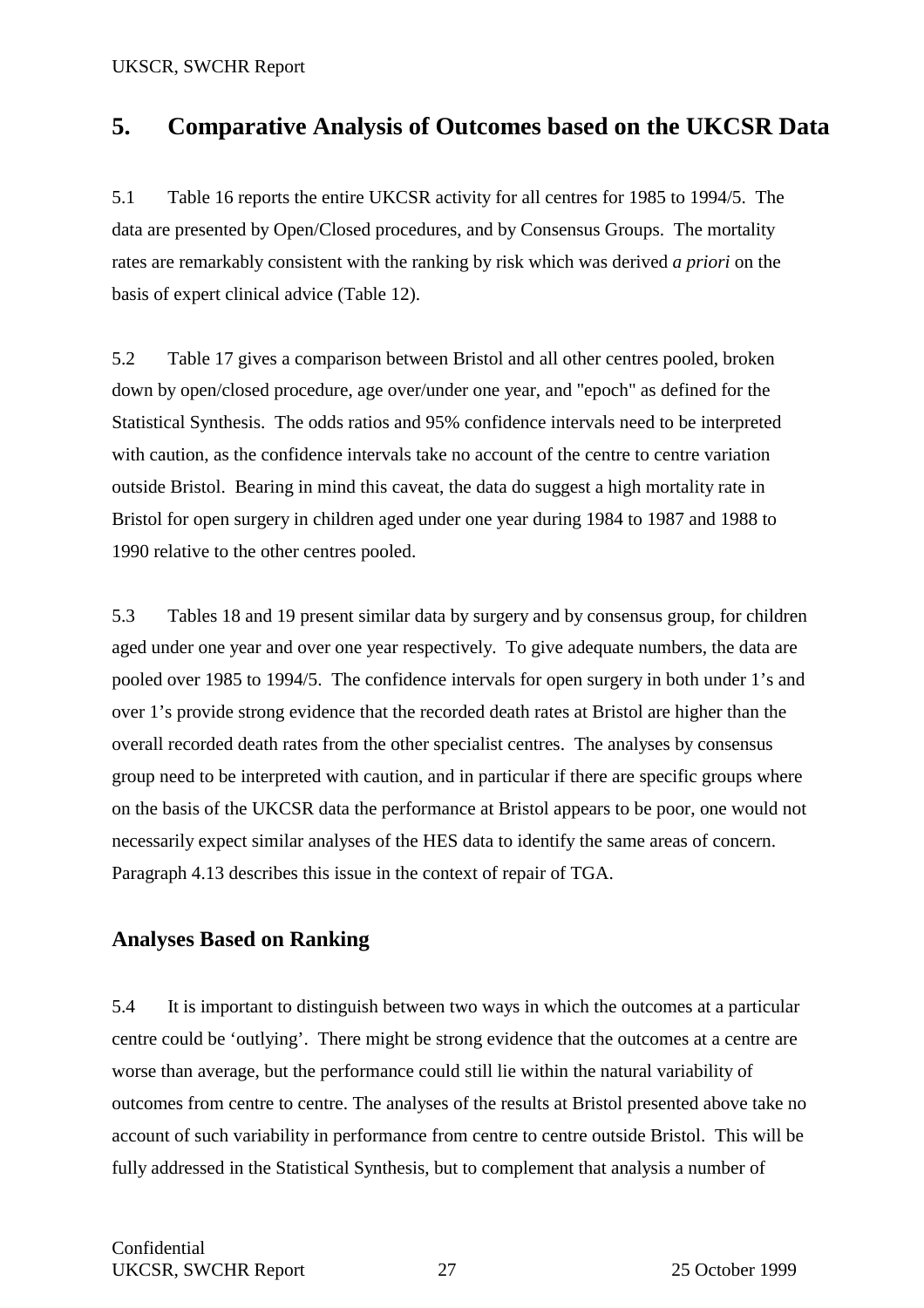exploratory analyses were performed looking at the rank of Bristol within the 13 centres under consideration. (Centre 16 is generally not included in this analysis because the numbers were too small for meaningful analysis, bringing the number of centres down to 12).

5.5 Recent advances in statistical theory and practice have provided tools to analyse the variability in rank orders<sup>5</sup>. The underlying mortality rates for each Inquiry centre can be considered to be either independent of each other ("fixed effects" model) or they can be considered as being drawn from some population with similar characteristics ("random effects" model). The latter approach produces estimates of mortality rates that are "shrunk" towards the overall mean, and the effect can be marked for centres where the number of patients is small. The software package WinBUGS was used to fit both types of model to various subsets of the UKCSR data. Running the analysis is time consuming, and attention has been focussed on groups where the overall number of deaths is sufficiently high to allow meaningful results. All analyses were performed initially with a fixed effects model but a number were rerun using a random effects model to investigate the sensitivity of the conclusions to the type of model fitted.

5.6 Table 20 shows the results for the fixed effects models. The table gives the estimated rank of Bristol along with 95% confidence intervals for the rank order. In these analyses a high rank indicates a high mortality rate. In general these results show that the reported performance at Bristol is relatively poor, but in no case does the centre stand out as being clearly worse than all other centres. For open surgery in the under 1's, the 95% confidence interval is Rank 10 to Rank 12, putting Bristol in the bottom quartile of the distribution of reported performance, and in the other analyses the confidence intervals are wider, reflecting largely the smaller number of deaths in the other groupings. For the open surgery in the over 1's, Bristol is ranked 11 out of 12, with the 95% confidence interval for the rank order being 8 to 11. Thus in this category the data provide evidence that Bristol does not have the worst reported performance.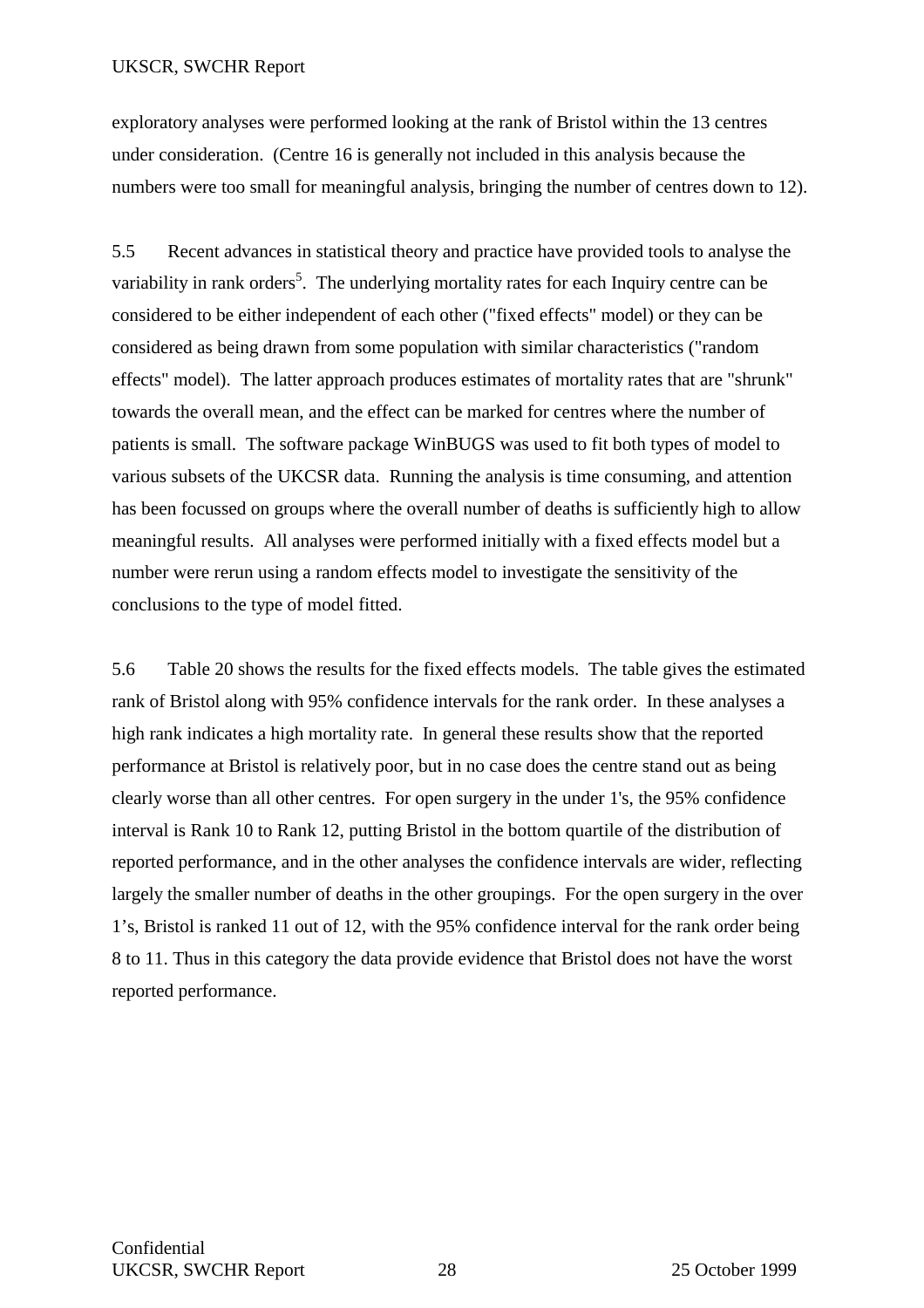5.7 The analyses pooling 1985 to 1994/5 were repeated using a random effects model, and the results were broadly similar. For under 1's open, the confidence interval was 9 to 12 rather than 10 to 12. For under 1's G5, the point estimate of the rank was 11 rather than 10. For under 1's G8, the point estimate of the rank was 8 rather than 10, and the confidence interval 1 to 12 rather than 3 to 12. For over 1's G1, the confidence interval was 6 to 12 rather than 8 to 12. For over 1's G9 the confidence interval was 5 to 12 rather than 6 to 12. All other results were identical.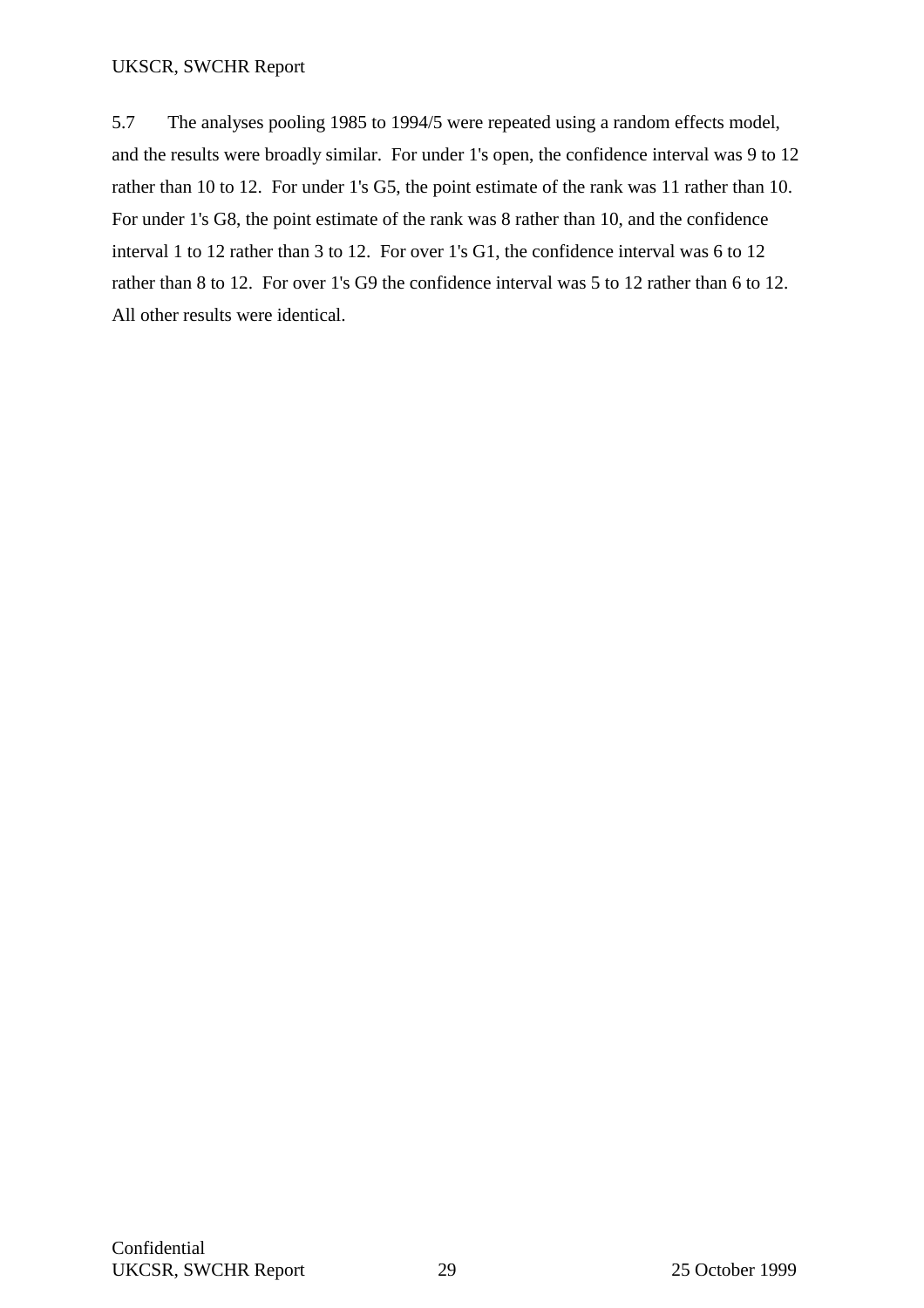## **6. Summary and Conclusions**

## 6.1 **Data Quality – Principles**

- i. Neither the UKCSR nor the SWCHR were designed to allow comparative analyses of surgical outcomes.
- ii. Measuring surgical activity is inherently difficult, with potential double counting of multiple procedures during a single operation, or multiple operations within a single admission, or multiple admissions for a single child.
- iii. Measuring death rates following surgery is difficult both in principle (how to define a surgical death) and in practice (without complete and systematic follow-up).
- iv. A system which could provide reliable data in this area would need to be established with far more rigour in terms of well-defined procedures, and more resources to implement and monitor those procedures than was recognised in the mid-1980's.
- v. The SWCHR is the one data source where the records represent individual children, and hence this source has the greatest potential to resolve problems associated with double counting.
- vi. Neither the UKCSR nor the SWCHR had well-defined procedures in place to standardise data collection and coding, and hence *a priori* one would not expect high quality data to be generated.
- vii. The large number of people involved in recording the UKCSR data further reduces the likelihood of obtaining reliable data from this source.
- viii. The stable staffing associated with the SWCHR along with a strong sense of "ownership" potentially compensates for the lack of systematic documented procedures for this database.
- ix. The long time since these systems were initiated has caused many additional problems, such as the missing information on the anonymity codes for the UKCSR, and the awkward formatting of the SWCHR database.

## 6.2 **Data Quality – Comparison of Sources**

- x. The UKCSR overall reported 13% more activity and 19% more deaths than HES.
- xi. This is partially explained by the inclusion of adults in the UKCSR.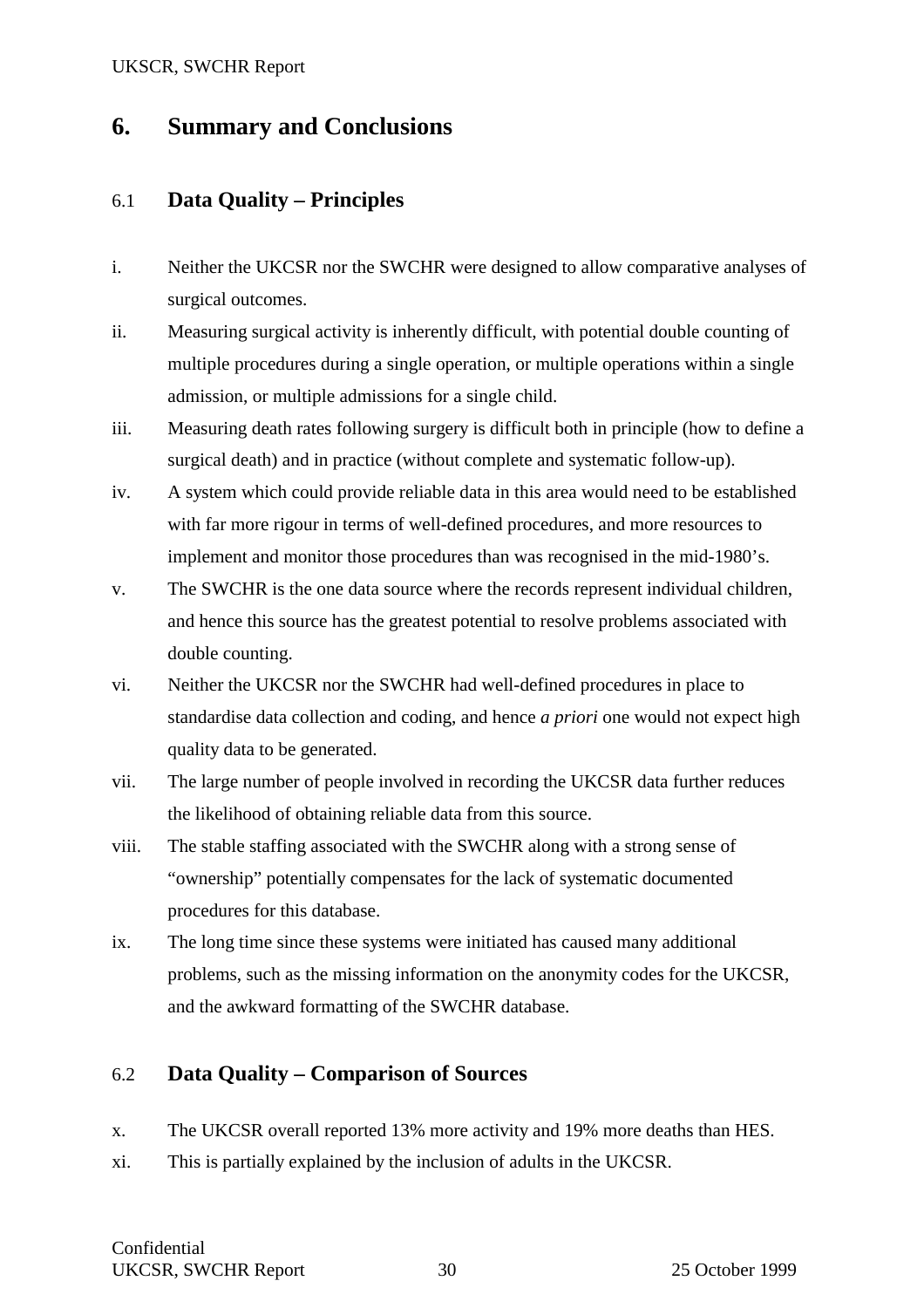- xii. There is substantial variability from centre to centre in the degree of agreement between the UKCSR and HES.
- xiii. With the UKCSR being based on diagnoses rather than surgical procedures, it was not possible to devise a satisfactory mapping of the UKCSR data onto the Consensus Groups (Table 6)
- xiv. The CCR under-report closed procedures, and the SL essentially exclude closed procedures.
- xv. (xi) and (xiv) above imply that the greatest potential for agreement between the sources is for open procedures in children aged under one year.
- xvi. Even for the open procedures in children aged under one there is substantial variability from source to source.

## 6.3 **Comparative Analysis of Surgical Outcomes**

- xvii. None of the available sources allowed a meaningful comparison of morbidity following open surgical procedures.
- xviii. There is strong evidence from the UKCSR that the reported death rate at Bristol is higher than the overall rate reported for the other specialist centres, both for children aged under one year and for children aged over one year.
- xix. It can not be inferred from the UKCSR that the reported outcomes at Bristol are worse than at all other specialist centres. Indeed for open procedures in children aged over one year there is evidence that the reported outcomes for Bristol are not the worst amongst the specialist centres.
- xx. The methodology agreed for the Synthesis Report should provide further insight into the data by exploring difference in outcome according to age, period and surgical procedure.

## 6.4 **Interpretation**

xxi. The extent to which the different data sources agree does not necessarily reinforce one's confidence in the accuracy of the data. Excellent agreement could result if several sources drew their data from a single, flawed primary source.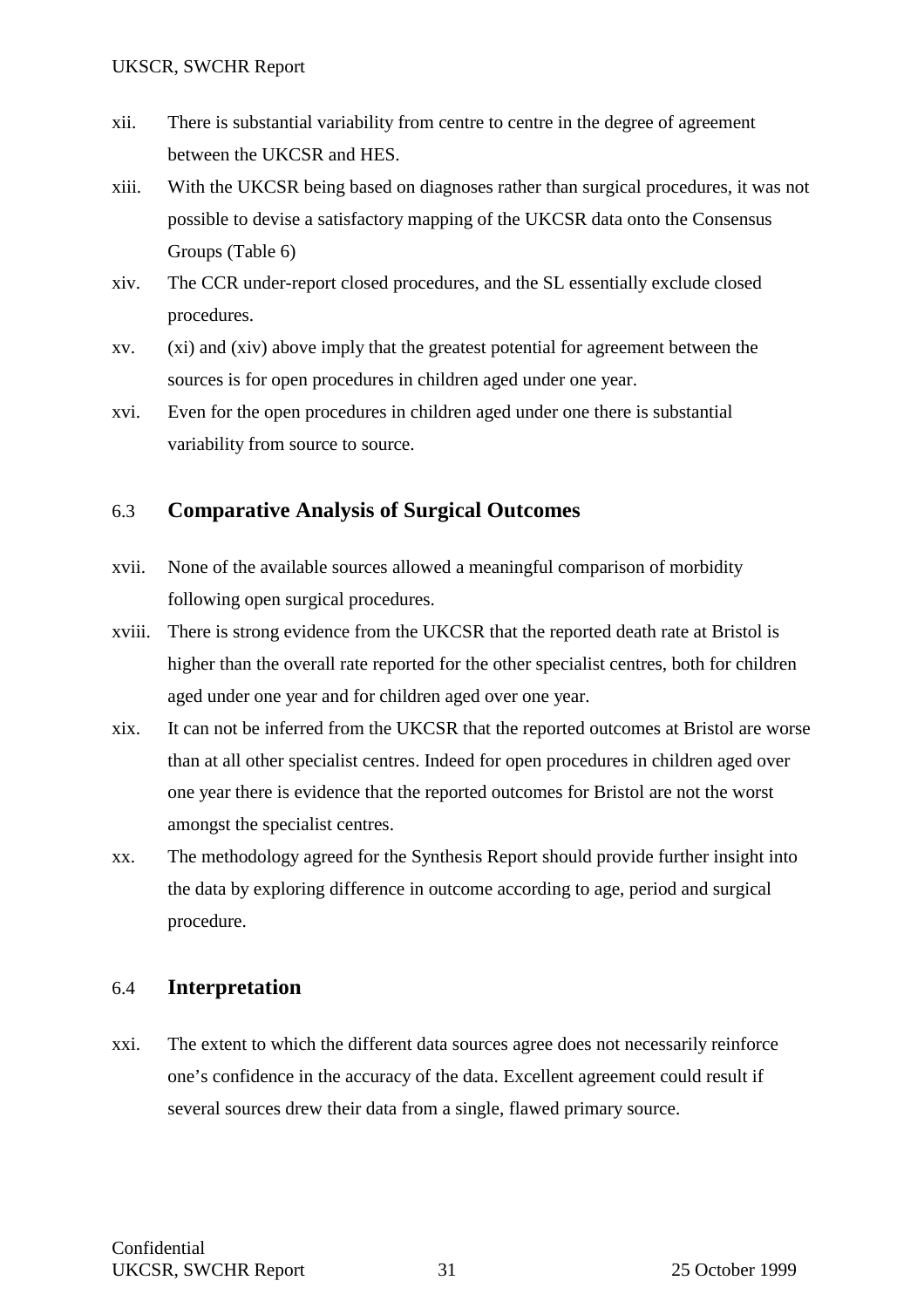- xxii. The variation from centre to centre in the level of agreement between the UKCSR and HES is likely to reflect wide variation in the rigour with which the UKCSR data were recorded.
- xxiii. The apparent poor performance at Bristol could reflect one or more of :
	- the standard of surgery and overall clinical care was indeed poor; or
	- the case mix was such that a large proportion of the referrals to Bristol were high risk cases; or
	- there were systematic differences between the centres in the quality of the data. If, for example, Bristol had been meticulous in gathering follow-up information then this would have increased their reported death rates.

## 6.5 **Recommendations**

- xxiv. A detailed survey of the mechanisms used for gathering data at Bristol and other paediatric surgical units should be undertaken, to evaluate the extent to which different secondary sources such as the UKCSR and HES provide *independent* reinforcement of each other.
- xxv. Starting from the SWCHR, it should be possible to merge a number of different Inquiry sources to provide a more accurate assessment of activity at Bristol. This in turn could be linked to existing national systems for recording deaths, to overcome the problem of incomplete follow-up which afflicts all of the Inquiry sources.
- xxvi. There is limited value in performing additional work to further define activity and outcomes at Bristol unless a similar exercise is undertaken at a number of comparator centres.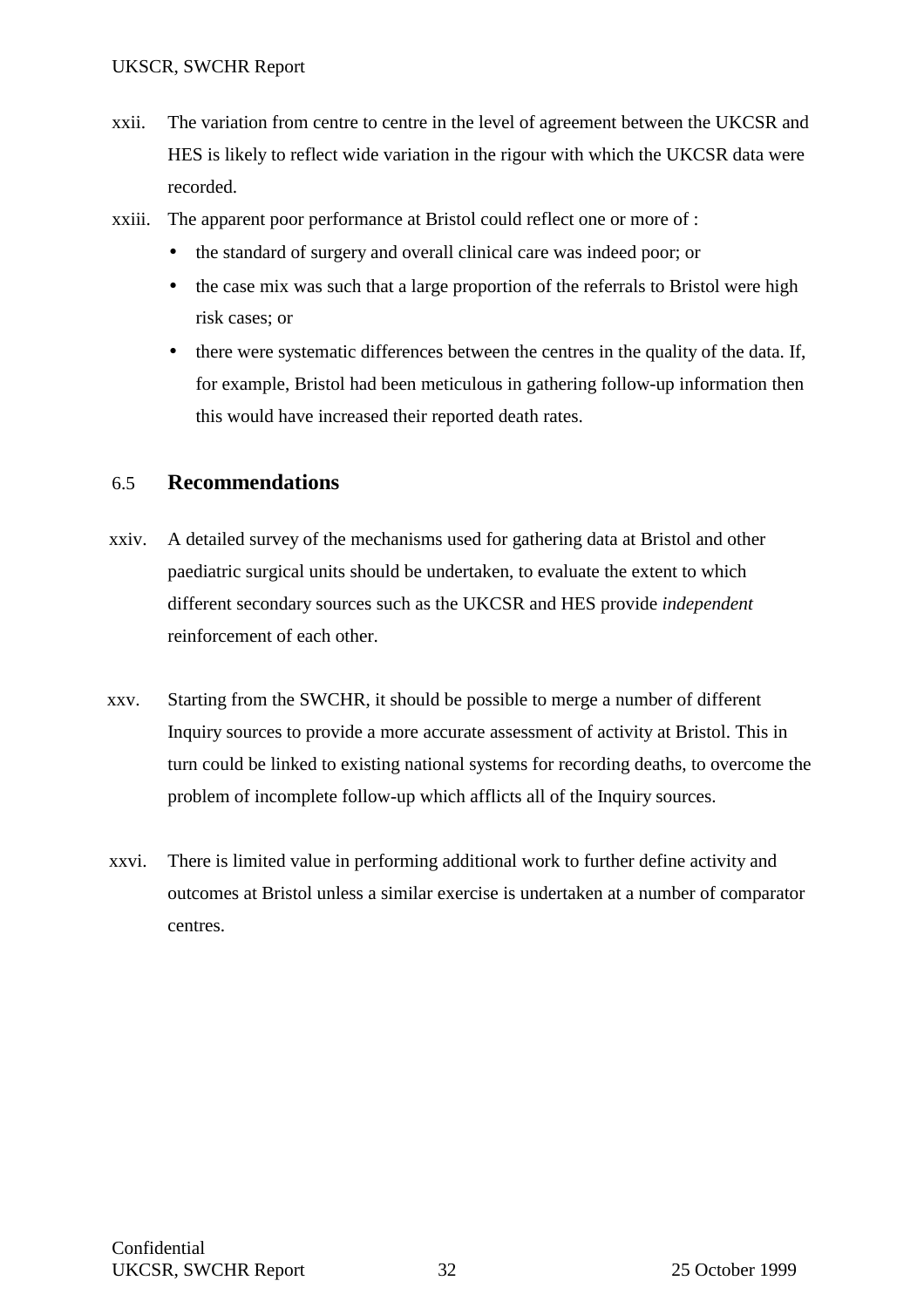## **Acknowledgements**

The research on which this report is based was funded by the Bristol Royal Infirmary Inquiry. All views expressed in the report are the responsibility of the authors alone, and do not necessarily represent the views of the Bristol Royal Infirmary Inquiry.

The help of Dr Kate Bull in clarifying the mapping of the UKCSR and SWCHR data onto the consensus groups is gratefully acknowledged. We would also like to acknowledge the help of several clinicians who explained to us the context of cardiac surgery from the mid 1980's. We are grateful to Mrs Carol Steedman for providing administrative and data management support. Finally we should like to acknowledge the invaluable support provided by the Inquiry Secretariat, especially Dr Ruth Chadwick.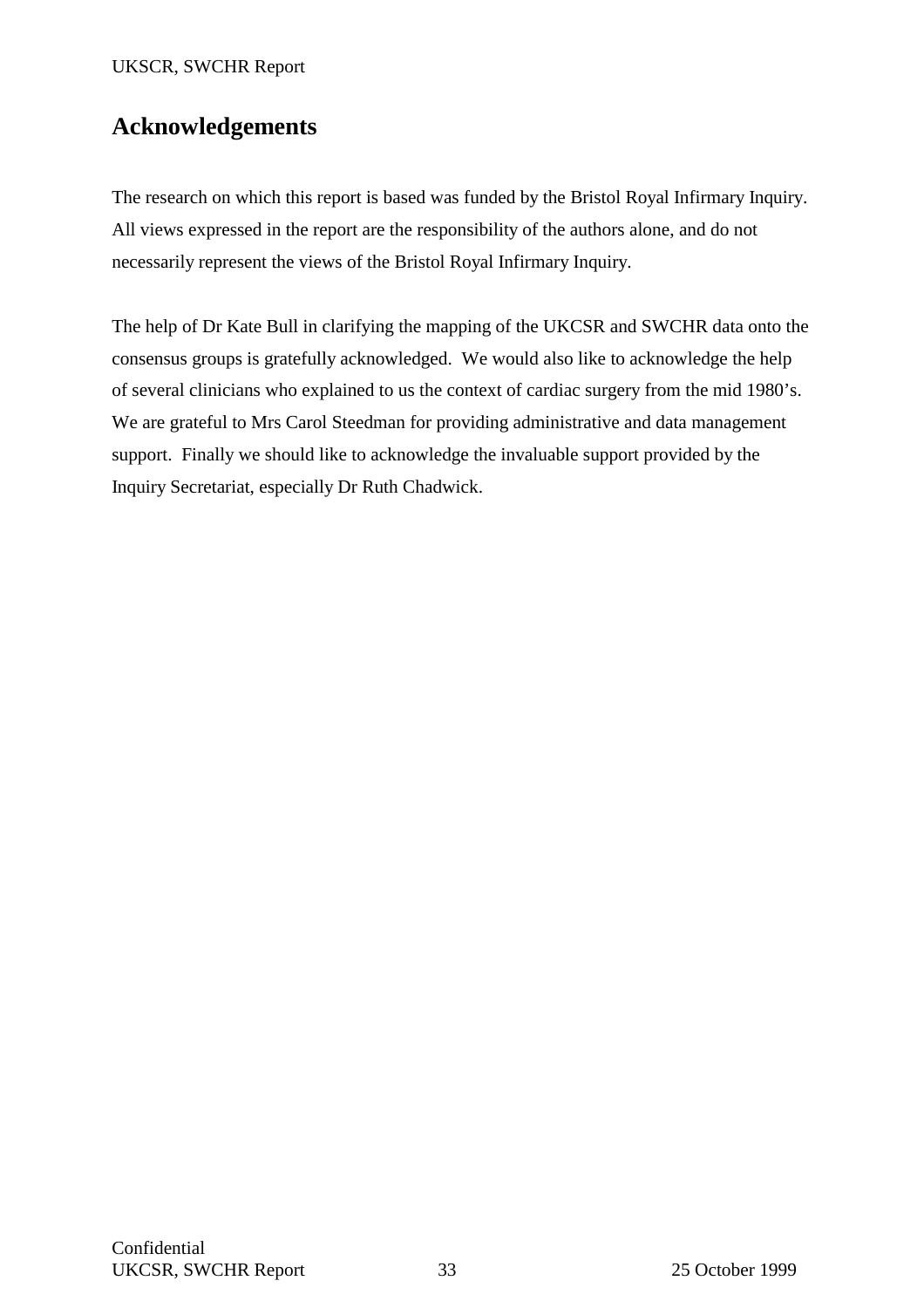## **References**

- 1. The Inquiry's Approach to Making Use of Relevant Data Sources
- 2. Preliminary Overview of Existing Data Sources Relevant to the Inquiry's Remit.
- 3. Transcript of evidence given to the Inquiry in oral hearing on 12 and 13 July 1999 by Dr David Spiegelhalter, Dr Paul Aylin, Mr Bruce Keogh, Miss Ann Harding, and Mr Richard Willmer.
- 4. Good Clinical Practice for Trials on Medicinal Products in the European Community. III/3976/88-EN Final [Approved July 1990; effective July 1991].
- 5. International Conference on Harmonisation consolidated guideline on Good Clinical Practice, CPMP/ICH/135/95/Step5, 1996.
- 6. MRC Guidelines for Good Clinical Practice in Clinical Trials. Medical Research Council, London, 1998.
- 7. Society of Cardiothoracic Surgeons Annual Report on the UK Cardiac Surgical Register, published in July 1999.
- 8. Transcript of evidence given to the Inquiry in oral hearing on 15 September 1999 by Dr Eric Silove, Professor Marc de Leval and Mr Jaroslav Stark
- 9. Marshall E.C., Speigelhalter D.J., Sanderson, C., McKee, M. Reliabiltiy of league tables of in vitro fertilisation clinics. BMJ 1998; 316: 1701-1705).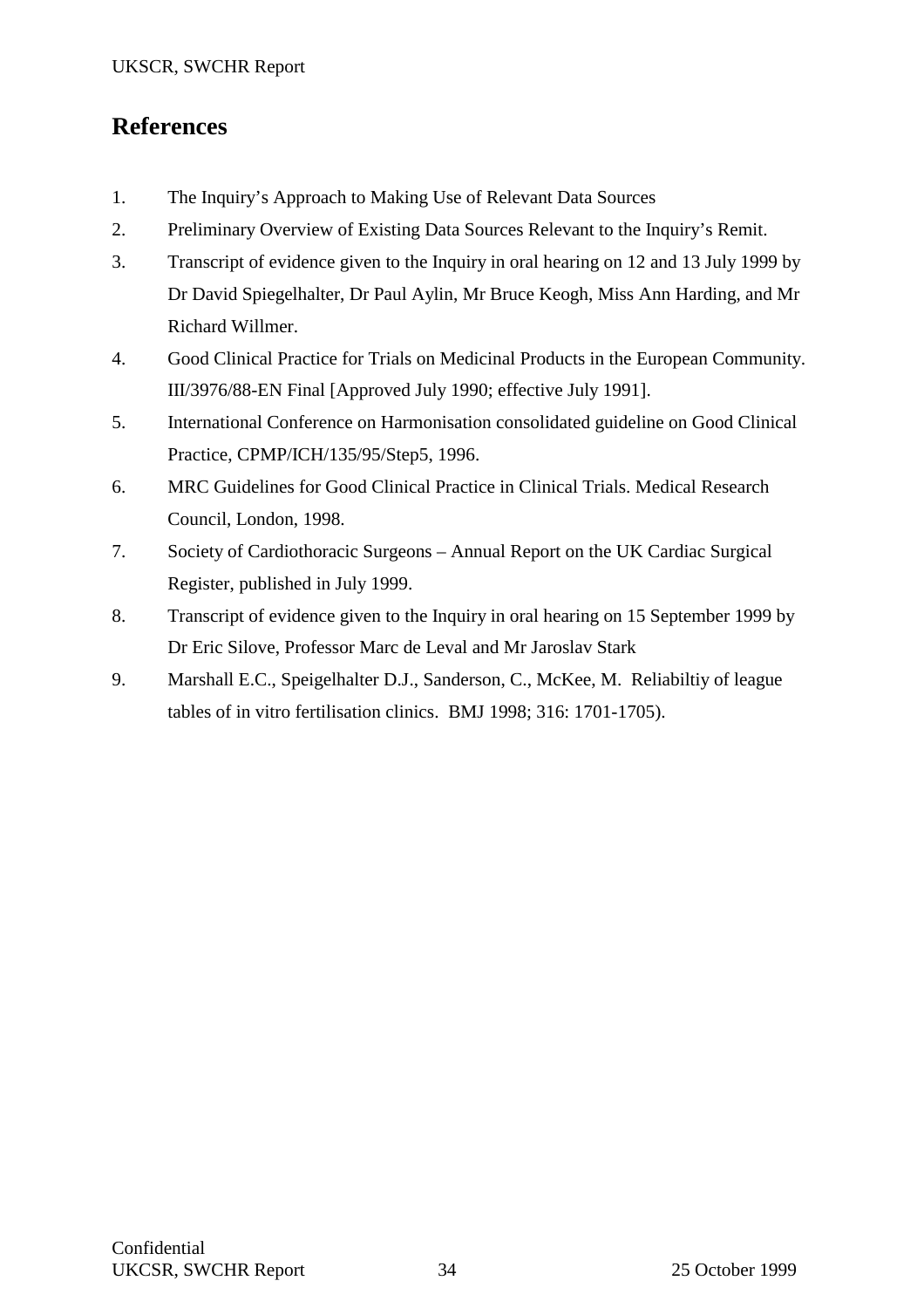## **Figure 1**

**The Sources of Error in the Data Collection Process** 

# **Sources of Error**

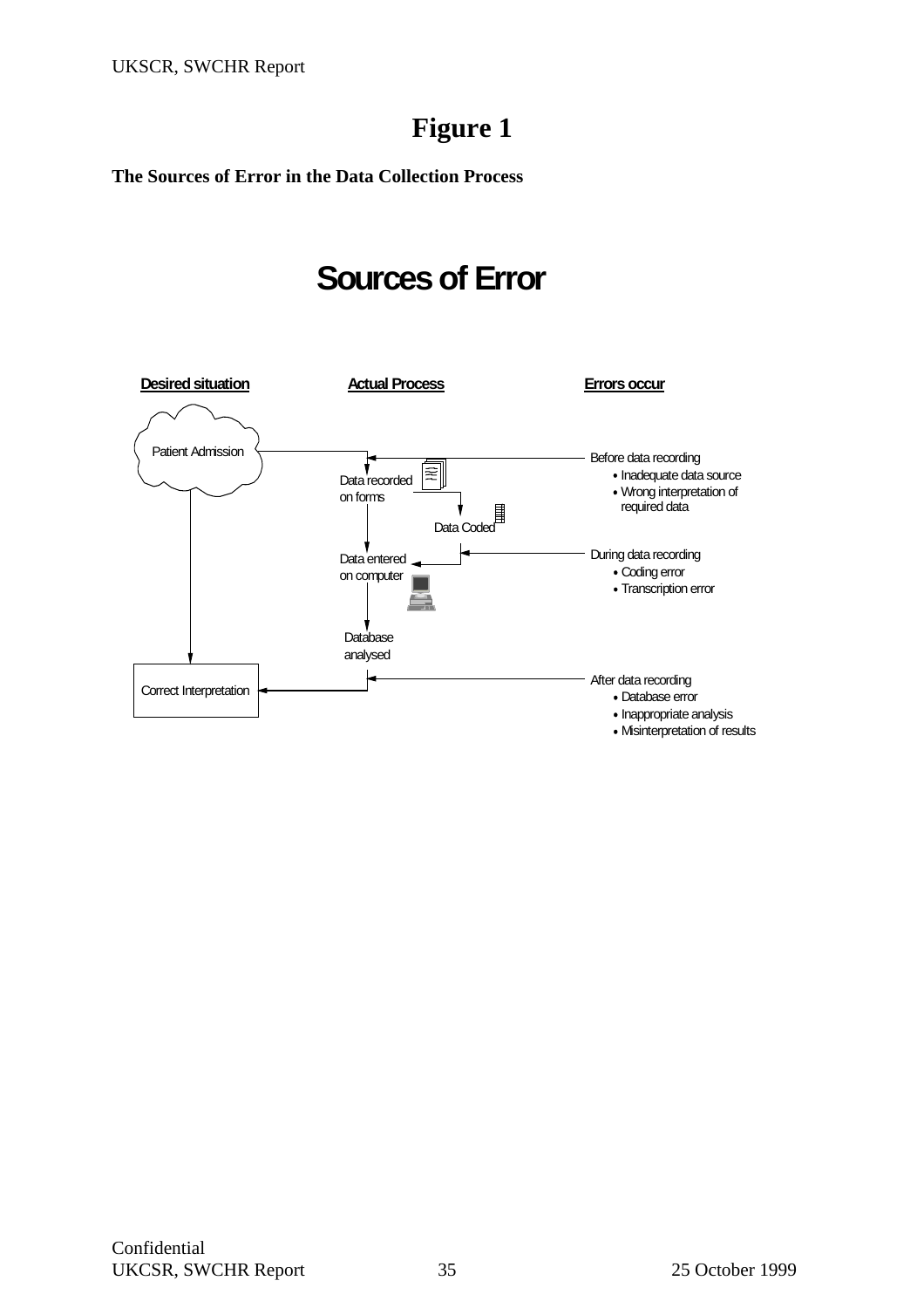| Age              | <b>Surgery</b>           | Unit $A$ | Unit 'B'          |
|------------------|--------------------------|----------|-------------------|
| <b>Under one</b> | No. of Open procedures   | 37       | 37                |
|                  | Deaths                   | 10       | 10                |
| <b>Under one</b> | No. of Closed procedures | 59       | 59                |
|                  | Deaths                   | 5        | 5                 |
| Over one         | No. of Open procedures   | 110      | 92                |
|                  | Deaths                   | 5        | 3                 |
| Over one         | No. of Close procedures  | 34       | $\mathbf{\Omega}$ |
|                  | Deaths                   | 32       | 0                 |

UKCSR: Example of returns for 1990 from two units which had merged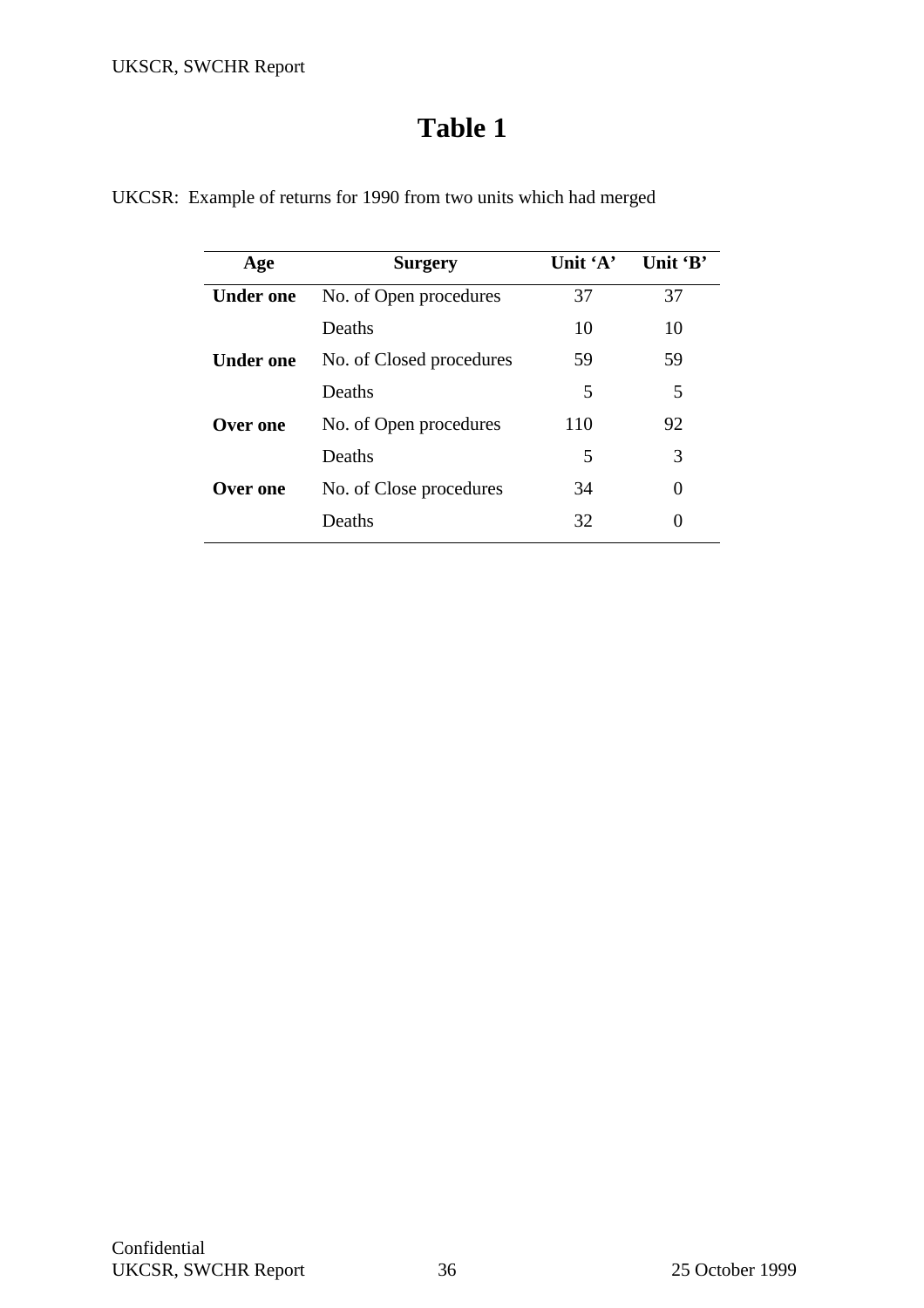| Age              | <b>Surgery</b>    | Year $(X)$            | Year $(X+1)$ |
|------------------|-------------------|-----------------------|--------------|
| <b>Under one</b> | open procedures   | 63                    | 11           |
| <b>Under one</b> | closed procedures | 34                    | 5            |
| Over one         | open procedures   | 8                     | 71           |
|                  |                   | 10                    | 126          |
|                  |                   | 136                   | 21           |
|                  |                   | 180                   | 15           |
|                  |                   | 6                     | 99           |
|                  |                   | 3                     | 129          |
| Over one         | closed procedures |                       | 57           |
|                  |                   | 70                    | 177          |
|                  |                   | 3                     | 147          |
|                  |                   | 147                   | 2            |
|                  |                   | $\mathcal{D}_{\cdot}$ | 61           |
|                  |                   | 55                    | 2            |

UKCSR: Examples of changes in return figures from units in consecutive years

The table illustrates examples of large changes in the number of procedures recorded at a centre in consecutive years.

There were more examples of such changes in the over one age group.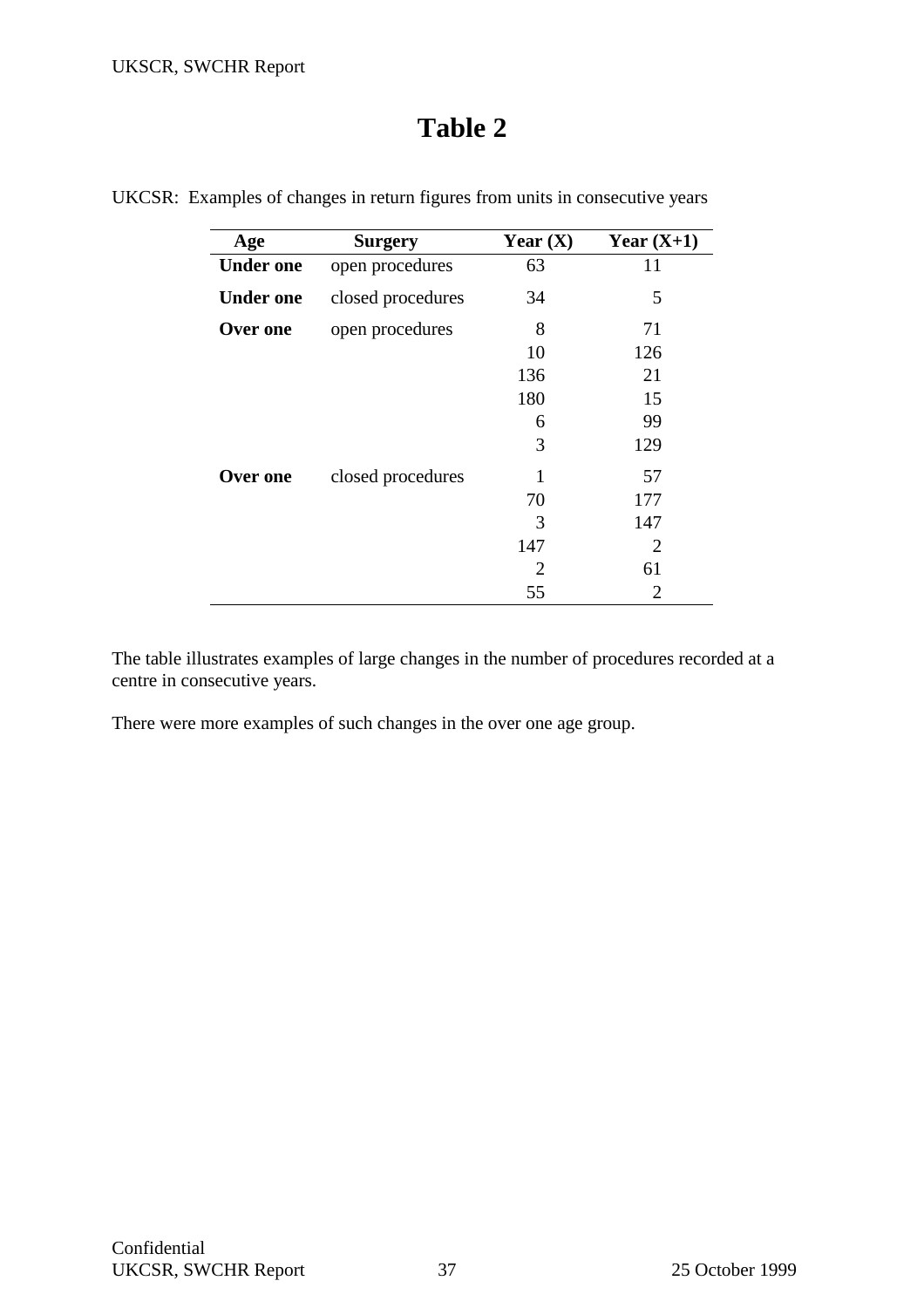Number of Open and Closed Operations in Under-Ones. Comparison of figures from RCSE Working Party Report (1992) with annual returns to UKCSR 1988 – 1991.

|                  |           |                          | 1988       |                | 1989   |            | 1990   | 1991 |        |
|------------------|-----------|--------------------------|------------|----------------|--------|------------|--------|------|--------|
| Unit             | Source    | Open                     | Closed     | Open           | Closed | Open       | Closed | Open | Closed |
| 'A'              | <b>WP</b> | 125                      | 124        | 114            | 118    | 123        | 109    | 145  | 100    |
|                  | Return    | 125                      | 124        | 114            | 118    | 123        | 109    | 148  | 110    |
| B                | <b>WP</b> | 101                      | 96         | 157            | 93     | 183        | 71     | 200  | 92     |
|                  | Return    | 113                      | 79         | 146            | 93     | 179        | 71     | 173  | 66     |
| $\cdot C$        | <b>WP</b> | 114                      | 118        | 86             | 114    | 102        | 100    | 97   | 94     |
|                  | Return    | 115                      | 114        | 83             | 108    | $\sim$ $-$ |        | 97   | 83     |
| $\Delta$         | WP        | 68                       | 59         | 60             | 68     | 53         | 21     | 65   | 52     |
|                  | Return    | 68                       | 59         | $\sim$         |        | 53         | 21     | 65   | 52     |
| E                | <b>WP</b> | 30                       | 96         | 46             | 87     | 47         | 91     | 71   | 76     |
|                  | Return    | 30                       | 96         | 46             | 101    | 59         | 77     | 81   | 52     |
| $\lq \mathbf{F}$ | <b>WP</b> | 48                       | 41         | 72             | 38     | 65         | 47     | 55   | 43     |
|                  | Return    | 47                       | 40         | 72             | 35     | 65         | 45     | 55   | 41     |
| G                | <b>WP</b> | $\overline{a}$           | $\sim$ $-$ | 28             | 47     | 42         | 44     | 59   | 50     |
|                  | Return    | 23                       | 55         | 28             | 39     | 28         | 47     | 51   | 43     |
| H                | <b>WP</b> | 46                       | 17         | 34             | 16     | 44         | 20     | 36   | 20     |
|                  | Return    | $\overline{\phantom{a}}$ | $\sim$     | 46             | 17     | 44         | 20     | 36   | 20     |
| $\mathbf{T}$     | <b>WP</b> | 32                       | 65         | $\overline{7}$ | 8      | 43         | 32     | 47   | 17     |
|                  | Return    | 32                       | 65         | 29             | 42     | 43         | 32     | 48   | 19     |
| $\mathbf{f}$     | WP        | 29                       | 49         | 40             | 58     | 39         | 45     | 46   | 53     |
|                  | Return    | 29                       | 49         | 40             | 58     | 39         | 45     | 46   | 53     |
| $\lq K$          | <b>WP</b> | $\overline{\phantom{a}}$ |            | 40             | 32     | 51         | 35     | 43   | 43     |
|                  | Return    | 27                       | 26         | 40             | 22     | 40         | 36     | 48   | 40     |
| $\mathbf{L}$     | <b>WP</b> | 3                        | 15         | 19             | 10     | 37         | 40     | 31   | 36     |
|                  | Return    | 5                        | 15         | 19             | 10     | 21         | 14     | 13   | 5      |

## **Notes:**

1. Units have been assigned an arbitrary letter identifier.

2. WP : figures in RCSE Working Party report of 1992

3. Return : figures in return to the UK Cardiac Society Register

4. Blue figures indicate exact matches (in 42 out of 96 pairs of figures)

**Red figures indicate a difference of 10 or more (in 22 out of 96 pairs of figures)**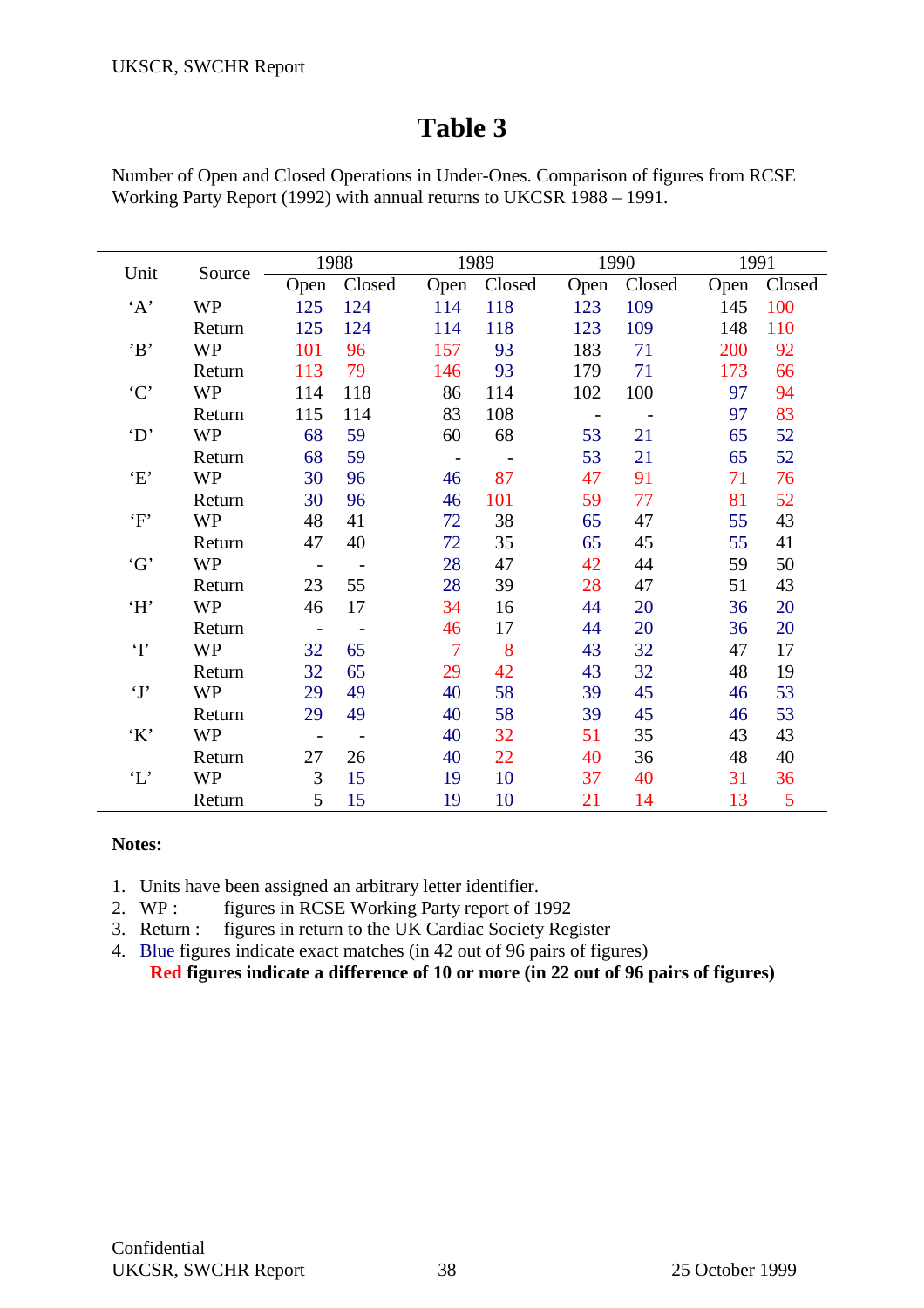SWCHR Database – Complications recorded

| Code | Complication                  |
|------|-------------------------------|
| 0    | No complications              |
| 1    | Metabolic acidosis            |
| 2    | Infective endocarditis        |
| 3    | Respiratory failure           |
| 4    | Thromboembolism               |
| 5    | Hypoglycaemia                 |
| 6    | Hypocalcaemia                 |
| 7    | Renal failure                 |
| 8    | D.I.C.                        |
| 9    | Cardiac arrest – resuscitated |
| 10   | Septicaemia                   |
| 11   | Cerebral damage               |
| 12   | Miscellaneous / other         |
| 13   | N.E.C.                        |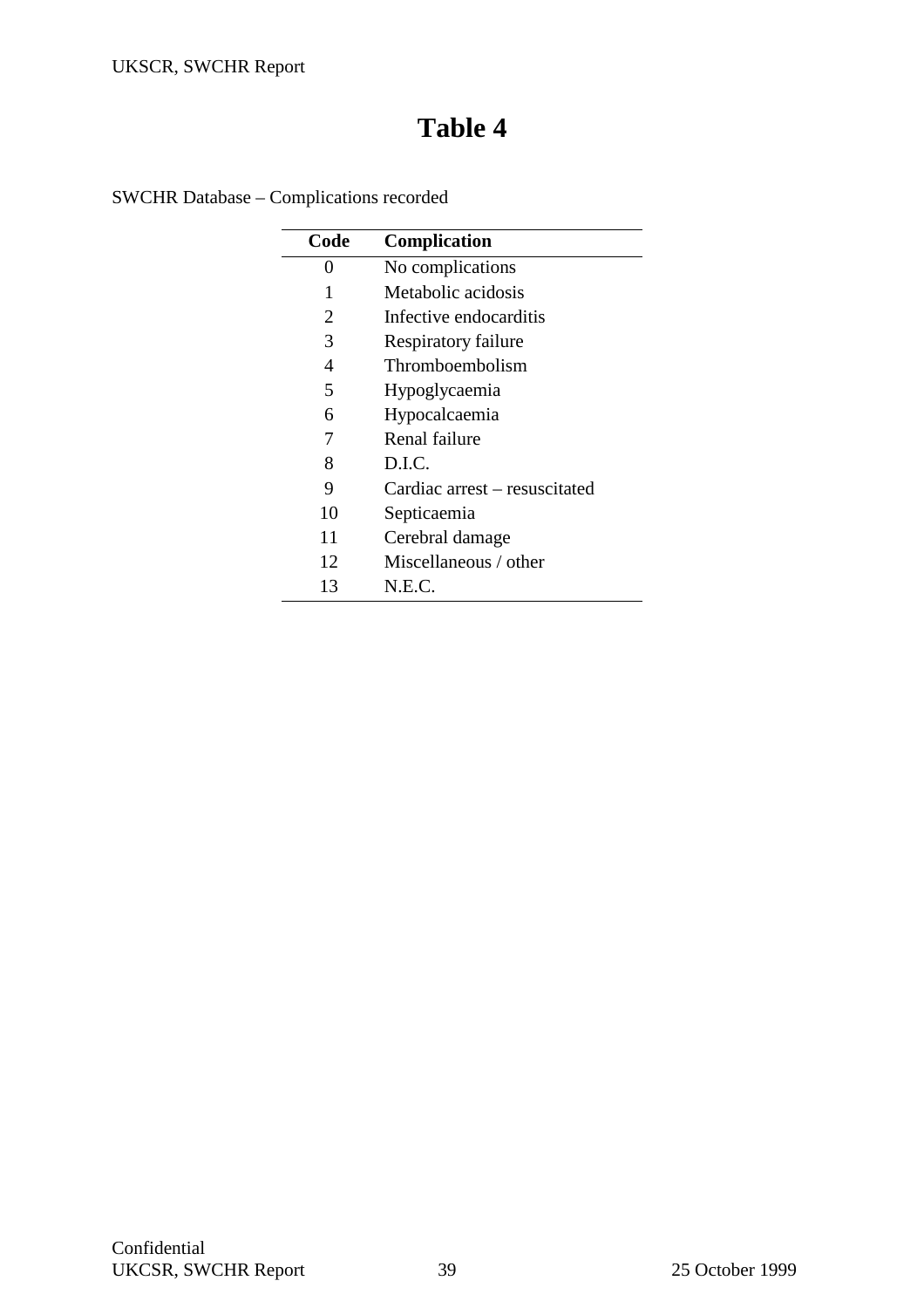| <b>Item</b>      | No. missing or blank |
|------------------|----------------------|
| Name             | 0                    |
| Address          | 0                    |
| Date of hirth    | 4                    |
| Hospital code    | 14                   |
| Hospital number  | 6                    |
| Year first seen  | 4                    |
| Disease category | 208                  |
| Present status   | 8                    |

SWCHR Database : Data missing for key identifiers (of 7445 records)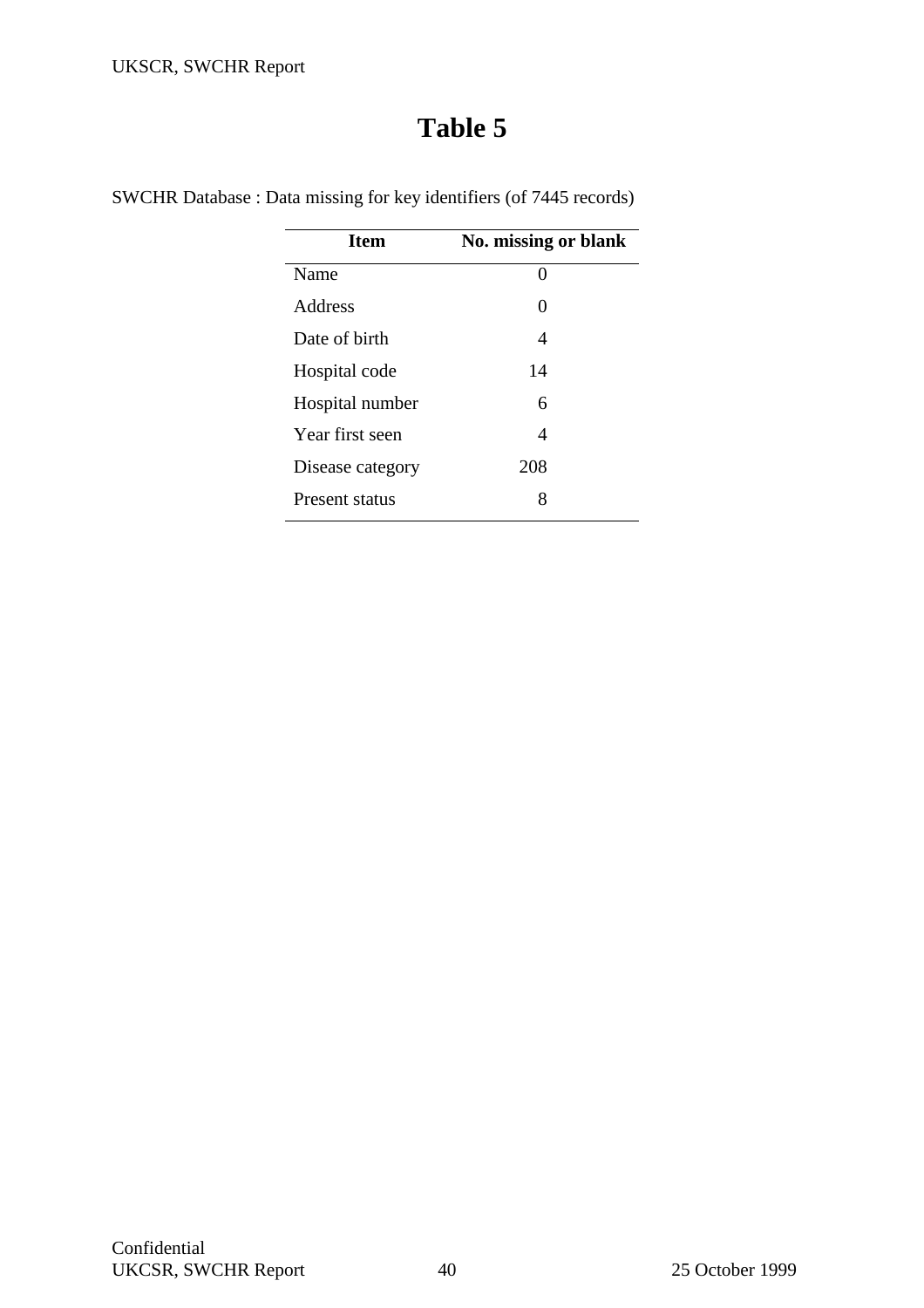Paediatric Cardiac Surgical Procedures by Group: OPCS4 Codes mapped by UKCSR **Categories** 

| Group          | <b>OPCS4 Procedure Code</b>                             | <b>Description</b>                                  | <b>Map to</b><br><b>UKCSR</b> |
|----------------|---------------------------------------------------------|-----------------------------------------------------|-------------------------------|
| G <sub>1</sub> | K04                                                     | <b>Tetralogy of Fallot</b>                          | Yes                           |
| G2             | K <sub>05</sub>                                         | <b>Interatrial TGA</b>                              | Yes                           |
| G <sub>3</sub> | K06                                                     | Other TGAs ( - switch)                              | Yes                           |
| G <sub>4</sub> | <b>K07</b>                                              | Repair of TAPVD                                     | Yes                           |
| G <sub>5</sub> | K09 excluding K09.4                                     | Repair of CAVSD<br>(complete not partial)           | Yes                           |
| G <sub>6</sub> | K10, K20 and K09.4                                      | Closure of secundum and<br>sinus venosus ASDS       | Yes                           |
| G7             | K11 (only on its own or with K10<br>or $+/-$ L02;       | Closure of VSD                                      | Yes                           |
|                | K11 is superior code to $K10$ )                         |                                                     |                               |
| G <sub>8</sub> | L <sub>01.1</sub>                                       | Truncus arteriosus                                  | Yes                           |
| G <sub>9</sub> | K19.1, K19.2, K19.4 + L09                               | Fontan type operations                              | Yes                           |
| G10            | K26, K28, K31.2, K31.4, K37                             | Aortic, pulmonary valve<br>and paravalve procedures | Yes                           |
| G11            | K25, K31.1, K34.1, K38                                  | Mitral valve procedures                             | Yes                           |
| G12            | L05, L06, L07, L08                                      | Closed shunts                                       | N <sub>0</sub>                |
| G13            | L23.1, 2 or 3 [- if K code with it,<br>code as K not L] | Coarctation procedures                              | Yes (simple)<br>coarctation)  |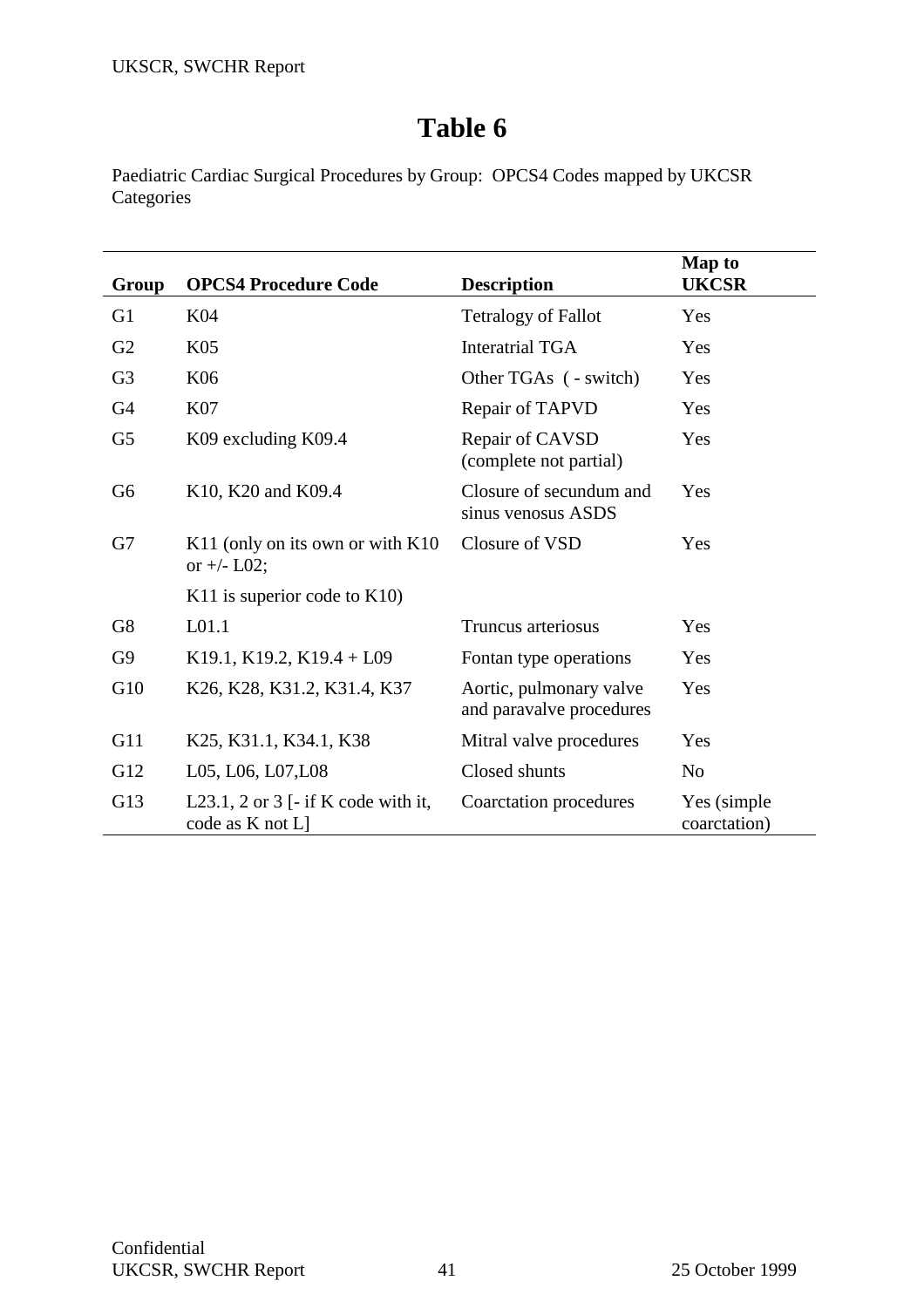Mapping of UKCSR Categories onto BRI Inquiry Consensus Groupings

| <b>UKCSR</b> Question                                          | <b>Consensus Grouping</b><br>$(G1-G13 or 'Other')$ |
|----------------------------------------------------------------|----------------------------------------------------|
| <b>Extracardiac Lesions:</b>                                   |                                                    |
| Persistent ductus arteriosus                                   | Other                                              |
| A-P window                                                     | Other                                              |
| Coarctation of aorta - simple                                  | G13                                                |
| Coarctation of aorta – complicated (plus other major defect)   | Other                                              |
| <b>Interrupted Aortic Arch</b>                                 | Other                                              |
| <b>Vascular Ring</b>                                           | Other                                              |
| <b>Congenital Valve Surgery:</b>                               |                                                    |
| Aortic (exclude adult calcific disease) – stenosis - valvotomy | G10                                                |
| - regurgitation – repair                                       | G10                                                |
| - subvalvular stenosis – repair                                | G10                                                |
| - supravalvular stenosis - repair                              | G10                                                |
| - replacement (homograph)                                      | G10                                                |
| - replacement (xenograft)                                      | G10                                                |
| - replacement (prosthesis)                                     | G10                                                |
| Pulmonary – stenosis - valvotomy                               | G10                                                |
| - regurgitation – repair                                       | G10                                                |
| - RVOT obstruction - repair                                    | G10                                                |
| - replacement (homograph)                                      | G10                                                |
| - replacement (xenograft)                                      | G10                                                |
| - replacement (prosthesis)                                     | G10                                                |
| Mitral – stenosis - valvotomy                                  | G11                                                |
| - regurgitation – repair                                       | G11                                                |
| - replacement (homograph)                                      | G11                                                |
| - replacement (xenograft)                                      | G11                                                |
| - replacement (prosthesis)                                     | G11                                                |
| <b>Defects of Partitioning:</b>                                |                                                    |
| Atrial septal defect (Secundum or Sinus Venosus)               | G <sub>6</sub>                                     |
| Partial A-V Canal (Primum ASD)                                 | G <sub>6</sub>                                     |
| Common (single) atrium                                         | G <sub>6</sub>                                     |
| Complete A-V Canal - palliative                                | Other                                              |
| - corrective                                                   | G <sub>5</sub>                                     |
| Ventricular septal defect (with or without ASD) – palliative   | Other                                              |
| - corrective                                                   | G7                                                 |
| Double outlet $RV$ – palliative                                | Other                                              |
| - corrective                                                   | Other                                              |
| Double outlet RV and PS – palliative                           | Other                                              |
| - corrective                                                   | G <sub>1</sub>                                     |
| Truncus arteriosus – palliative                                | Other                                              |
| - corrective                                                   | G8                                                 |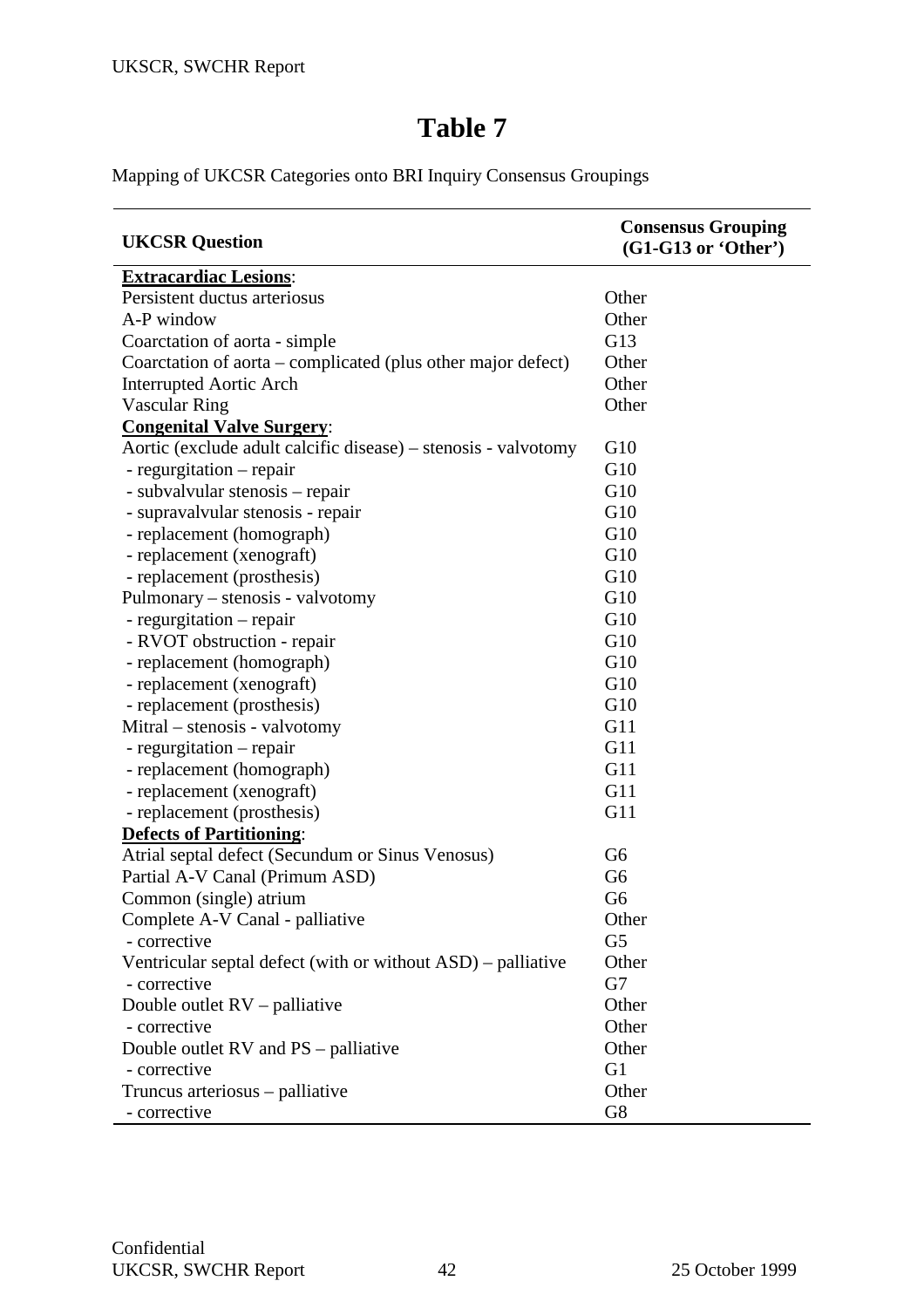# **Table 7 (continued)**

Mapping of UKCSR Categories onto BRI Inquiry Consensus Groupings

| <b>UKCSR</b> Question                                    | <b>Consensus Grouping</b><br>$(G1-G13 or 'Other')$ |
|----------------------------------------------------------|----------------------------------------------------|
| TGA with intact ventricular septum – palliative          | G2                                                 |
| - corrective                                             | G <sub>3</sub>                                     |
| TGA with VSD - palliative                                | G2                                                 |
| - corrective                                             | G <sub>3</sub>                                     |
| TGA with VSD and PS - palliative                         | Other                                              |
| - corrective                                             | Other                                              |
| TGA with other significant anomaly – palliative          | G2                                                 |
| - corrective                                             | G <sub>3</sub>                                     |
| Corrected TGA and VSD - palliative                       | Other                                              |
| - corrective                                             | Other                                              |
| Corrected TGA and other significant anomaly – palliative | Other                                              |
| - corrective                                             | Other                                              |
| Single ventricle $-$ palliative                          | Other                                              |
| - septation                                              | Other                                              |
| - Fontan-type procedure                                  | G <sub>9</sub>                                     |
| Tetralogy of Fallot – palliative                         | Other                                              |
| - corrective                                             | G1                                                 |
| VSD and PS (Valve or Sub-valve) – palliative             | Other                                              |
| - corrective                                             | Other                                              |
| Pulmonary atresia with VSD – palliative                  | Other                                              |
| - corrective                                             | Other                                              |
| Pulmonary atresia with intact septum – palliative        | Other                                              |
| - corrective                                             | G10                                                |
| Tricuspid atresia - palliative                           | Other                                              |
| - corrective                                             | G <sub>9</sub>                                     |
| Ebstein's anomaly – palliative                           | Other                                              |
| - corrective                                             | Other                                              |
| Miscellaneous:                                           |                                                    |
| Total anomalous pulmonary venous return                  | G <sub>4</sub>                                     |
| Cor Triatriatum                                          | Other                                              |
| Anomalous origin coronary artery                         | Other                                              |
| Coronary artery fistula                                  | Other                                              |
| <b>Exploration only</b>                                  | Other                                              |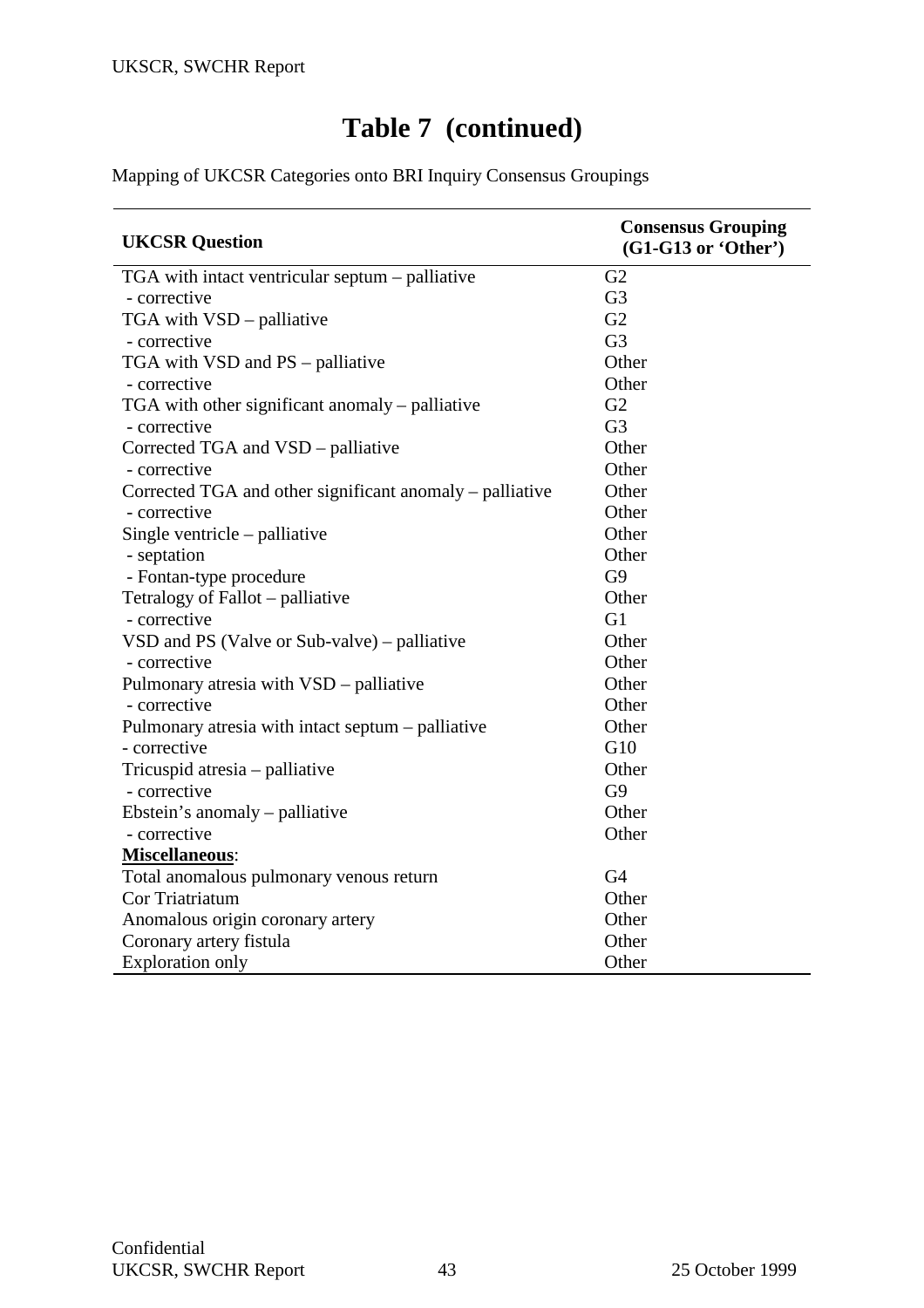Comparison of UKCSR returns with HES data for 1991-1994/5. For 1991 and 1992 the UKCSR data cover calendar years but the HES data cover financial years. The HES data for '1995/6' cover only the nine month period April 1995 to December 1995. Admissions are grouped by Surgery, Age, Centre, Consensus Group and Year. Data for 1995/6 are only included in the tabulation by year.

|                | <b>Number of Cases</b> |            |              | <b>Number of Deaths</b> |            |              | <b>Ratio of</b>    |
|----------------|------------------------|------------|--------------|-------------------------|------------|--------------|--------------------|
|                | <b>UKCSR</b>           | <b>HES</b> | <b>Ratio</b> | <b>UKCSR</b>            | <b>HES</b> | <b>Ratio</b> | <b>Death Rates</b> |
| <b>Surgery</b> |                        |            |              |                         |            |              |                    |
| Open           | 8227                   | 7116       | 1.16         | 698                     | 563        | 1.24         | 1.07               |
| Closed         | 2898                   | 2768       | 1.05         | 86                      | 98         | 0.88         | 0.84               |
| Total          | 11125                  | 9884       | 1.13         | 784                     | 661        | 1.19         | 1.05               |
| Age            |                        |            |              |                         |            |              |                    |
| Under 1        | 5360                   | 4896       | 1.09         | 500                     | 454        | 1.10         | 1.01               |
| Over 1         | 5765                   | 4988       | 1.16         | 284                     | 207        | 1.37         | 1.19               |
| <b>Centre</b>  |                        |            |              |                         |            |              |                    |
| $\mathbf{1}$   | 830                    | 691        | 1.20         | 79                      | 68         | 1.16         | 0.97               |
| $\overline{c}$ | 758                    | 601        | 1.26         | 43                      | 37         | 1.16         | 0.92               |
| $\overline{3}$ | 556                    | 1049       | 0.53         | 50                      | 53         | 0.94         | 1.78               |
| $\overline{4}$ | 295                    | 359        | 0.82         | 27                      | 27         | 1.00         | 1.22               |
| 5              | 664                    | 544        | 1.22         | 61                      | 39         | 1.56         | 1.28               |
| 6              | 1372                   | 1306       | 1.05         | 96                      | 80         | 1.20         | 1.14               |
| $\overline{7}$ | 819                    | 633        | 1.29         | 40                      | 32         | 1.25         | 0.97               |
| 8              | 1187                   | 955        | 1.24         | 82                      | 64         | 1.28         | 1.03               |
| 9              | 805                    | 603        | 1.33         | 49                      | 46         | 1.07         | 0.80               |
| 10             | 709                    | 569        | 1.25         | 87                      | 70         | 1.24         | 1.00               |
| 11             | 1921                   | 1446       | 1.33         | 95                      | 85         | 1.12         | 0.84               |
| 12             | 1209                   | 1128       | 1.07         | 75                      | 60         | 1.25         | 1.17               |
| Group          |                        |            |              |                         |            |              |                    |
| G <sub>1</sub> | 921                    | 810        | 1.14         | 57                      | 46         | 1.24         | 1.09               |
| G2             | 76                     | 152        | 0.50         | 15                      | 17         | 0.88         | 1.76               |
| G <sub>3</sub> | 685                    | 561        | 1.22         | 89                      | 70         | 1.27         | 1.04               |
| G4             | 203                    | 195        | 1.04         | 28                      | 26         | 1.08         | 1.03               |
| G <sub>5</sub> | 553                    | 758        | 0.73         | 65                      | 73         | 0.89         | 1.22               |
| G <sub>6</sub> | 1525                   | 1099       | 1.39         | 11                      | 18         | 0.61         | 0.44               |
| G7             | 1141                   | 1249       | 0.91         | 26                      | 59         | 0.44         | 0.48               |
| ${\rm G}8$     | 123                    | 101        | 1.22         | 30                      | 32         | 0.94         | 0.77               |
| G <sub>9</sub> | 340                    | 616        | 0.55         | 42                      | 67         | 0.63         | 1.14               |
| G10            | 827                    | 866        | 0.95         | 42                      | 44         | 0.95         | 1.00               |
| G11            | 160                    | 224        | 0.71         | 15                      | 22         | 0.68         | 0.95               |
| G13            | 757                    | 618        | 1.22         | 12                      | 18         | 0.67         | 0.54               |
| Year           |                        |            |              |                         |            |              |                    |
| 1991           | 3255                   | 2576       | 1.26         | 254                     | 184        | 1.38         | 1.09               |
| 1992           | 3403                   | 2912       | 1.17         | 245                     | 202        | 1.21         | 1.04               |
| 1993/4         | 2352                   | 2270       | 1.04         | 142                     | 144        | 0.99         | 0.95               |
| 1994/5         | 2115                   | 2126       | 0.99         | 143                     | 131        | 1.09         | 1.10               |
| 1995/6         | 3509                   | 1982       | 1.77         | 195                     | 134        | 1.46         | 0.82               |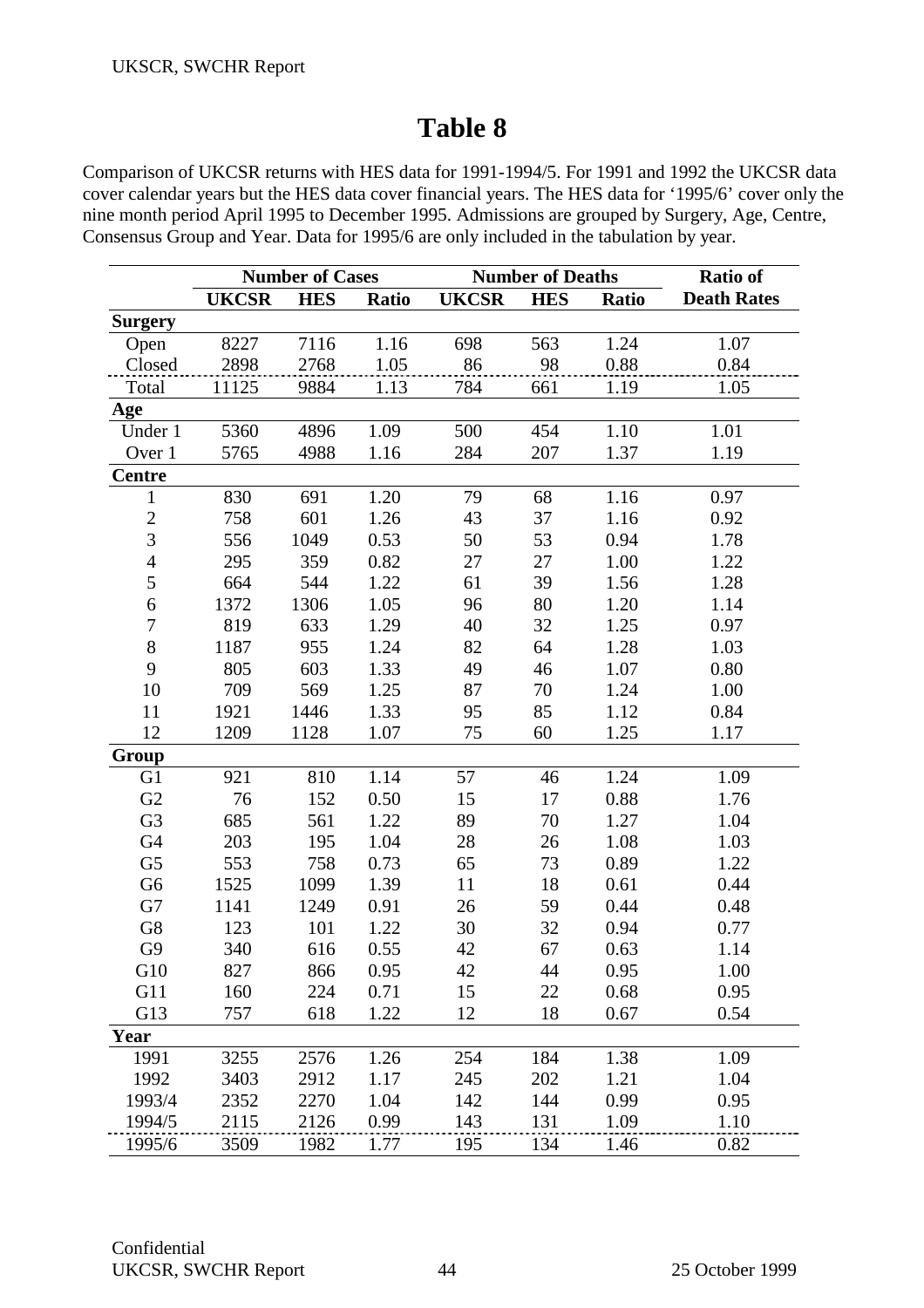Comparison of UKCSR returns with HES data for 1991-1994/5 *for Bristol alone*. For 1991 and 1992 the UKCSR data cover calendar years but the HES data cover financial years. The HES data for '1995/6' cover only the nine month period April 1995 to December 1995. Admissions are grouped by Surgery, Age, Consensus Group and Year. Data for 1995/6 are only included in the tabulation by year.

|                | <b>Number of Cases</b> |            |              | <b>Number of Deaths</b> |                |              | <b>Ratio of</b>    |
|----------------|------------------------|------------|--------------|-------------------------|----------------|--------------|--------------------|
|                | <b>UKCSR</b>           | <b>HES</b> | <b>Ratio</b> | <b>UKCSR</b>            | <b>HES</b>     | <b>Ratio</b> | <b>Death Rates</b> |
| <b>Surgery</b> |                        |            |              |                         |                |              |                    |
| Open           | 563                    | 451        | 1.25         | 71                      | 61             | 1.16         | 0.93               |
| Closed         | 267                    | 240        | 1.11         | 8                       | 7              | 1.14         | 1.03               |
| Total          | 830                    | 691        | 1.20         | 79                      | 68             | 1.16         | 0.97               |
| Age            |                        |            |              |                         |                |              |                    |
| Under 1        | 360                    | 295        | 1.22         | 48                      | 47             | 1.02         | 0.84               |
| Over 1         | 470                    | 396        | 1.19         | 31                      | 21             | 1.48         | 1.24               |
| Group          |                        |            |              |                         |                |              |                    |
| G <sub>1</sub> | 58                     | 47         | 1.23         | 6                       | 5              | 1.20         | 0.97               |
| G2             | $\overline{4}$         | 18         | 0.22         | $\overline{0}$          | 3              | 0.00         | 0.00               |
| G <sub>3</sub> | 45                     | 19         | 2.37         | 10                      | 11             | 0.91         | 0.38               |
| G <sub>4</sub> | 19                     | 14         | 1.36         | 6                       | 5              | 1.20         | 0.88               |
| G <sub>5</sub> | 41                     | 34         | 1.21         | 11                      | 12             | 0.92         | 0.76               |
| G <sub>6</sub> | 126                    | 89         | 1.42         | $\overline{2}$          | 5              | 0.40         | 0.28               |
| G7             | 90                     | 93         | 0.97         | $\boldsymbol{0}$        | $\mathbf{1}$   | 0.00         | 0.00               |
| G8             | 8                      | 5          | 1.60         | $\overline{2}$          | 3              | 0.67         | 0.42               |
| G <sub>9</sub> | 39                     | 37         | 1.05         | $\overline{7}$          | 5              | 1.40         | 1.33               |
| G10            | 34                     | 48         | 0.71         | $\mathbf{1}$            | $\overline{4}$ | 0.25         | 0.35               |
| G11            | 9                      | 21         | 0.43         | $\overline{0}$          | 3              | 0.00         | 0.00               |
| G13            | 61                     | 91         | 0.67         | $\overline{0}$          | $\overline{2}$ | 0.00         | 0.00               |
| Year           |                        |            |              |                         |                |              |                    |
| 1991           | 215                    | 185        | 1.16         | 30                      | 22             | 1.36         | 1.17               |
| 1992           | 231                    | 176        | 1.31         | 12                      | 11             | 1.09         | 0.83               |
| 1993/4         | 202                    | 169        | 1.20         | 20                      | 18             | 1.11         | 0.93               |
| 1994/5         | 182                    | 161        | 1.13         | 17                      | 17             | 1.00         | 0.88               |
| 1995/6         | 264                    | 170        | 1.55         | 6                       | 3              | 2.00         | 1.29               |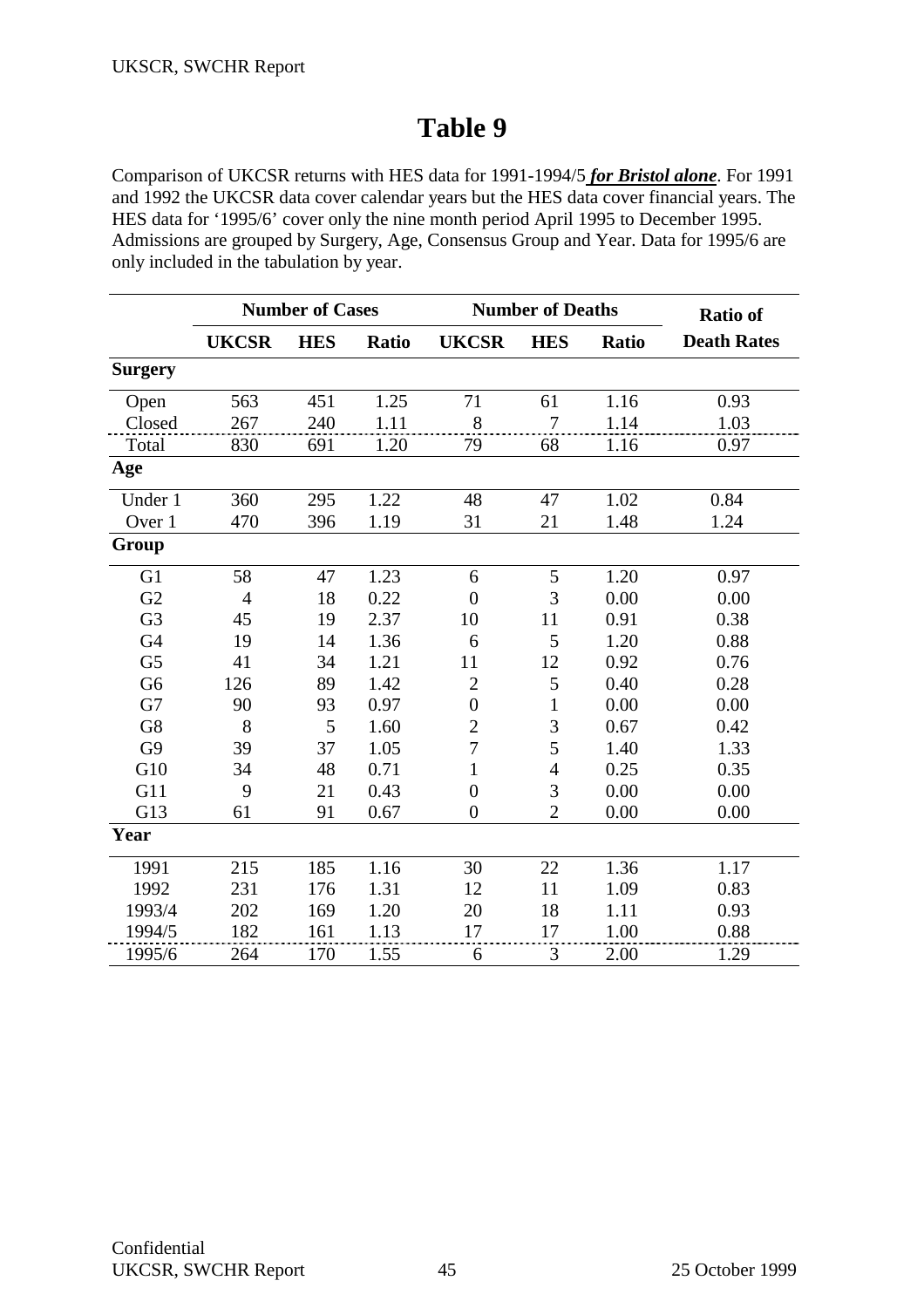Comparison of UKCSR returns with HES data for 1991-1995/6 *for Bristol alone*. For 1991 and 1992 the UKCSR data cover calendar years but the HES data cover financial years. The HES data for '1995/6' cover only the 9 month period April 1995 to December 1995 Admissions are grouped by Age, Surgery and Year.

|                 |        |              | <b>Number of Cases</b> |       | <b>Number of Deaths</b> | <b>Ratio of</b>  |       |                    |
|-----------------|--------|--------------|------------------------|-------|-------------------------|------------------|-------|--------------------|
|                 |        | <b>UKCSR</b> | <b>HES</b>             | Ratio | <b>UKCSR</b>            | <b>HES</b>       | Ratio | <b>Death Rates</b> |
| <b>Category</b> | Year   |              |                        |       |                         |                  |       |                    |
| Under 1,        | 1991   | 46           | 36                     | 1.28  | 14                      | 10               | 1.40  | 1.10               |
| Open            | 1992   | 53           | 36                     | 1.47  | 8                       | 9                | 0.89  | 0.60               |
|                 | 1993/4 | 50           | 37                     | 1.35  | 14                      | 12               | 1.17  | 0.86               |
|                 | 1994/5 | 32           | 33                     | 0.97  | 7                       | 9                | 0.78  | 0.80               |
|                 | 1995/6 | 50           | 24                     | 2.08  | 3                       | 2                | 1.50  | 0.72               |
| Under 1,        | 1991   | 53           | 42                     | 1.26  | $\overline{2}$          | 3                | 0.67  | 0.53               |
| <b>Closed</b>   | 1992   | 43           | 38                     | 1.13  | $\theta$                | $\boldsymbol{0}$ |       |                    |
|                 | 1993/4 | 49           | 40                     | 1.23  | 2                       | $\overline{2}$   | 1.00  | 0.82               |
|                 | 1994/5 | 34           | 33                     | 1.03  | $\mathbf{1}$            | $\overline{2}$   | 0.50  | 0.49               |
|                 | 1995/6 | 54           | 31                     | 1.74  | $\theta$                | $\overline{0}$   |       |                    |
| Over 1,         | 1991   | 93           | 84                     | 1.11  | 13                      | 9                | 1.44  | 1.30               |
| Open            | 1992   | 94           | 72                     | 1.31  | 3                       | $\overline{2}$   | 1.50  | 1.15               |
|                 | 1993/4 | 93           | 74                     | 1.26  | 4                       | 4                | 1.00  | 0.80               |
|                 | 1994/5 | 102          | 79                     | 1.29  | 8                       | 6                | 1.33  | 1.03               |
|                 | 1995/6 | 136          | 87                     | 1.56  | $\overline{2}$          | $\boldsymbol{0}$ |       |                    |
| Over 1,         | 1991   | 23           | 23                     | 1.00  |                         | $\overline{0}$   |       |                    |
| <b>Closed</b>   | 1992   | 41           | 30                     | 1.37  |                         | 0                |       |                    |
|                 | 1993/4 | 10           | 18                     | 0.56  | $\Omega$                | $\boldsymbol{0}$ |       |                    |
|                 | 1994/5 | 14           | 16                     | 0.88  |                         | $\boldsymbol{0}$ |       |                    |
|                 | 1995/6 | 24           | 28                     | 0.86  |                         | 1                | 1.00  | 1.17               |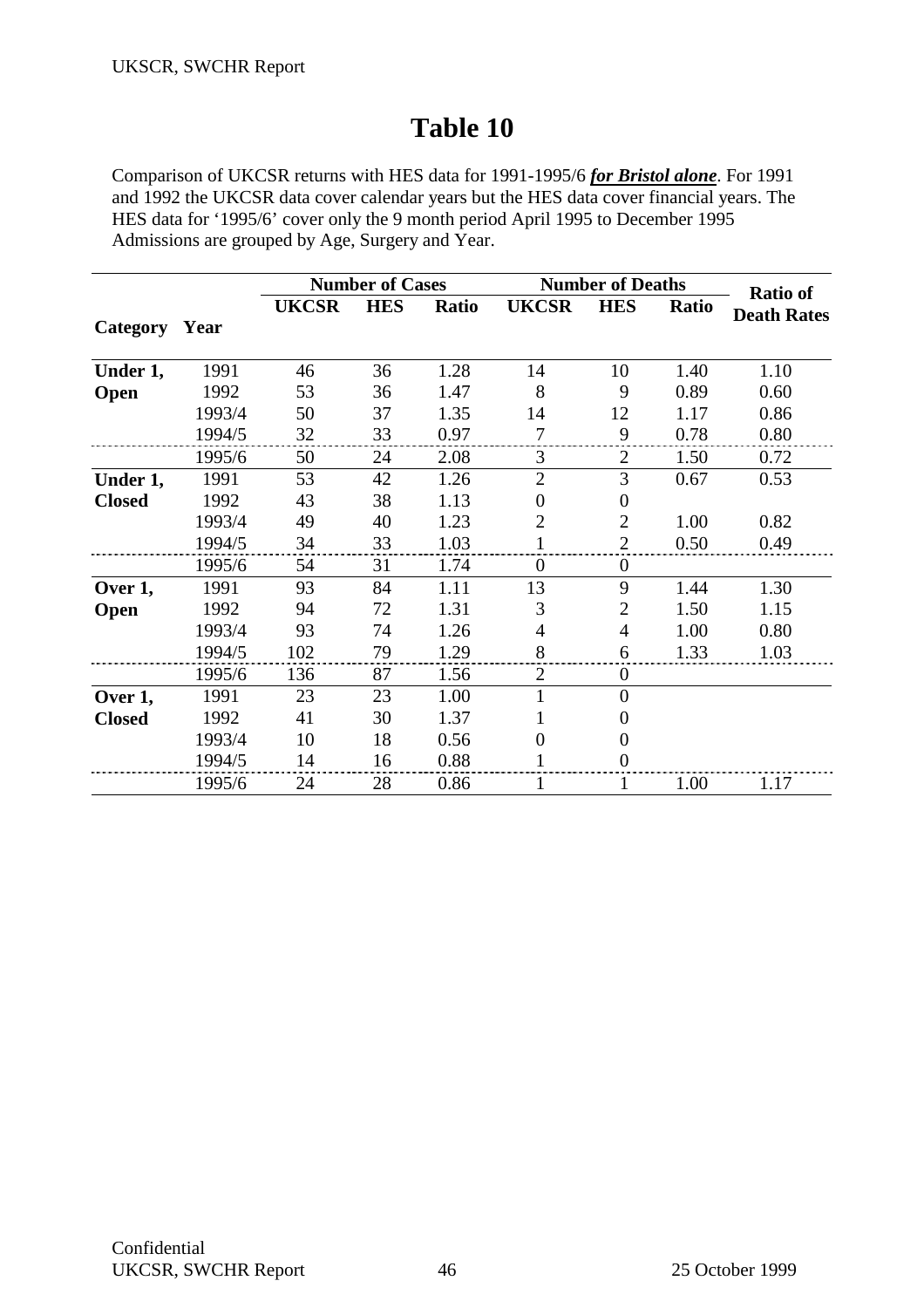Mapping of operative procedures recorded for the SWCHR onto Consensus Groups

| <b>UKCSR</b>                 | <b>Consensus Group</b> |
|------------------------------|------------------------|
| Fallot repair                | G <sub>1</sub>         |
| Mustard operation            | G <sub>2</sub>         |
| Senning operation            | G <sub>2</sub>         |
| Arterial switch              | G <sub>3</sub>         |
| For TAPVC                    | G <sub>4</sub>         |
| <b>ASD</b>                   | G <sub>6</sub>         |
| Repair of AV septal defect   | G <sub>6</sub>         |
| Closure of VSD               | G7                     |
| Fontan procedure             | G9                     |
| Pulmonary valvotomy          | G10                    |
| Aortic valvotomy             | G10                    |
| Aortic valve replacement     | G10                    |
| Resect sub ao stenosis       | G10                    |
| Repair supra aortic stenosis | G10                    |
| Mitral repair/replacement    | G11                    |
| Coarctation repair           | G13                    |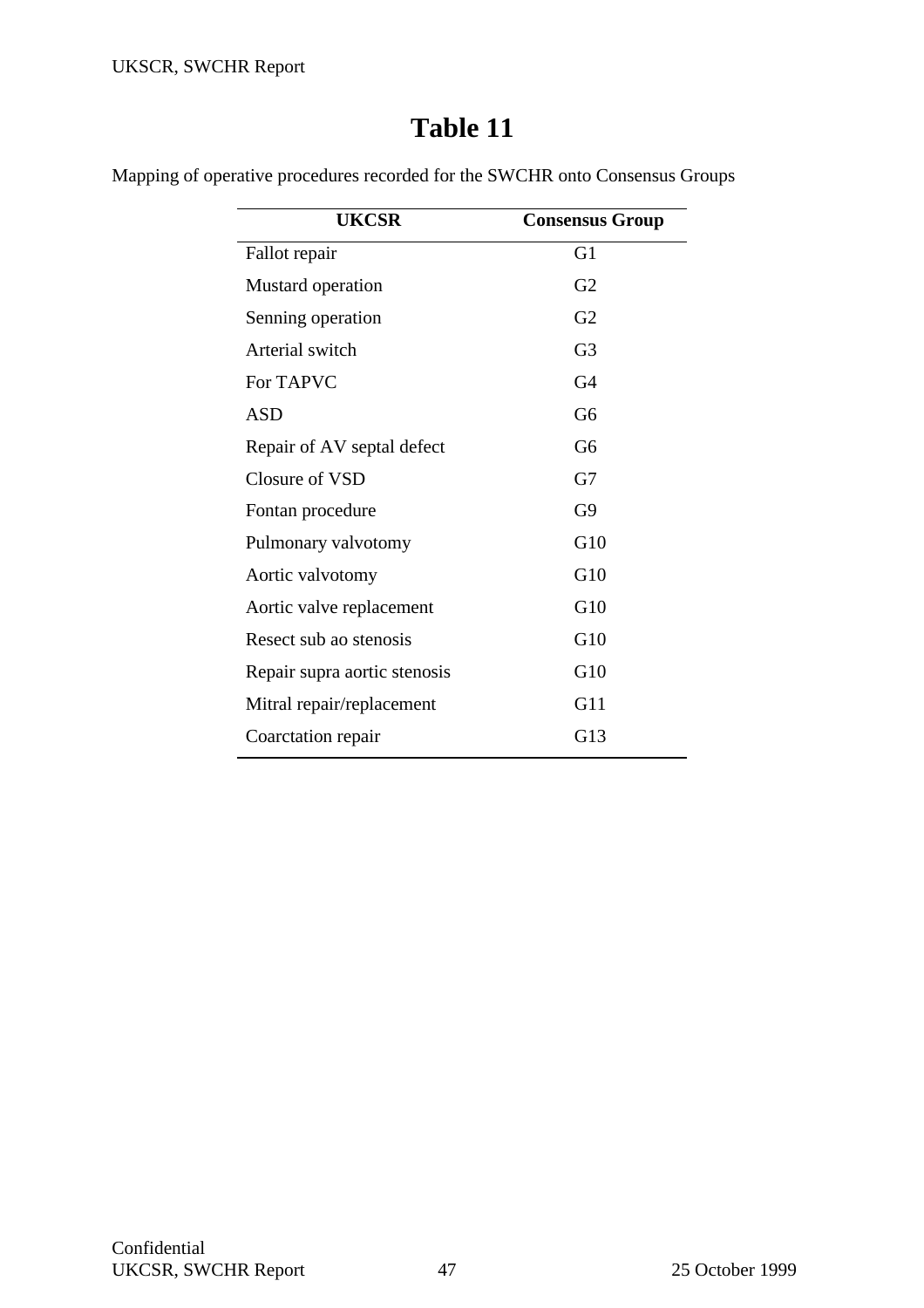## **Table 12**

| <b>Rank</b>    | Group          | <b>Description</b>                    |
|----------------|----------------|---------------------------------------|
| 1              | G8             | <b>Truncus Arteriosus</b>             |
| $\overline{2}$ | G9             | Fontan type operations                |
| 3              | G4             | <b>TAPVD</b>                          |
| 4              | G <sub>3</sub> | Other TGA                             |
| 5              | G <sub>2</sub> | Interatrial TGA                       |
| 6              | G5             | <b>AVSD</b>                           |
| 7              | G11            | Mitral valve procedures               |
| 8              | G10            | Aortic and pulmonary valve procedures |
| 9              | G <sub>1</sub> | <b>Tetralogy of Fallot</b>            |
| 10             | G7             | Closure of VSD                        |
| 11             | G <sub>6</sub> | Closure of ASD                        |
| 12             | G12            | <b>Closed Shunts</b>                  |
| 13             | G13            | <b>Simple Coarctation</b>             |
|                |                |                                       |

Synthesis of Statistical Sources: Primary Procedure Ranking

**Note:** This table draws on expert clinical advice on the most common combinations of procedures and mortality rates.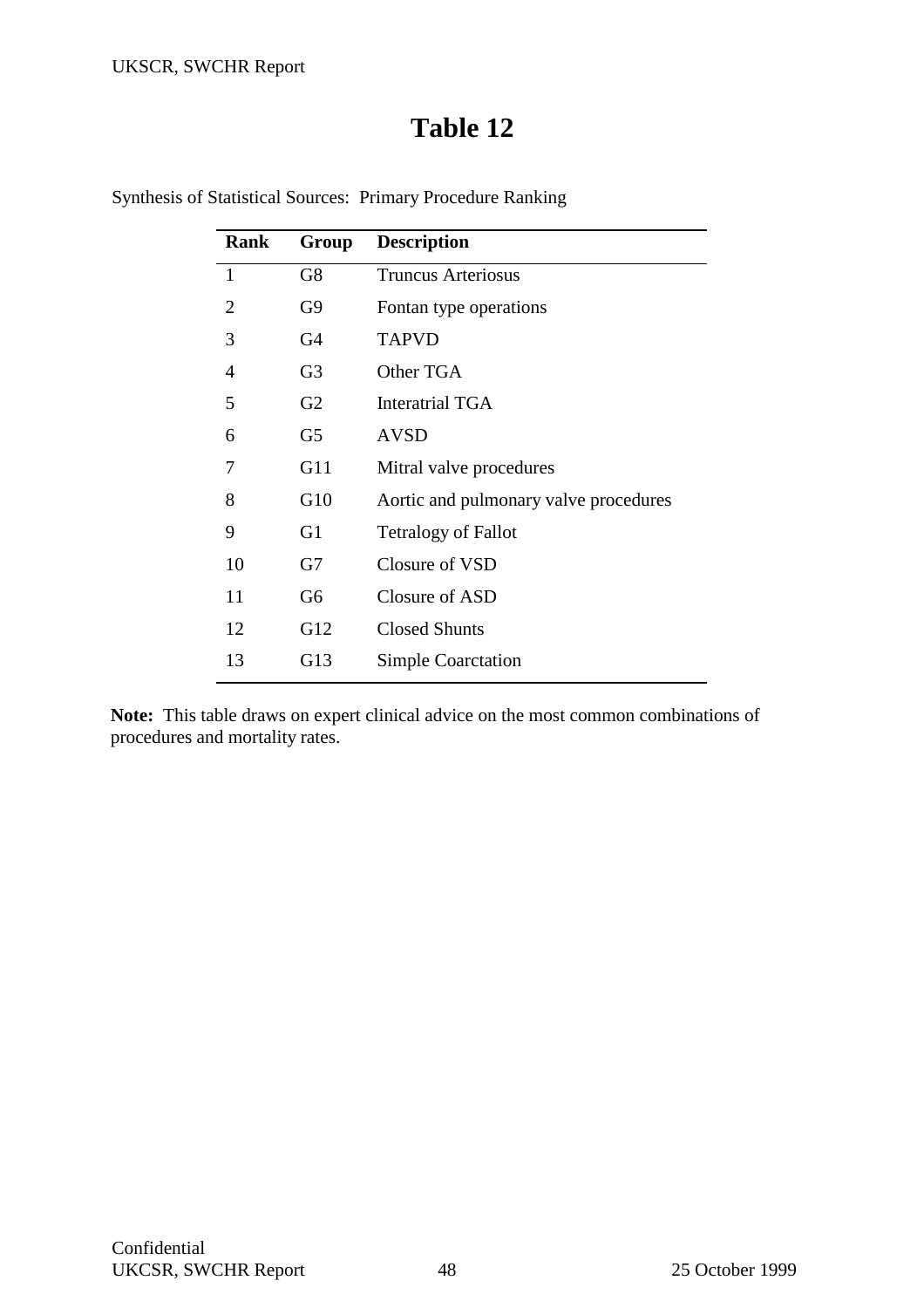| Comparison of UKCSR data with SWCHR for 1985 to 1994/5 |  |  |  |  |  |  |
|--------------------------------------------------------|--|--|--|--|--|--|
|--------------------------------------------------------|--|--|--|--|--|--|

|                |                |                | <b>Number of Cases</b>   |      |                  | <b>Number of Deaths</b> |       | <b>Ratio of</b>    |
|----------------|----------------|----------------|--------------------------|------|------------------|-------------------------|-------|--------------------|
| Age            | Group          |                | <b>UKCSR SWCHR Ratio</b> |      |                  | <b>UKCSR SWCHR</b>      | Ratio | <b>Death Rates</b> |
| <b>Under 1</b> | G <sub>1</sub> | $\overline{4}$ | $\overline{4}$           | 1.00 | $\overline{2}$   | $\mathbf{1}$            | 2.00  | 2.00               |
|                | G2             | 11             | 71                       | 0.15 | $\overline{0}$   | 5                       | 0.00  | 0.00               |
|                | G <sub>3</sub> | 82             | 25                       | 3.28 | 15               | 12                      | 1.25  | 0.38               |
|                | G <sub>4</sub> | 45             | 42                       | 1.07 | 17               | 17                      | 1.00  | 0.93               |
|                | G <sub>6</sub> | 10             | 53                       | 0.19 | 5                | 16                      | 0.31  | 1.66               |
|                | G7             | 91             | 92                       | 0.99 | $\overline{4}$   | 8                       | 0.50  | 0.51               |
|                | G <sub>9</sub> | $\mathbf{1}$   | $\overline{2}$           | 0.50 | $\mathbf{1}$     | 1                       | 1.00  | 2.00               |
|                | G10            | 18             | 30                       | 0.60 | $\overline{4}$   | 5                       | 0.80  | 1.33               |
|                | G11            | $\overline{2}$ | 5                        | 0.40 | $\boldsymbol{0}$ | $\overline{2}$          | 0.00  | 0.00               |
|                | G13            | 72             | 171                      | 0.42 | $\mathbf{1}$     | 19                      | 0.05  | 0.13               |
| Over 1         | G <sub>1</sub> | 157            | 149                      | 1.05 | 20               | 17                      | 1.18  | 1.12               |
|                | G2             | $\mathbf{1}$   | 30                       | 0.03 | $\theta$         | $\overline{2}$          | 0.00  | 0.00               |
|                | G <sub>3</sub> | 43             | 14                       | 3.07 | 5                | 3                       | 1.67  | 0.54               |
|                | G <sub>4</sub> | $\overline{4}$ | 8                        | 0.50 | $\mathbf{1}$     | $\boldsymbol{0}$        |       |                    |
|                | G <sub>6</sub> | 292            | 208                      | 1.40 |                  | 9                       | 0.11  | 0.08               |
|                | G7             | 108            | 123                      | 0.88 | $\overline{2}$   | 9                       | 0.22  | 0.25               |
|                | G <sub>9</sub> | 53             | 56                       | 0.95 | 14               | 7                       | 2.00  | 2.11               |
|                | G10            | 89             | 94                       | 0.95 | $\overline{0}$   | $\boldsymbol{0}$        |       |                    |
|                | G11            | 16             | 26                       | 0.62 | $\overline{2}$   | 6                       | 0.33  | 0.54               |
|                | G13            | 109            | 98                       | 1.11 | $\overline{0}$   | 1                       | 0.00  | 0.00               |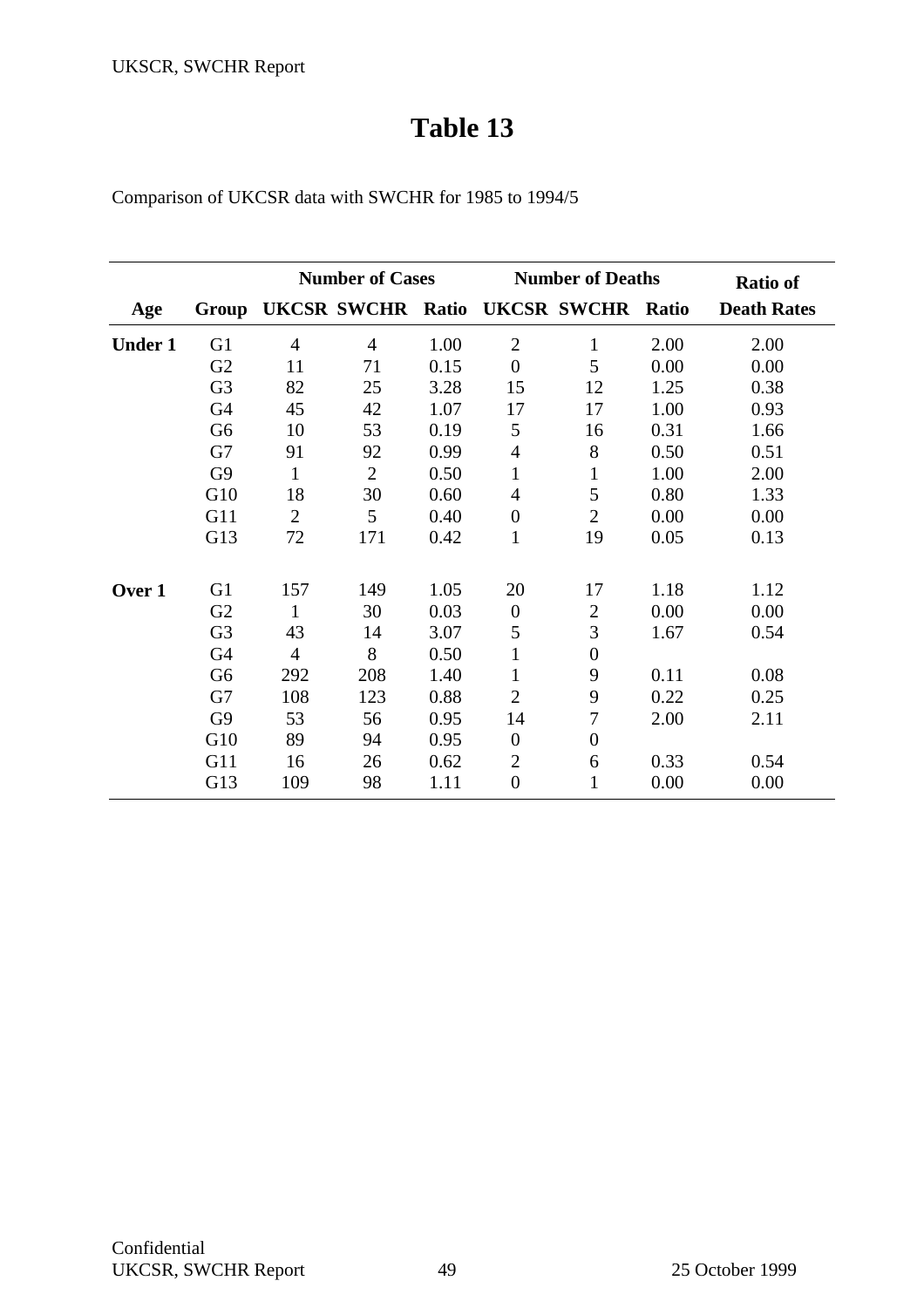Comparison of Reporting of Consensus Groups G2 (Interatrial TGA) and G3 (Other TGAs (- switch))

Columns give number of cases (number of deaths)

|        |                | <b>UKCSR</b>   |       | <b>SWCHR</b>   |      | <b>HES</b>     |       | <b>PAS</b>     | <b>CCR</b> |                | SL             |                |
|--------|----------------|----------------|-------|----------------|------|----------------|-------|----------------|------------|----------------|----------------|----------------|
| Year   |                | <b>Bristol</b> |       |                |      |                |       |                |            |                |                |                |
|        | G <sub>2</sub> | G <sub>3</sub> | G2    | G <sub>3</sub> | G2   | G <sub>3</sub> | G2    | G <sub>3</sub> | G2         | G <sub>3</sub> | G <sub>2</sub> | G <sub>3</sub> |
| 1984   |                |                | 11(1) | 0(0)           |      |                |       |                | 6(0)       | 1(0)           | 8(0)           | 0(0)           |
| 1985   | 2(0)           | 11(1)          | 11(1) | 0(0)           |      |                |       |                | 7(1)       | 0(0)           | 8(0)           | 0(0)           |
| 1986   | 3(0)           | 15(2)          | 16(2) | 1(0)           |      |                |       |                | 12(1)      | 1(0)           | 15(0)          | 0(0)           |
| 1987   | 0(0)           | 9(0)           | 9(0)  | 1(0)           |      |                |       |                | 6(0)       | 0(0)           | 6(0)           | 1(1)           |
| 1988   | 1(0)           | 12(2)          | 10(0) | 4(2)           |      |                | 11(0) | 5(2)           | 10(1)      | 2(1)           | 12(0)          | 3(1)           |
| 1989   | 0(0)           | 17(5)          | 11(1) | 6(3)           |      |                | 11(2) | 6(2)           | 8(1)       | 4(1)           | 9(0)           | 4(1)           |
| 1990   | 2(0)           | 16(0)          | 17(1) | 1(0)           |      |                | 15(1) | 0(0)           | 10(0)      | 1(0)           | 16(0)          | 0(0)           |
| 1991   | 2(0)           | 11(1)          | 11(2) | 4(1)           | 5(1) | 3(2)           | 12(2) | 2(2)           | 8(0)       | 1(0)           | 10(1)          | 3(1)           |
| 1992   | 0(0)           | 17(4)          | 7(0)  | 9(4)           | 4(0) | 6(4)           | 7(0)  | 12(5)          | 2(0)       | 5(3)           | 8(0)           | 5(3)           |
| 1993/4 | 2(0)           | 13(4)          | 4(0)  | 10(4)          | 5(1) | 7(3)           | 5(1)  | 10(3)          | 4(0)       | 4(1)           | 4(0)           | 8(4)           |
| 1994/5 | 0(0)           | 4(1)           | 4(0)  | 2(2)           | 4(1) | 3(2)           | 4(1)  | 2(2)           | 2(0)       | 1(1)           | 3(0)           | 0(0)           |
| 1995/6 | 2(0)           | 5(0)           | 1(0)  | 1(0)           | 2(0) | 2(0)           | 3(0)  | 2(0)           | 2(0)       | 0(0)           | 1(0)           | 0(0)           |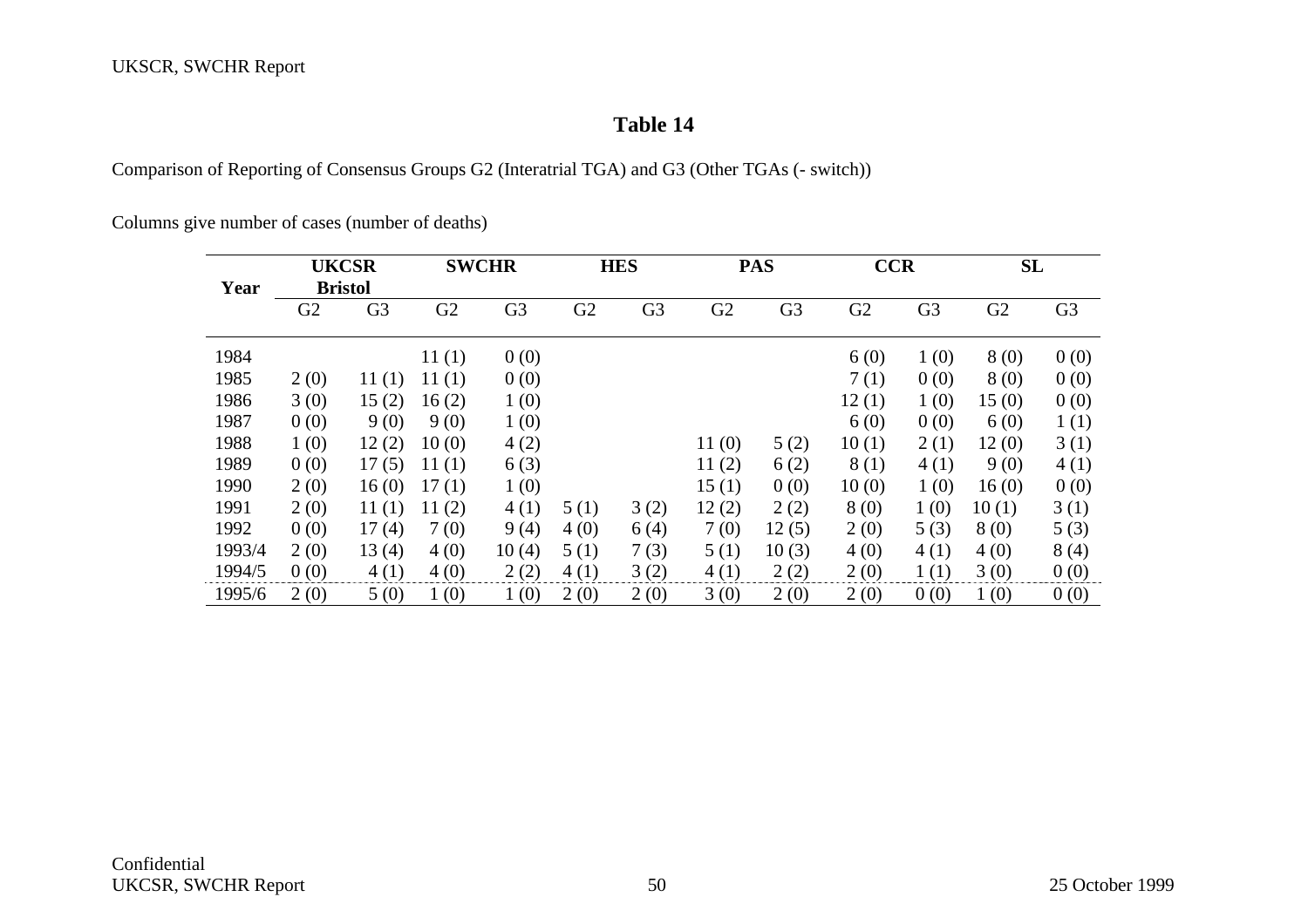Summary comparison of data from five sources for paediatric surgical activity at Bristol, restricted to open procedures performed on children aged under one year.

#### **Number of Admissions**

| <b>Period</b> |     | HES                      | PAS                      |     |     |
|---------------|-----|--------------------------|--------------------------|-----|-----|
| 1985-1987     |     | $\overline{\phantom{0}}$ | $\overline{\phantom{0}}$ |     | 78. |
| 1988-1990     | .08 |                          | 03                       | 107 | 28  |
| 1991-1994/5   |     | $\Delta'$                | 67،                      | 163 | 197 |
|               |     |                          |                          |     |     |

## **Number of Deaths**

| <b>Period</b> | UKCSR | HES                      | PAS                      | CCR |    |
|---------------|-------|--------------------------|--------------------------|-----|----|
| 1985-1987     |       | $\overline{\phantom{0}}$ | $\overline{\phantom{0}}$ | 10  |    |
| 1988-1990     |       |                          | 25                       | 28  | 31 |
| 1991-1994/5   | 43    |                          | 45                       | 46  | 48 |
| 1995/6        |       |                          |                          |     |    |

## **Death Rates**

| Period      | UKCSR | <b>HES</b>               | PAS                      | <b>CCR</b> | SL    |
|-------------|-------|--------------------------|--------------------------|------------|-------|
| 1985-1987   | 25.4% |                          | $\overline{\phantom{0}}$ | 23.9%      | 19.2% |
| 1988-1990   | 28.7% | $\overline{\phantom{0}}$ | 24.3%                    | 26.2%      | 24.2% |
| 1991-1994/5 | 23.8% | 28.2%                    | 26.9%                    | 28.2%      | 24.4% |
| 1995/6      | 6.0%  | 8.3%                     | 13.6%                    | 15.0%      | 0.0%  |

Data from all sources other than HES relate to calendar years from 1985 to 1992 inclusive and financial years from 1993/4 to 1995/6 inclusive. Data from HES relate to financial years throughout, except for '1995/6', when the data cover only the nine month period April 1995 to December 1995. Data from CCR and SL for 1984 have been dropped, so that the reporting period corresponds exactly to the data available from the UKCSR. Similarly the period 1991-1994/5 for PAS, CCR and SL omits the three months January 1993 to March 1993 to correspond with the UKCSR data.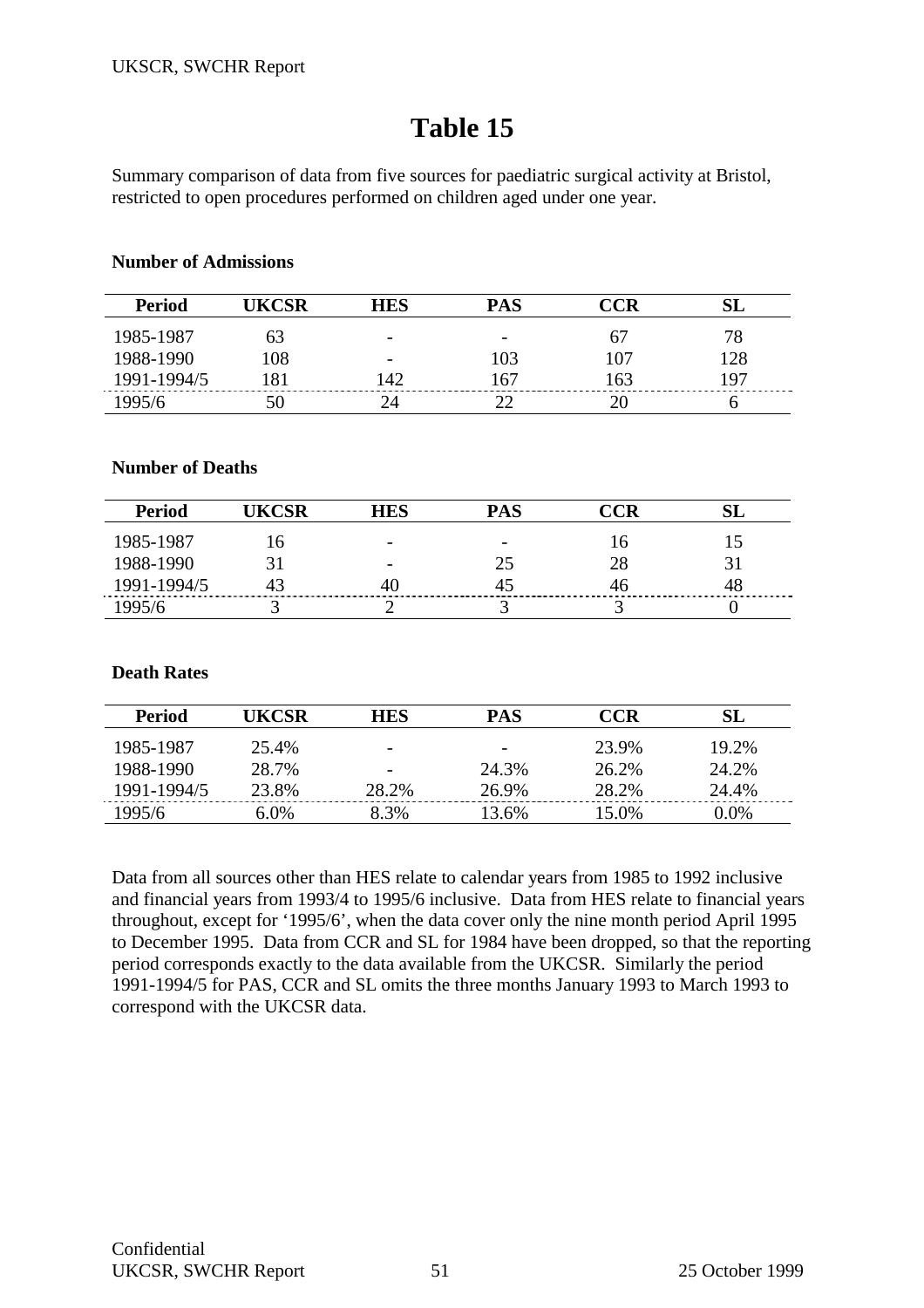Total UKCSR Congenital Activity 1985-1994/5, split by Open/Closed and by Consensus Group, for Under and Over 1's

|                |              | <b>Aged Under 1 Year</b> |                    |              | <b>Aged Over 1 Year</b> |                    |
|----------------|--------------|--------------------------|--------------------|--------------|-------------------------|--------------------|
|                | <b>Cases</b> | <b>Deaths</b>            | Death Rate $(\% )$ | <b>Cases</b> | <b>Deaths</b>           | Death Rate $(\% )$ |
| <b>Surgery</b> |              |                          |                    |              |                         |                    |
| Open           | 6666         | 1088                     | 16.3               | 11696        | 782                     | 6.7                |
| Closed         | 5878         | 297                      | 5.1                | 3333         | 73                      | 2.2                |
| Total          | 12544        | 1385                     | 11.0               | 15029        | 855                     | 5.7                |
| Group          |              |                          |                    |              |                         |                    |
| G <sub>1</sub> | 455          | 45                       | 9.9                | 1729         | 110                     | 6.4                |
| G <sub>2</sub> | 199          | 34                       | 17.1               | 79           | 4                       | 5.1                |
| G <sub>3</sub> | 1303         | 203                      | 15.6               | 355          | 31                      | 8.7                |
| G <sub>4</sub> | 452          | 78                       | 17.3               | 85           | 5                       | 5.9                |
| G <sub>5</sub> | 587          | 103                      | 17.5               | 427          | 56                      | 13.1               |
| G <sub>6</sub> | 265          | 21                       | 7.9                | 3276         | 19                      | 0.6                |
| G7             | 1552         | 80                       | 5.2                | 1176         | 34                      | 2.9                |
| G8             | 239          | 101                      | 42.3               | 32           | 7                       | 21.9               |
| G <sub>9</sub> | 31           | 11                       | 35.5               | 517          | 80                      | 15.5               |
| G10            | 538          | 105                      | 19.5               | 1375         | 60                      | 4.4                |
| G11            | 67           | 12                       | 17.9               | 251          | 33                      | 13.1               |
| G13            | 1177         | 30                       | 2.5                | 814          | 3                       | 0.4                |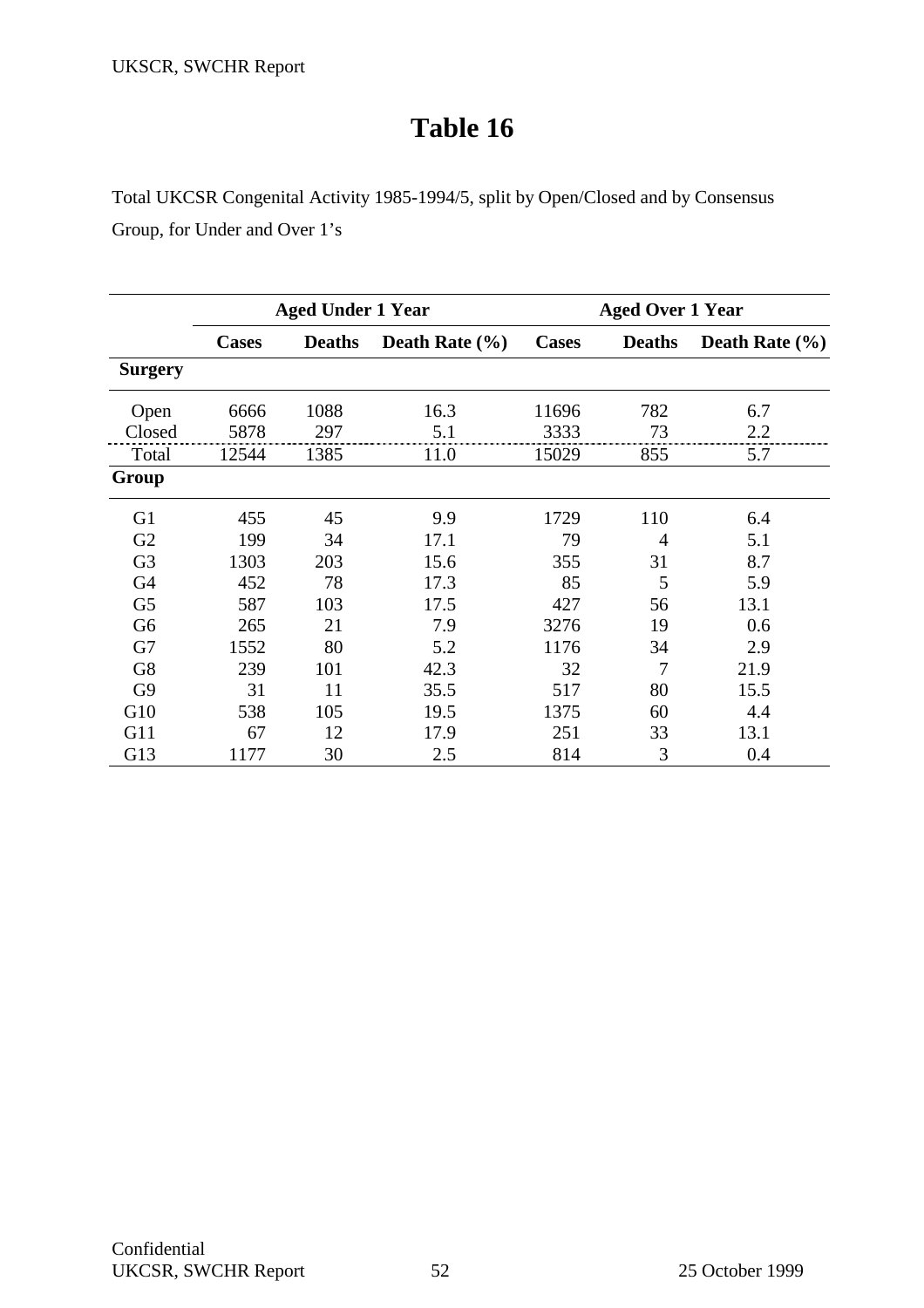BRI versus All Other Centres Pooled by Period, Age and Surgery (Death rates, Odds ratios, 95% Confidence Intervals)

|                |         |               |     | <b>Bristol</b> |                                       |      | <b>Non-Bristol</b> |                                           |                 | <b>Odds Ratio</b> |                                   |  |  |
|----------------|---------|---------------|-----|----------------|---------------------------------------|------|--------------------|-------------------------------------------|-----------------|-------------------|-----------------------------------|--|--|
| <b>Surgery</b> | Age     | <b>Period</b> |     |                | <b>Death</b><br>Cases Deaths Rate (%) |      |                    | <b>Death</b><br>Cases Deaths Rate $(\% )$ | <b>Estimate</b> |                   | 95% Confidence<br><b>Interval</b> |  |  |
| Open           | Under 1 | 1985-1987     | 63  | 16             | 25.4                                  | 1308 | 275                | 21.0                                      | 1.28            | $0.67 -$          | 2.34                              |  |  |
| Open           | Under 1 | 1988-1990     | 108 | 31             | 28.7                                  | 1863 | 336                | 18.0                                      | 1.83            | $1.14 -$          | 2.86                              |  |  |
| Open           | Under 1 | 1991-1994/5   | 181 | 43             | 23.8                                  | 3161 | 395                | 12.5                                      | 2.18            | $1.49 -$          | 3.15                              |  |  |
| Open           | Under 1 | 1995/6        | 50  | 3              | 6.0                                   | 1049 | 126                | 12.0                                      | 0.47            | $0.09 -$          | 1.49                              |  |  |
| Closed         | Under 1 | 1985-1987     | 154 | 18             | 11.7                                  | 1851 | 112                | 6.1                                       | 2.06            | $1.14 -$          | 3.52                              |  |  |
| Closed         | Under 1 | 1988-1990     | 152 | 12             | 7.9                                   | 1750 | 96                 | 5.5                                       | 1.48            | $0.72 -$          | 2.79                              |  |  |
| Closed         | Under 1 | 1991-1994/5   | 179 | 5              | 2.8                                   | 1839 | 57                 | 3.1                                       | 0.90            | $0.28 -$          | 2.26                              |  |  |
| Closed         | Under 1 | 1995/6        | 54  | $\mathbf{0}$   | 0.0                                   | 658  | 18                 | 2.7                                       | $0.00\,$        | $0.00 -$          | 2.79                              |  |  |
| Open           | Over 1  | 1985-1987     | 284 | 24             | 8.5                                   | 2989 | 242                | 8.1                                       | 1.05            | $0.65 -$          | 1.63                              |  |  |
| Open           | Over 1  | 1988-1990     | 304 | 37             | 12.2                                  | 3333 | 225                | 6.8                                       | 1.91            | $1.28 -$          | 2.79                              |  |  |
| Open           | Over 1  | 1991-1994/5   | 382 | 28             | 7.3                                   | 4508 | 232                | 5.1                                       | 1.46            | $0.93 -$          | 2.20                              |  |  |
| Open           | Over 1  | 1995/6        | 136 | 2              | 1.5                                   | 1305 | 42                 | 3.2                                       | 0.45            | $0.05 -$          | 1.76                              |  |  |
| Closed         | Over 1  | 1985-1987     | 120 | 3              | 2.5                                   | 1293 | 21                 | 1.6                                       | 1.55            | $0.29 -$          | 5.32                              |  |  |
| Closed         | Over 1  | 1988-1990     | 127 | 4              | 3.1                                   | 1002 | 21                 | 2.1                                       | 1.52            | $0.37 -$          | 4.60                              |  |  |
| Closed         | Over 1  | 1991-1994/5   | 88  | 3              | 3.4                                   | 792  | 21                 | 2.7                                       | 1.30            | $0.24 -$          | 4.47                              |  |  |
| Closed         | Over 1  | 1995/6        | 24  |                | 4.2                                   | 233  | 3                  | 1.3                                       | 3.33            | $0.06 -$          | 43.17                             |  |  |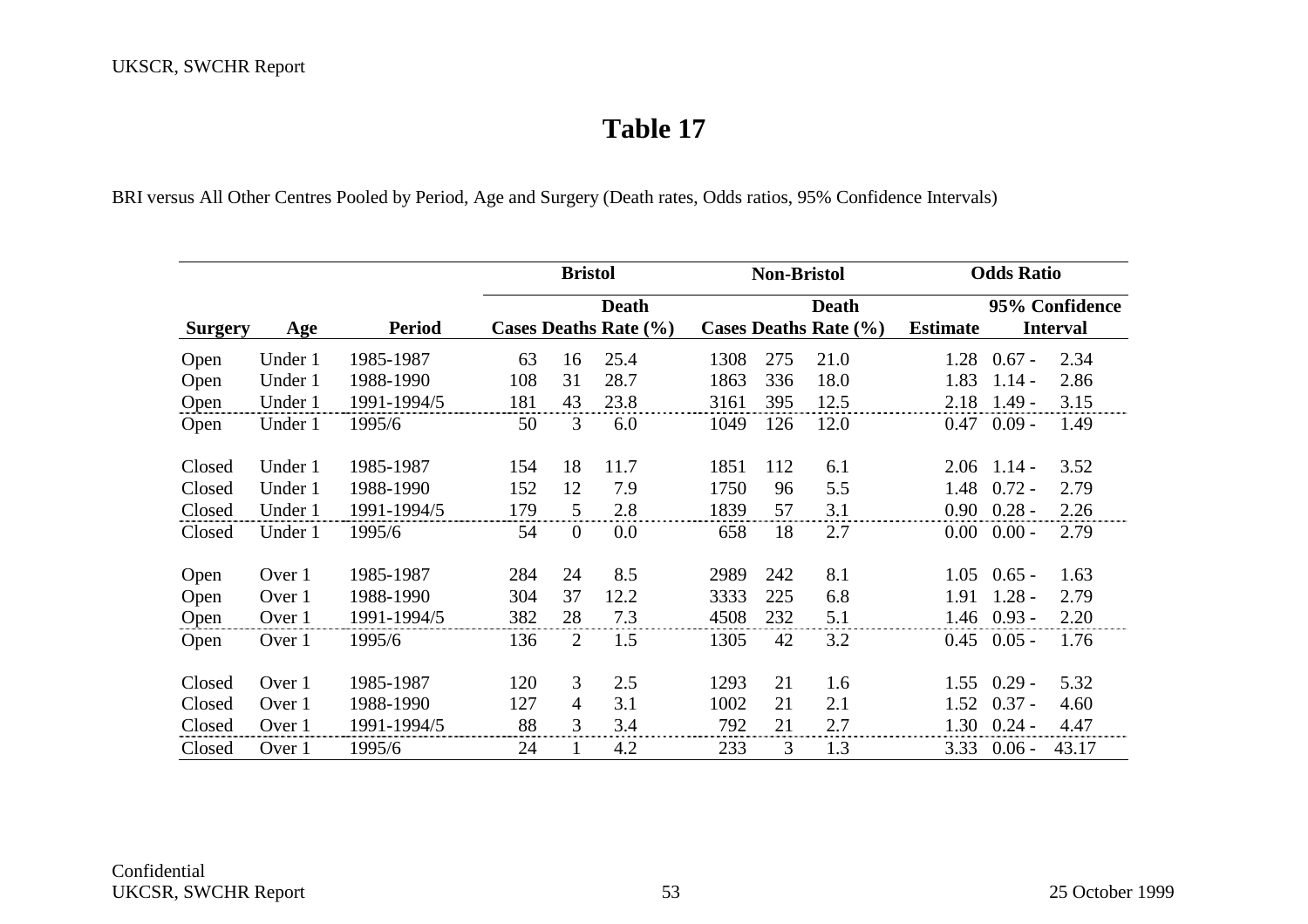BRI versus All Other Centres Pooled, 1985-1994/5 (Death rates, Odds ratios, 95%

Confidence Intervals) for Under 1's

|                |     |                | <b>Bristol</b>            |      | <b>Non-Bristol</b> |                           |                 | <b>Odds Ratio</b>                |                 |  |  |
|----------------|-----|----------------|---------------------------|------|--------------------|---------------------------|-----------------|----------------------------------|-----------------|--|--|
|                |     |                | <b>Death</b>              |      |                    | <b>Death</b>              |                 | 95% Confidence                   |                 |  |  |
|                |     |                | Cases Deaths Rate $(\% )$ |      |                    | Cases Deaths Rate $(\% )$ | <b>Estimate</b> |                                  | <b>Interval</b> |  |  |
| <b>Surgery</b> |     |                |                           |      |                    |                           |                 |                                  |                 |  |  |
| Open           | 352 | 90             | 25.6                      | 6332 | 1006               | 15.9                      | 1.82            | $1.40 -$                         | 2.34            |  |  |
| Closed         | 485 | 35             | 7.2                       | 5440 | 265                | 4.9                       | 1.52            | $1.02 -$                         | 2.20            |  |  |
| Group          |     |                |                           |      |                    |                           |                 |                                  |                 |  |  |
| G <sub>1</sub> | 4   | $\overline{2}$ | 50.0                      | 452  | 44                 | 9.7                       | 9.27            | $0.65 -$                         | 129.5           |  |  |
| G2             | 11  | $\overline{0}$ | 0.0                       | 189  | 34                 | 18.0                      | 0.00            | $0.00 -$                         | 1.92            |  |  |
| G <sub>3</sub> | 82  | 15             | 18.3                      | 1222 | 188                | 15.4                      | 1.23            | $0.64 -$                         | 2.24            |  |  |
| G <sub>4</sub> | 45  | 17             | 37.8                      | 411  | 65                 | 15.8                      | 3.23            | $1.56 -$                         | 6.50            |  |  |
| G <sub>5</sub> | 49  | 15             | 30.6                      | 538  | 88                 | 16.4                      | 2.26            | $1.09 -$                         | 4.46            |  |  |
| G <sub>6</sub> | 10  | 5              | 50.0                      | 255  | 16                 | 6.3                       | 14.94           | $3.02 -$                         | 70.7            |  |  |
| G7             | 91  | $\overline{4}$ | 4.4                       | 1462 | 77                 | 5.3                       | 0.83            | $0.21 -$                         | 2.28            |  |  |
| G8             | 16  | 9              | 56.3                      | 223  | 92                 | 41.3                      | 1.83            | $0.58 -$                         | 5.99            |  |  |
| G <sub>9</sub> | 1   | 1              | 100.0                     | 30   | 10                 | 33.3                      | $\infty$        | $0.05 -$                         | $\infty$        |  |  |
| G10            | 18  | 4              | 22.2                      | 527  | 102                | 19.4                      | 1.19            | $0.28 -$                         | 3.90            |  |  |
| G11            | 2   | $\theta$       | 0.0                       | 66   | 12                 | 18.2                      | 0.00            | 0.00<br>$\overline{\phantom{0}}$ | 25.5            |  |  |
| G13            | 72  | 1              | 1.4                       | 1115 | 29                 | 2.6                       | 0.53            | $0.01 -$                         | 3.28            |  |  |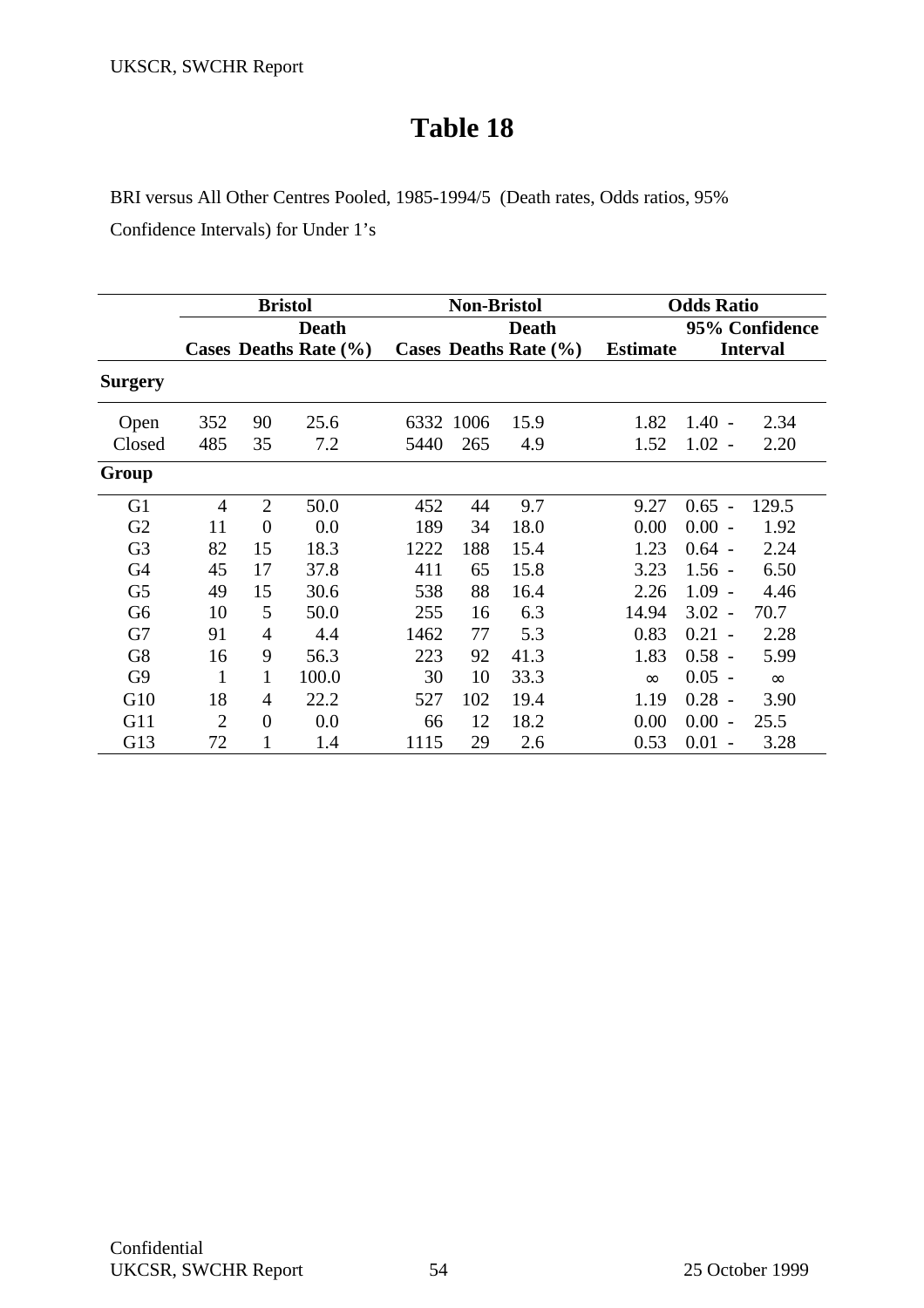BRI versus All Other Centres Pooled, 1985-1994/5 (Death rates, Odds ratios, 95%

Confidence Intervals) for Over 1's

|                | <b>Bristol</b> |                |                       | <b>Non-Bristol</b> |                |                       | <b>Odds Ratio</b> |                                          |
|----------------|----------------|----------------|-----------------------|--------------------|----------------|-----------------------|-------------------|------------------------------------------|
|                | <b>Death</b>   |                |                       | <b>Death</b>       |                |                       | 95% Confidence    |                                          |
|                |                |                | Cases Deaths Rate (%) |                    |                | Cases Deaths Rate (%) | <b>Estimate</b>   | <b>Interval</b>                          |
| <b>Surgery</b> |                |                |                       |                    |                |                       |                   |                                          |
| Open           | 970            | 89             | 9.2                   | 10830              | 699            | 6.5                   | 1.46              | $1.15 -$<br>1.85                         |
| Closed         | 335            | 10             | 3.0                   | 3087               | 63             | 2.0                   | 1.48              | $0.67 -$<br>2.94                         |
| Group          |                |                |                       |                    |                |                       |                   |                                          |
| G <sub>1</sub> | 157            | 20             | 12.7                  | 1575               | 91             | 5.8                   | 2.38              | $1.34 -$<br>4.04                         |
| G2             | 1              | $\theta$       | 0.0                   | 78                 | 4              | 5.1                   | 0.00              | 0.00<br>731.0<br>$\overline{a}$          |
| G <sub>3</sub> | 43             | 5              | 11.6                  | 315                | 26             | 8.3                   | 1.46              | 0.41<br>4.19<br>$\overline{\phantom{a}}$ |
| G <sub>4</sub> | $\overline{4}$ |                | 25.0                  | 82                 | $\overline{4}$ | 4.9                   | 6.50              | 0.10<br>102.7<br>$\blacksquare$          |
| G <sub>5</sub> | 29             | 10             | 34.5                  | 399                | 46             | 11.5                  | 4.04              | $1.57 -$<br>9.76                         |
| G <sub>6</sub> | 292            | 1              | 0.3                   | 3032               | 18             | 0.6                   | 0.58              | 0.01<br>3.67<br>$\sim$                   |
| G7             | 108            | $\overline{2}$ | 1.9                   | 1069               | 32             | 3.0                   | 0.61              | 2.46<br>$0.07 -$                         |
| G8             | 3              | $\theta$       | 0.0                   | 29                 | $\overline{7}$ | 24.1                  | 0.00              | 9.14<br>0.00<br>$\overline{\phantom{0}}$ |
| G <sub>9</sub> | 53             | 14             | 26.4                  | 464                | 66             | 14.2                  | 2.16              | 1.03<br>4.34<br>$\overline{\phantom{a}}$ |
| G10            | 89             | $\theta$       | 0.0                   | 1305               | 61             | 4.7                   | 0.00              | $0.00 -$<br>0.89                         |
| G11            | 16             | $\overline{2}$ | 12.5                  | 237                | 31             | 13.1                  | 0.95              | 0.10<br>4.46<br>$\overline{\phantom{a}}$ |
| G13            | 109            | $\overline{0}$ | 0.0                   | 731                | $\overline{4}$ | 0.5                   | 0.00              | 10.2<br>0.00<br>$\overline{\phantom{a}}$ |